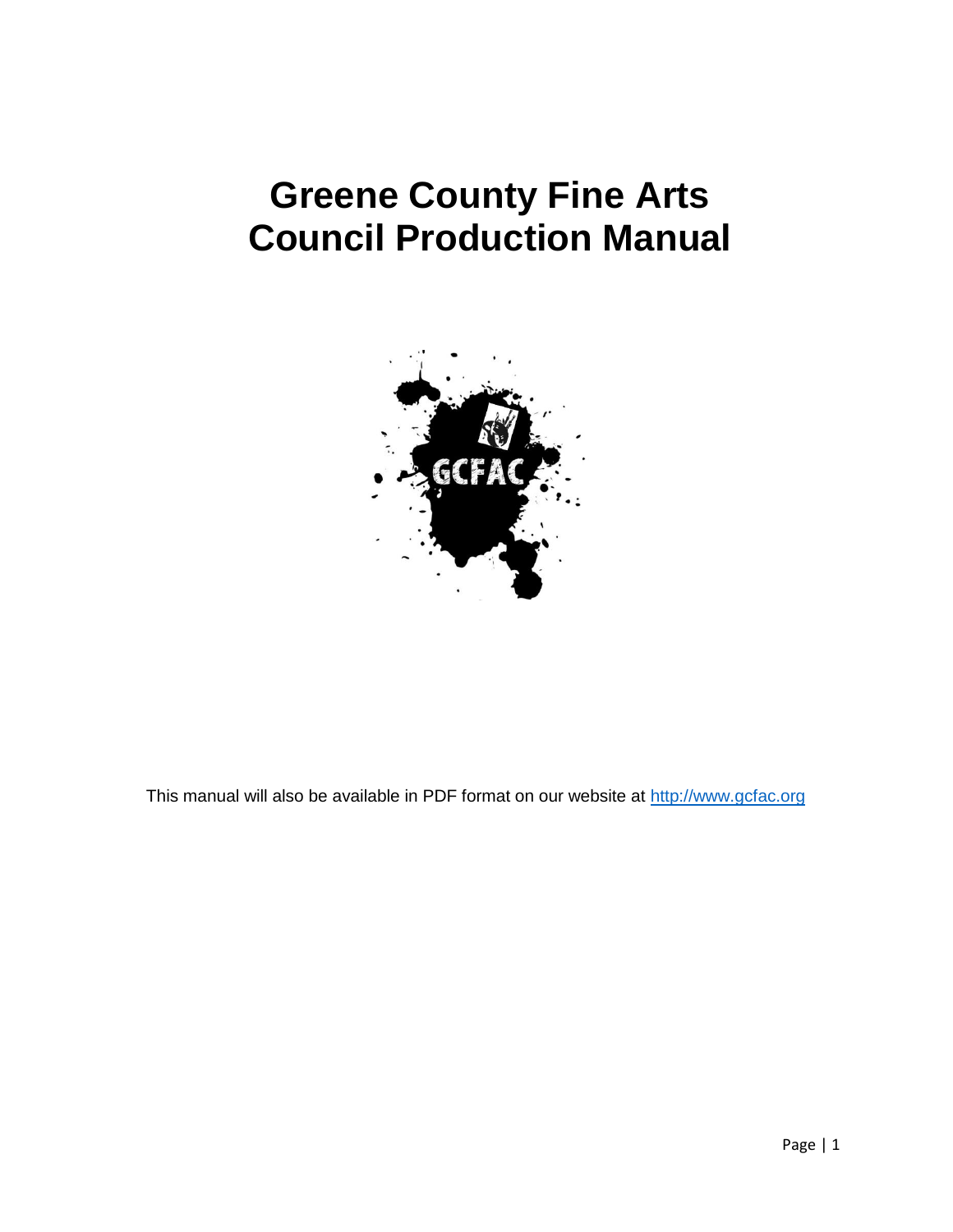#### Table of Contents

| ❖ | Introduction                                    | $\overline{4}$ |
|---|-------------------------------------------------|----------------|
| ❖ | Congratulations on Being Selected as a Director | $\overline{4}$ |
| ❖ | GCFAC's Board of Directors                      | $\sqrt{4}$     |
| ❖ | GCFAC's Board & Manager Contact Information     | 5              |
| ❖ | An Overview of The Production Process           | 5              |
| ❖ | Planning                                        | 5              |
| ❖ | Assembling Your Crew                            | 6              |
| ❖ | Working with The Board                          | $\overline{7}$ |
| ❖ | Producers                                       | 8              |
| ❖ | Deadlines                                       | $\mathsf 9$    |
| ❖ | Auditions                                       | 10             |
| ❖ | Scripts                                         | 10             |
| ❖ | <b>Board Meetings</b>                           | 10             |
| ❖ | Publicity                                       | 10             |
| ❖ | Planning Ahead                                  | 10             |
| ❖ | Planning Your Production                        | 10             |
| ❖ | Budgeting                                       | 10             |
| ❖ | Your Show Budget                                | 11             |
| ❖ | Charge Accounts                                 | 12             |
| ❖ | Reimbursement                                   | 12             |
| ❖ | Donations                                       | 12             |
| ❖ | Selling an Entire House/ Special Events         | 12             |
| ❖ | Copyright Matters                               | 12             |
| ❖ | Scripts                                         | 13             |
| ❖ | Photocopies                                     | 13             |
| ❖ | Recording & Videotaping                         | 13             |
| ❖ | Problems & Pitfalls                             | 13             |
| ❖ | Smoking on Stage                                | 13             |
| ❖ | Sets                                            | 14             |
| ❖ | Publicity                                       | 15             |
| ❖ | <b>Publicity Forms</b>                          | 15             |
| ❖ | Posters and Program Art                         | 15             |
|   | GCFAC Poster, Program and Art Requirements      | 16             |
| ❖ | Advertising and Trade                           | 17             |
| ❖ | Other Promotion Opportunities                   | 18             |
| ❖ | <b>Content Notices</b>                          | 18             |
| ❖ | Auditions                                       | 19             |
| ❖ | <b>Audition Checklist</b>                       | 19             |
| ❖ | <b>Welcoming New People</b>                     | 19             |
| ❖ | Audition Forms and Schedules: Who Gets Them?    | 19             |
| ❖ | Rehearsing                                      | 20             |
| ❖ | When Rehearsing in The Theatre                  | 20             |
| ❖ | Rehearsing in a Shared Space                    | 20             |
| ❖ | <b>Early Rehearsals</b>                         | 20             |
| ❖ | Finding Alternate Rehearsal Space               | 20             |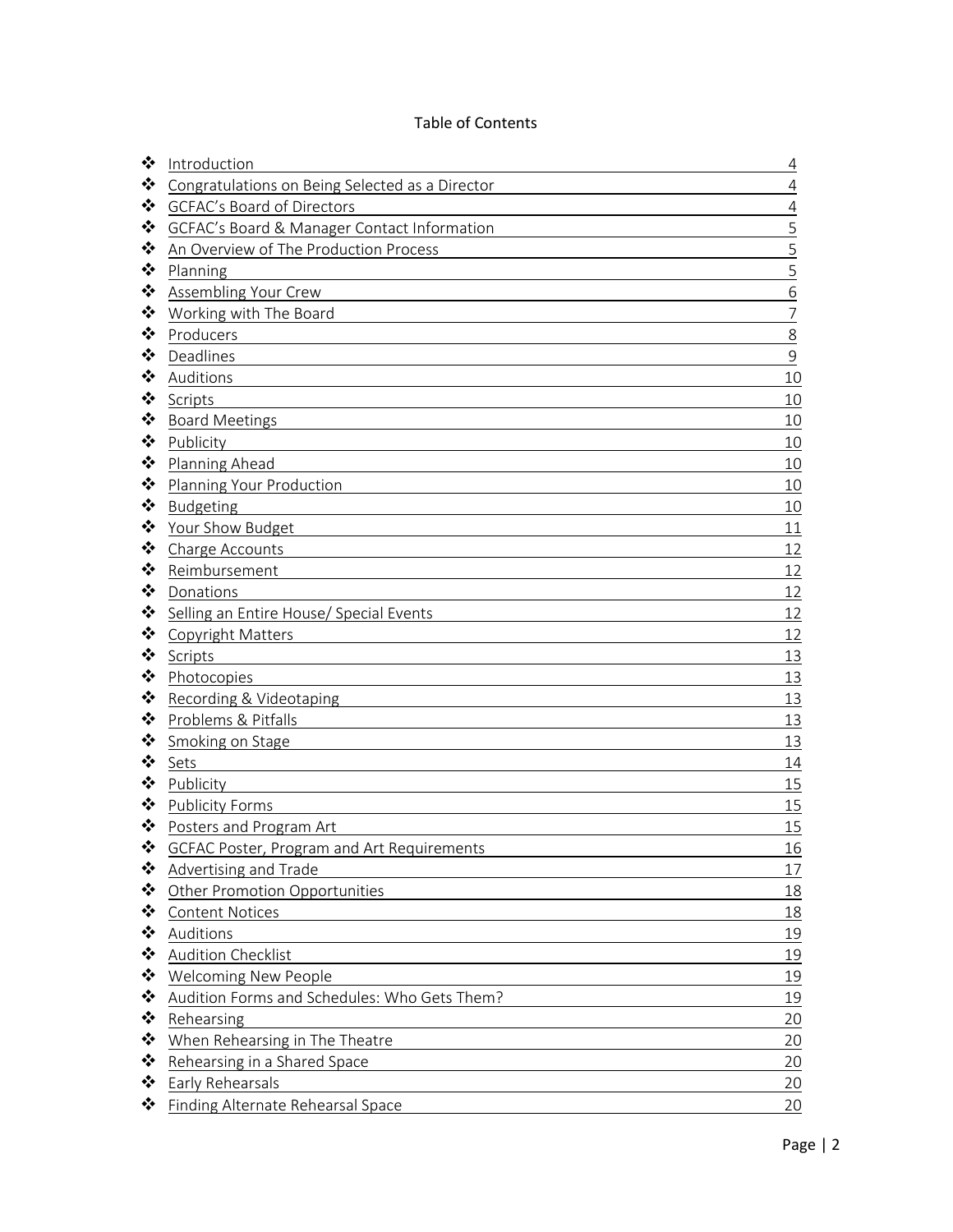| ❖ | Difficult People                                  | 20 |
|---|---------------------------------------------------|----|
| ❖ | <b>Dismissing Cast Members</b>                    | 21 |
| ❖ | No Sex in The Wings                               | 21 |
| ❖ | A Note About Children                             | 21 |
| ❖ | Assorted Other Information                        | 21 |
| ❖ | Taking Care of The Building                       | 22 |
| ❖ | No Matter Where You Are                           | 22 |
| ❖ | Taking the Stage                                  | 22 |
| ❖ | Special Note for Special Events                   | 22 |
| ❖ | Keys                                              | 23 |
| ❖ | Tickets & Seating                                 | 23 |
| ❖ | Membership & Season Tickets                       | 23 |
| ❖ | Staying Involved with GCFAC                       | 24 |
| ❖ | Safe Sets                                         | 24 |
| ❖ | Accidents                                         | 24 |
| ❖ | Cast & Crew Safety Guidelines                     | 25 |
| ❖ | <b>Protections Against Violence</b>               | 25 |
| ❖ | Retreats                                          | 25 |
| ❖ | Opening & Closing                                 | 26 |
| ❖ | Stage Manager Responsibilities                    | 26 |
| ❖ | Set Strike                                        | 26 |
| ❖ | Other Post Show Responsibilities                  | 26 |
| ❖ | Handouts                                          | 26 |
| ❖ | <b>GCFAC Drug &amp; Alcohol Policy (Handout)</b>  | 27 |
| ❖ | Cast Responsibilities (Handout)                   | 28 |
| ❖ | Stage Manager's Responsibilities (Handout)        | 29 |
| ❖ | Stage Manager's Checklist (Handout)               | 30 |
| ❖ | Costumer (Handout)                                | 32 |
| ❖ | Lighting & Sound (Handout)                        | 33 |
| ❖ | Sets (Handout)                                    | 35 |
| ❖ | Hard Goods                                        | 36 |
| ❖ | Properties (Handout)                              | 37 |
| ❖ | Makeup & Hair (Handout)                           | 39 |
| ❖ | Forms and Worksheets                              | 40 |
| ❖ | Deadline Worksheet                                | 41 |
| ❖ | <b>Budget Worksheet</b>                           | 42 |
| ❖ | <b>Director Portion</b>                           | 43 |
| ❖ | <b>Board Portion</b>                              | 43 |
| ❖ | <b>Audition Checklist</b>                         | 44 |
| ❖ | Publicity Form 1 (Due 88-109 Days Before Opening) | 45 |
| ❖ | Publicity Form 2 (Due 53-55 Days Before You Open) | 46 |
| ❖ | Publicity Form 3 (Due 18 Days Before Opening)     | 47 |
| ❖ | <b>Audition Form</b>                              | 48 |
| ❖ | Costume Measurement Worksheet                     | 50 |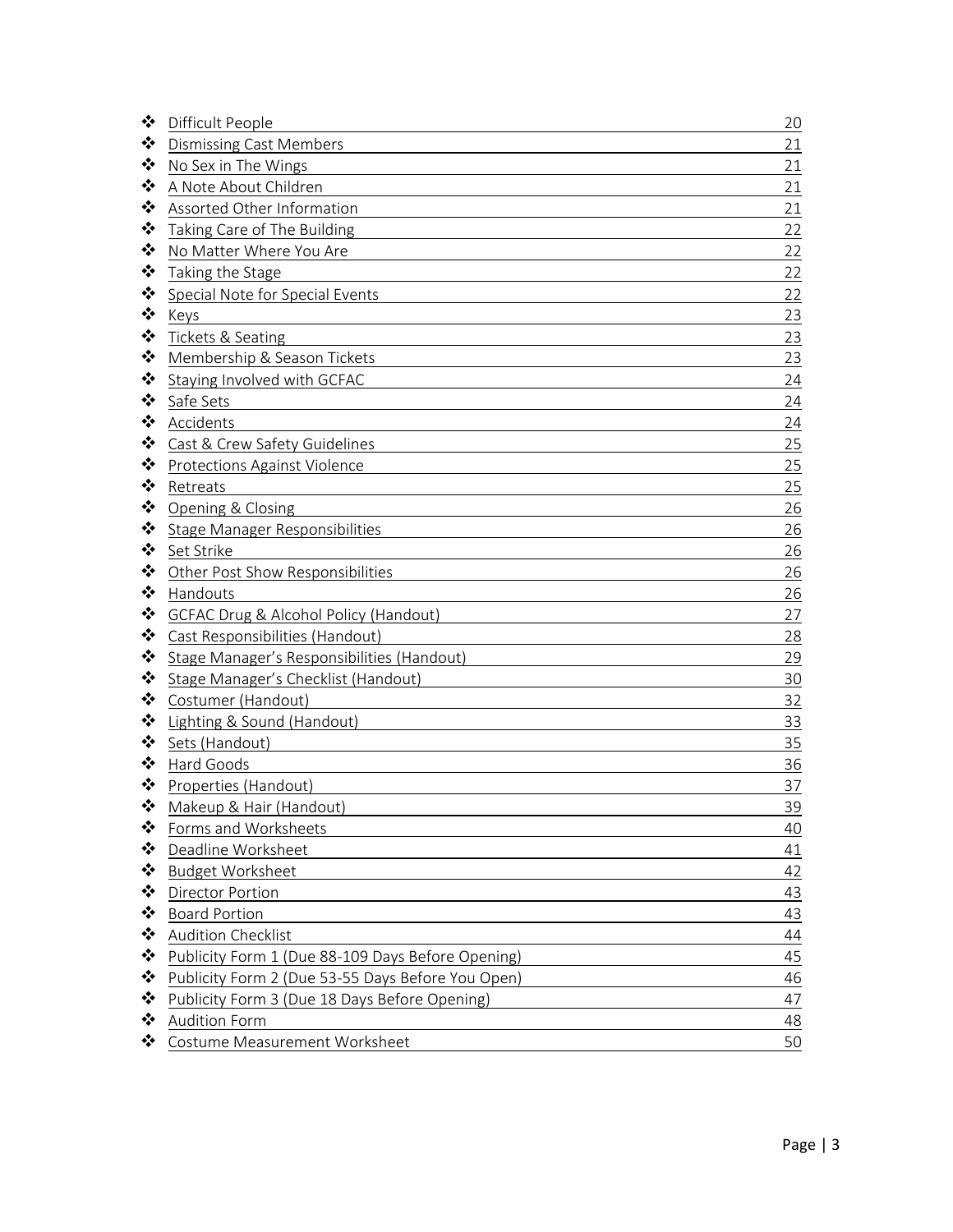#### **Introduction**

Whether or not you have directed, stage managed or otherwise been responsible for a GCFAC production before, it never hurts to refresh your memory. Nine times out of ten, if you have a question about how we do things, you'll find the answer here — and if you don't, you'll find out how to find out. Things have changed, too, since the last time you read this manual. Changes in our physical plant, our organizational structure, and our audiences  $-$  even the times we live in  $-$  all affect the way we do things here, and some of those changes are reflected here. We try to stay flexible, and if change occurs during the middle of a season, the Board of Directors will make every effort to let you know. This manual is not simply — or even primarily — a rulebook. It's a road map to staging a successful production that runs smoothly and is fun for everyone involved, and to avoiding some of the potholes others have fallen into over the years. It's based on decades of real production experience at our theater, and offers a chance to learn from the successes, as well as the mistakes, of others. Please read it now; copy the appropriate sections and give them to people on your production crew and keep it handy for future reference. A downloadable, easy-to-print version is available on our Web site, should you need extra copies. You'll also find versions of our major publicity forms; we encourage you to submit them on line to save time and paper. You'll find our Web site at http://www.gcfac.org

#### **Congratulations on Being Selected as a Director**

The council is happy to leave artistic decisions and interpretation in your hands, but GCFAC is more than just one show. Your show, and all those who take part in it are part of a theater community. We want everyone involved with your show to feel like part of the family and to understand that what they do is important to our theater and its reputation among our patrons, our other volunteers and our community. All of you, and what you do for the next several months, are critical to GCFAC's success. The Greene County Fine Arts Council, its Board and volunteer Managers have a stake in your show and will do all they can to help it succeed. Your cooperation, and the cooperation of everyone involved in your production, will help all those people do their jobs.

The theater also needs to protect its assets, the safety and well-being of our volunteers and the good will of our audience and community. Many of the policies outlined in this manual are aimed at doing just that, and they grow out of more than 50 years of experience at what does and doesn't work. If you don't understand why we do something the way we do, feel free to ask, or to suggest a better way! You and your show are part of GCFAC's long tradition of creating quality theater for NEA and SEMO audiences. Thank you for helping us build on that tradition.

#### **GCFAC's Board of Directors**

President: Suzanne Bushong Music Chair: Jeremy Carter Secretary: Crystal Taylor **Board Member: Lauria Baker** Treasurer: Jana Gibbs Board Member: Bruce Bryant

Vice President: Jeremiah Allen Board Member: Kamron Taylor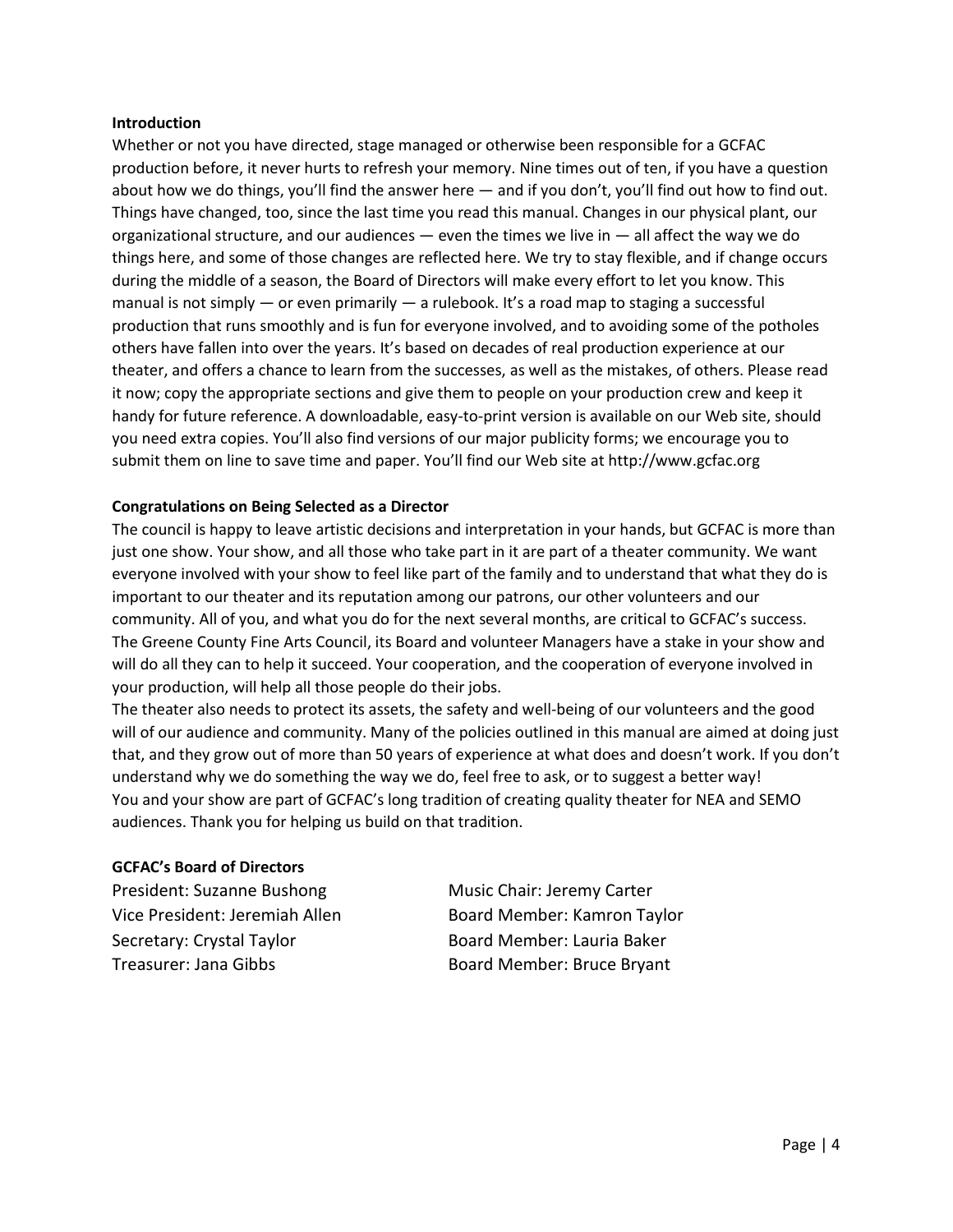#### **GCFAC's Board and Manager Contact Info**

Often, knowing who your board and managers are is half the answer to whatever questions you may have! Corrections to this list should be directed to the secretary. President: Suzanne Bushong Director Relations: Art Liaison Volunteer Manager: Vice President: Jeremiah Allen Community Outreach Youth Theater: Crystal Aaronson Treasurer: Jana Gibbs Treasurer's assistant Box Office/Tickets: Crystal Taylor Grant Writing: Lauria Baker Secretary: Crystal Taylor Database: Crystal Taylor Library Cheer & Condolence: Jana Gibbs, Crystal Taylor Photo Archives Publicity Chair: Jeremiah Allen, Crystal Taylor, Jana Gibbs Print Manager Bio Manager: Crystal Taylor Web/Newsletter Editor: Jana Gibbs Program Editor: Jana Gibbs Production Chair Set Manager: Kamron Taylor Properties Manager Costume Manager: Lauria Baker Makeup Manager: Lauria Baker Music/Drama Chair: Jeremy Carter

#### **An Overview of The Production Process**

#### *Planning*

It's never too early to do your homework — whatever it takes for you to get ready to direct. That might mean repeated readings of the script ... getting some friends together to read it out loud ... or researching and analyzing the play's setting, its characters and its plot.

While you're at it, read through this manual a few times and note things you'll need to remember later! Directors should at least become familiar with this overview section; refer to other sections as you need details. Start thinking now about how you want your show to be staged and how realistic your concepts are. If you have out-of-the-ordinary staging ideas, talk to our Production Chair or some of our experienced technical people to find out how your plans can be realized on our stage and within our financial constraints, and what your options are. Well before your first publicity deadline you should start thinking seriously about auditions, and how you want to describe the play and its characters to attract the kinds of actors you need. Please contact the Publicity Chair for publicity deadlines and for any questions or suggestions about how to promote your show. Although GCFAC does not permit precasting, it is perfectly OK to reach out to communities, groups and individuals not usually represented on our stage, and to encourage them to get involved. In fact, with the growing number of opportunities for NEA/SEMO actors, it's almost essential that you do some outreach if you want a good audition turnout.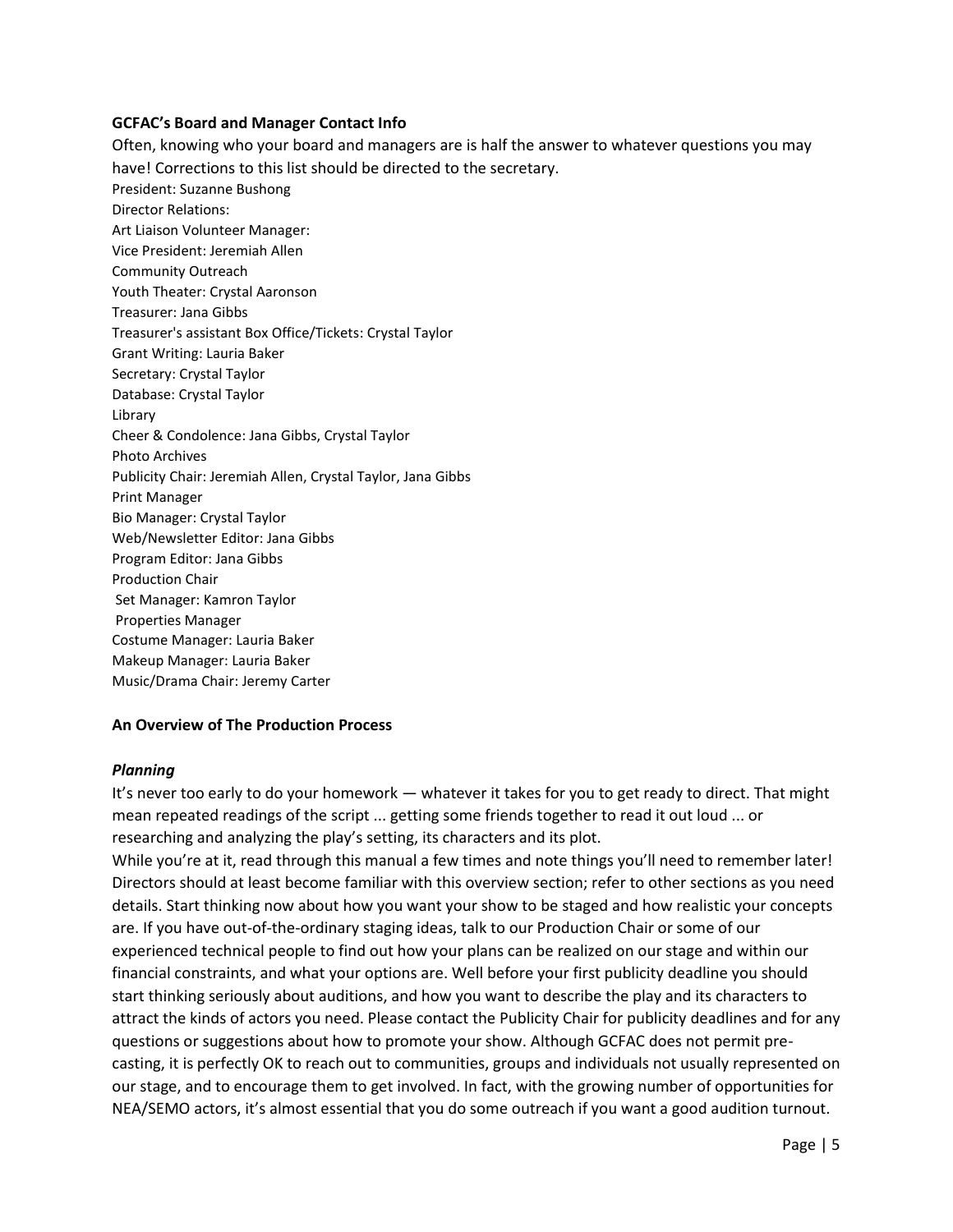Other questions you'll want to consider early include:

• Do I want to use music with my show (for scene shifts, pre-show or other uses)? If so, you need to seek permission to use it.

• Will my set design require any alterations to the usual GCFAC seating plan or stage and curtain setup? If so, you need to get permission from the Board.

• Do I need any unusual set, prop or costume items? If so, where am I going to get them?

• Will this show appeal to a special audience? If so, how can I get the word out to them (beyond normal publicity channels).

#### *Assembling Your Crew*

Don't rush right out and grab your support crew just so no one else will. Give some thought to who you want to work with, what strengths you need backstage, what you want people to do and whether those you choose will be able to meet your needs.

Some crew positions may require board approval, particularly if you are a first-time Director. To avoid problems, check with the board before you make any final offers.

Almost every show brings talented newcomers to GCFAC. If you fill all your crew positions too early, you may miss out on some great new talent.

If you are a new GCFAC Director, on the other hand, we will require you to have veterans in at least some of your key positions, Stage Manager and Assistant Director. We do this for two reasons – to make sure you have the extra support every first-timer needs, but also to make sure that your production team includes people who are familiar with how we do things here. When you do start recruiting crewmembers, make sure they understand exactly what you expect of them. Some Directors need assistants who can handle taking over a rehearsal or two or who will work with actors on technique or lines; others need well-organized assistants who can handle all the paperwork. Some Directors require a lighting designer to run the light board during performances; others don't mind it if the designer passes that job on to someone else. Don't assume that asking someone "Will you be my Stage Manager?" is enough — Stage Managers at GCFAC come in many different flavors and have many different tasks. Some of the questions to resolve:

- Who makes the final decisions?
- When do tasks need to be finished?
- Who will do what?
- Who chooses support crew

Please consider meeting with your potential Stage Manager well in advance of your auditions. You will want to make sure both of you understand what the expectations are for that position. Early clarity will prevent later misunderstandings.

Before you discuss your show with designers, you need to make some decisions about how you want to stage it. Will it be realistic, abstract, "black box"? Do you want period costumes or something symbolic? If you aren't clear about what you want, your designers won't be able to meet the show's needs, and none of you will be happy with the results.

You may wish to wait until auditions to choose shift crew, makeup and hair design, dressers, prop people and even your Stage Manager (unless you are a first time GCFAC Director), selecting them from people who try out.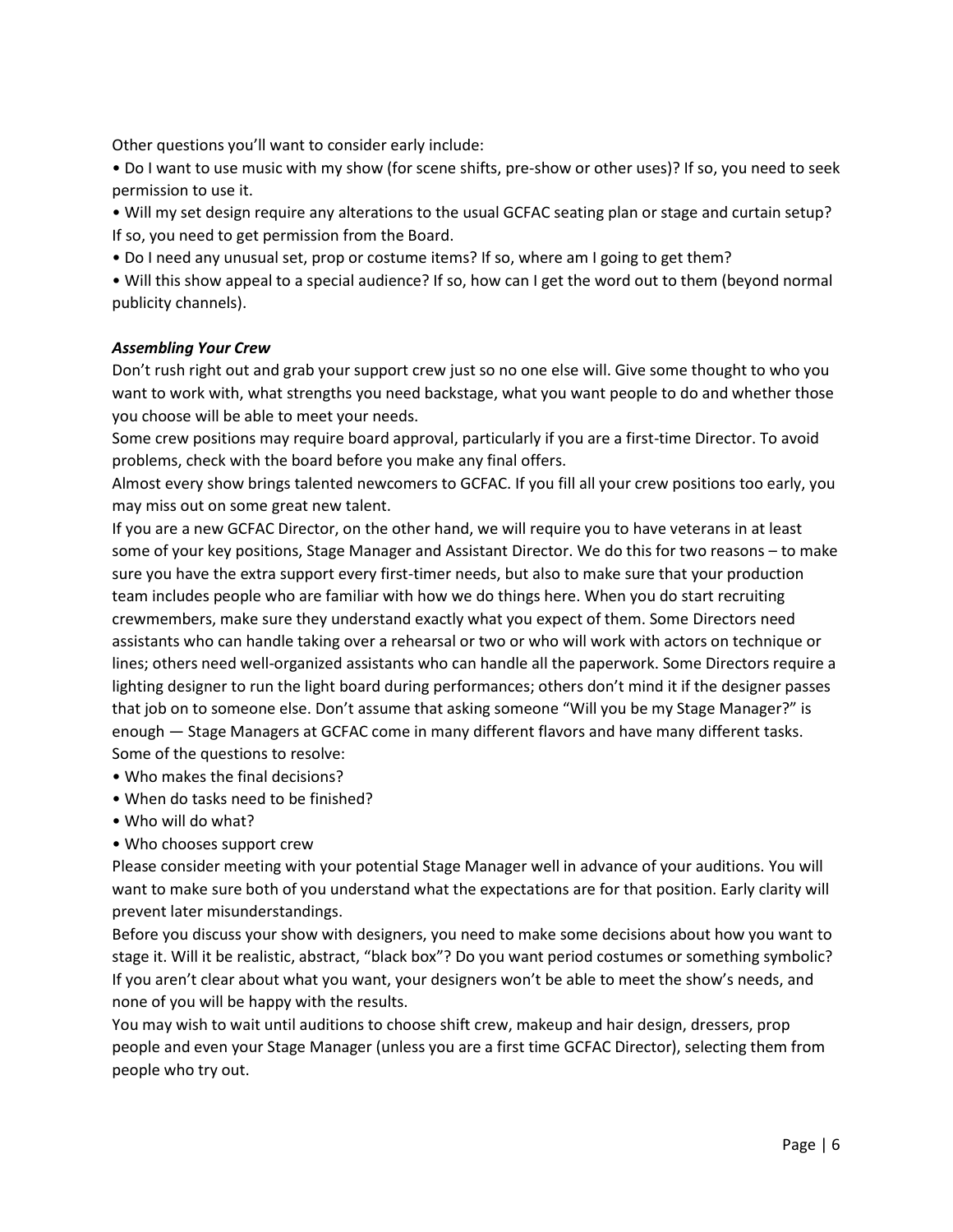If you have trouble filling key crew positions, contact the Manager in charge of that area (sets, costumes, props, etc.) They should be able to help you find the right person for the job. As a rule, plan to have your key assistants and designers on board well before auditions. Meet with them, discuss your concepts and wishes and get them working before you get caught up in auditions and rehearsals. The earlier you get them started, the less you'll have to worry about later. Remember, your designers are our experts in their chosen field. While the overall production is the responsibility of the director, letting your designers do their work without micromanaging can make the experience good for everyone.

#### *Working with The Board*

GCFAC's Board of Directors fills most of the roles a producer would fill in a professional theater. The Board (and its appointed Managers) acquires play performance rights, approves your budget, pays the bills, handles most publicity, sees that tickets are distributed and makes sure the facilities are safe, clean and ready for your use. In general front of the house tasks are the responsibility of the Board and Managers.

To keep the Board up-to-date on your show (and to keep individual Board Members out of your hair!) a Board Producer is appointed. This is a veteran GCFAC member who knows the ropes and can help you, your cast and crew through the rocky spots that even the best show can encounter.

Starting about two months before auditions you will be required to start attending Board meetings, usually held on the second Sunday of each month. (Check calendar or with the current Board President for exact dates and times). Either you, your assistant or your Board Producer needs to be available for each meeting from then until just after your show closes to keep the Board up to date on your progress, answer questions and stay abreast of theater developments (such as building projects and work parties) which may affect your show. Some of those interim meetings will be optional, but they are good opportunities for you to get or give information.

Here are the tasks you need to accomplish at each meeting:

1. Two meetings before your auditions: Alert the Board to any unusual needs, expenses or technical challenges your show presents. The Board may be able to suggest options you have not thought of. Your Liaison will be appointed at this meeting.

2. One meeting before auditions: Present and get Board approval of your show budget. Give the Board a list of your key technical crew. The Board reserves the right to approve crew members in positions of responsibility for people or expensive equipment, including:

- Assistant Director or Production Assistant
- Stage Manager
- Light designer/master
- Costumer
- Head of set construction
- Sound designer/master
- (For musicals) vocal Director, conductor, Choreographer

Please contact the Production Chair if you need assistance in compiling your crew. He/she will be able to steer you in the right direction to find qualified people. Also, talking with other directors can give you names you might not otherwise consider. Communication with our Board and other Directors can make the difference in getting a great crew.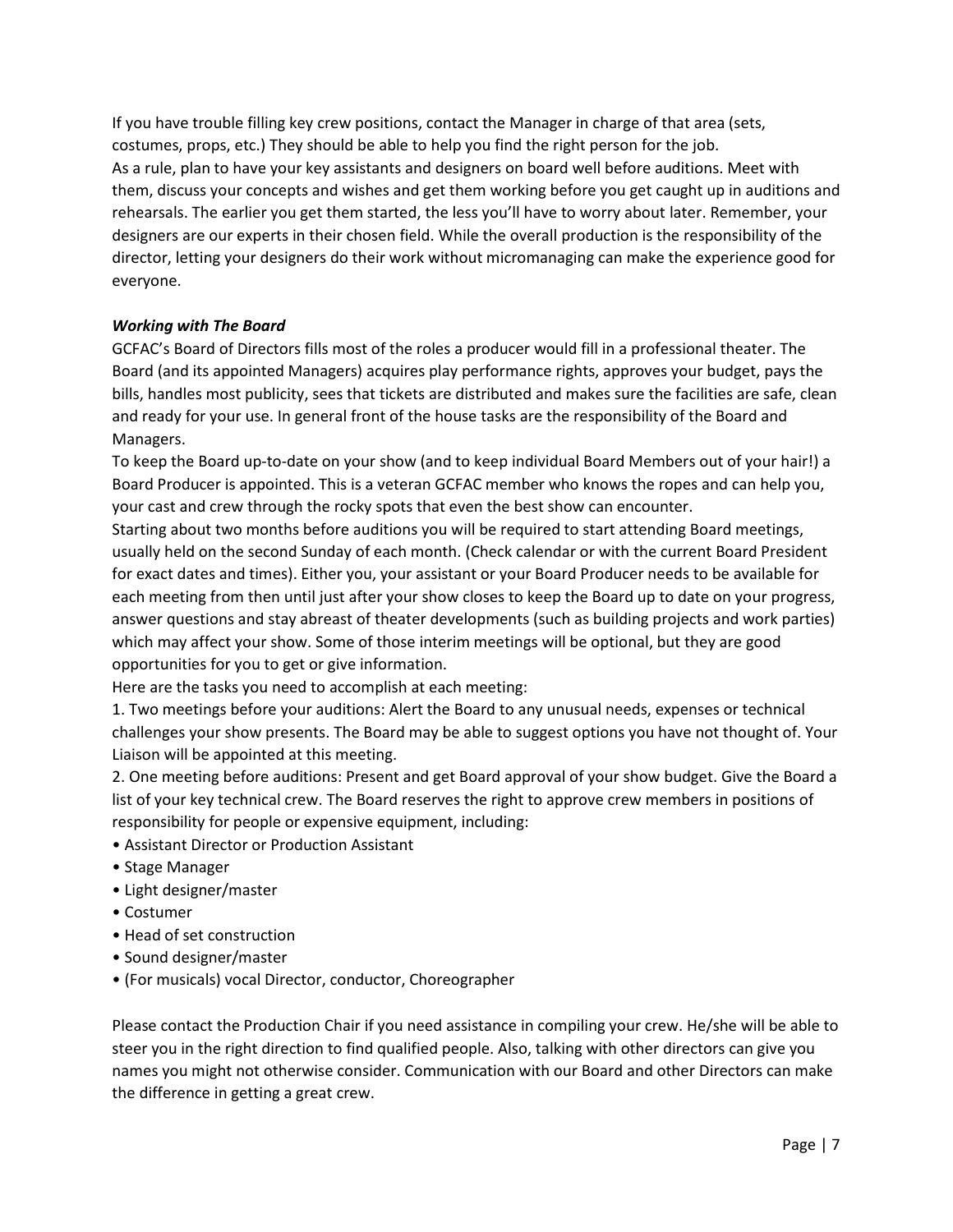Although we encourage Directors to recruit new people for crew positions, there are some exceptions. If you have never directed for GCFAC before, you must choose an assistant and/or a Stage Manager who have considerable experience at our theater. All new lighting, costume, set and sound designers need to be approved by the Managers in those areas, who may ask them to undergo some training to make sure they are equipped to safely work with some of our most costly theater investments.

Your set design and costume plot should, by now, have been approved by the appropriate technical Managers. You should also have discussed special sound, prop, etc. needs with the appropriate Managers. Technical Managers do not have veto power over design choices, but they have been chosen because of their expertise. The Board will need a compelling reason to override their recommendations. They can often provide you with less expensive, more workable solutions to your design challenges. Depending on your rehearsal schedule, there may be two or three Board meetings between auditions and the time your show closes. You should attend or be represented at all of them, so the Board can check in with your show.

At the meeting after you close, make sure all your show receipts are turned in, and be prepared to give a final report detailing any problems or other experiences that might be useful to the Board, the playreading committee, our Managers or future Directors. Many of the things you are reading in this manual arose from the experiences of our Directors.

Between meetings, your Liaison is your link to the Board. Please don't hesitate to ask your Liaison to attend rehearsals so your cast can meet him/her. Your liaison's responsibilities are explained below.

#### *Producers*

The GCFAC Board assigns a board member to serve as Producers for a show two board meetings before the show auditions. These should be members with significant GCFAC experience and the time to do the job well.

Directors are encouraged to meet with their Producer early and often and to use them as the valuable resources they are intended to be.

The Producer can serve as an outside eye on the play, providing feedback if a Director wants to know how the show is shaping up.

By being familiar with GCFAC's Managers and skill bank, Producers can point Directors to the people they need to solve technical and other problems.

The Producer can relay emergency requests to the Board between meetings.

The Producer can answer or find the answer to questions Directors have about how GCFAC does things. Cast and crew are encouraged to get to know their Producers and feel free to contact them:

• If they have problems they are unable to resolve by talking to the Director, assistant or Stage Manager

• If tech crew need help solving production problems

The Board will use the Producers:

- As the production's eyes and ears, to make sure each show is progressing smoothly and on schedule
- To relay questions, requests and announcements to Directors between Board meetings
- As the communication link between its appointed Managers and each production

• To help protect the theater's human and physical resources.

The most important skill any Producer can have is the ability and willingness to listen and communicate. It is also important that each Producer:

• Become familiar with GCFAC's policies and practices by reading the Director's manual and other material provided by the Board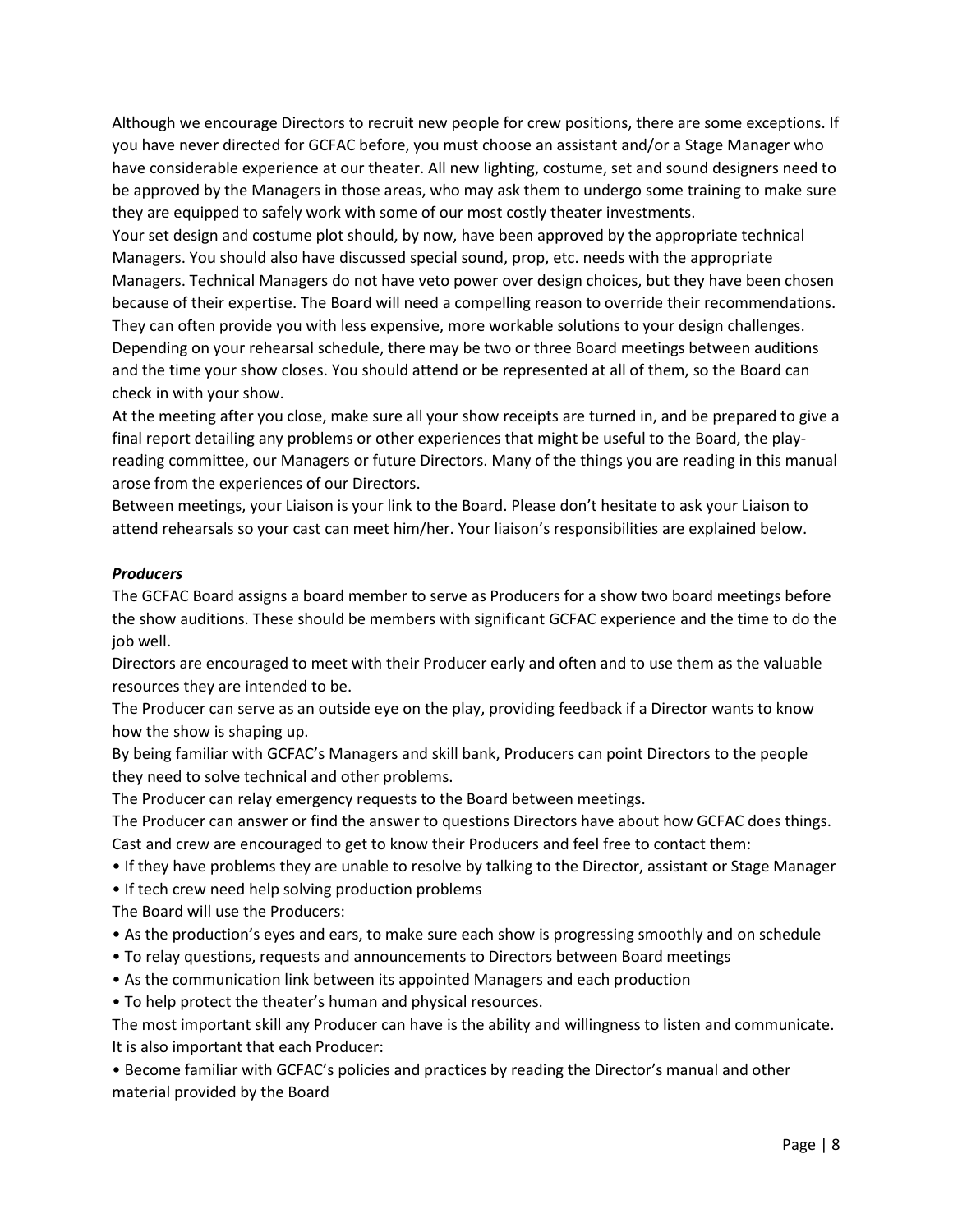• Be well acquainted with the theater Managers, what they do and how to contact them.

• Meet early and regularly with the Director. The first meeting should occur well before auditions, and Directors should remember to invite Producers to production meetings, planning sessions, etc.

• Be on hand for auditions, read through, retreat and an early tech/dress rehearsal

• Attend at least one rehearsal a week — and make sure to hit different rehearsal groups so the entire cast gets the opportunity to know their Producer.

• Stop by when the show takes stage and at periodic work parties in case questions arise about safety or the use of theater property

• Spend some time observing rehearsals from out front, and also stop by back stage (during breaks) in case cast or crew members want to talk

• Be available to Director, cast and crew by phone (or e-mail).

• Make every effort to help Directors, their casts and crews work out problems quickly and amicably. As a last resort, Producers will take unresolved issues to the Board for resolution.

• Attend a performance early in the run.

• Continue to check in with a show periodically between opening and closing and be present at set strike.

• Arrange to sell memberships and season tickets to cast and crewmembers.

• The Producer should attend at least one Board meeting between casting and opening to give a progress report and answer questions the Board may have.

• Producers are not intended to take the place of Directors, Designers or Managers. Rather, they are there to help keep communications open between those people and the cast and crew, and to help make sure the show has every opportunity to succeed.

• It is important that Producers retain their objectivity by not being intimately involved with the show, or with a cast or crew member. Exceptions require Board approval.

• Producers should take care not to give unsolicited advice, unless human safety or theater property are at risk.

• Producers should particularly avoid intruding on the creative process unless Directors or designers ask their opinions.

• Producers would also be wise to resist the impulse to tell actors how they are doing, even when they ask.

#### *Deadlines*

A theatrical production sometimes seems like one long series of deadlines: publicity deadlines, program deadlines, deadlines for getting photos taken or coming up with a budget. No matter how well organized you are, deadlines can sneak up and catch you by surprise. Many of these deadlines are set by the Publicity Chair so check with him/her well in advance of your audition dates.

Deadlines are not arbitrary. We've set them at the latest possible moment that will allow you to do what you need to do, but still allow our Board Members and Managers to do their jobs publicizing your show, putting up displays, etc. By meeting deadlines (or getting things done early!) you help ensure that everything runs smoothly, and your show has all the support it needs. Many directors like to make their assistants responsible for keeping track of deadlines and reminding them when they're approaching.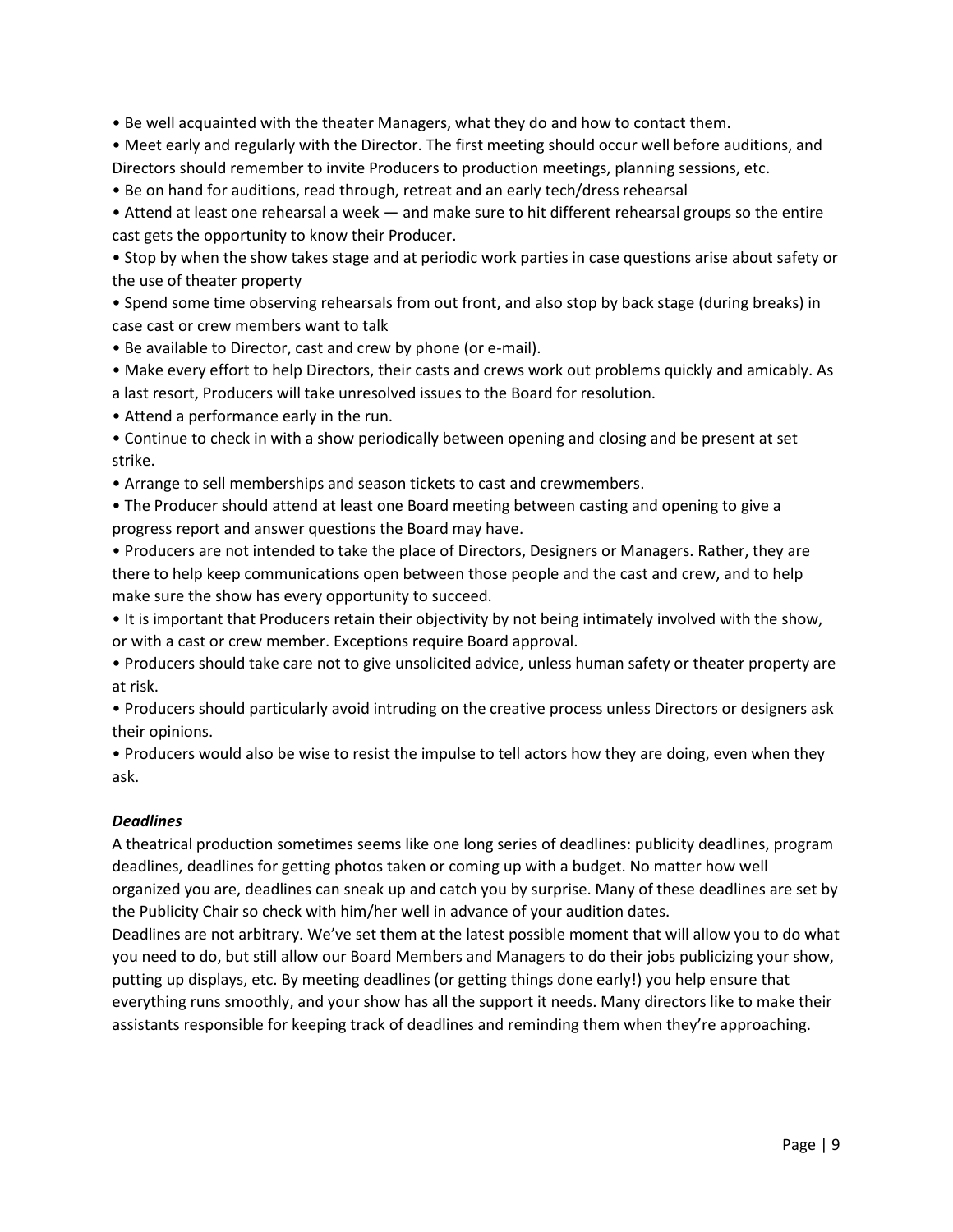#### **Auditions:**

- At least 6 weeks prior to opening for straight plays
- At least 8 weeks prior to opening for musicals

#### **Scripts:**

•At least 6 weeks prior to auditions drama chair should order enough scripts for show

#### **Board Meetings:**

- 2 meetings (months) prior to auditions  $-1$ <sup>st</sup> show discussion
- 1 meeting (month) prior to auditions Budget submission / approval
- 1 meeting (month) after show closing Final show closing / all receipts due.

#### **Publicity:**

- PR Form 1 (audition information) is due 88-109 days (12-15 weeks) before opening.
- PR Form 2 (newsletter and press release information) is due 53-55 days (7 weeks) before you open. Copies of the audition forms go to the Volunteer Manager (or in the notebook in library designated for audition forms).
- PR Form 3 (program information) is due 18-26 days (2-3 weeks) before opening. You will have an opportunity to add more names to the program before it is printed.
- Poster Artwork Poster artwork should be submitted to the publicity chair no later than 4 weeks prior to opening.

• Program Artwork – Program artwork should be submitted to the Program Editor no later than 2 weeks prior to opening.

• T-shirt artwork (optional) – If your cast is ordering show t-shirts, this artwork needs to be submitted to the selected t-shirt supplier no later than 4 weeks prior to opening to allow for adequate time for printing and delivery.

#### **Planning Ahead**

Do you expect an unusually large audition turnout? (Often true for musicals or shows with roles for children). If so, consider holding auditions over 3 days/nights, or setting aside a special day/time for youngsters. Make sure to note your plans on your first publicity form. Don't forget to note if you want the actors to come with prepared audition pieces, or songs, or anything else they need to know about ahead of time.

#### **Planning Your Production**

#### **Budgeting**

GCFAC derives virtually all of its income from ticket sales. Besides show costs, there are additional expenses such as theater rental, storage rental and various other miscellaneous monthly expenses. It is essential that each Director be as thrifty and creative as possible when determining what he/she will spend. We encourage you to seek donations of construction materials, props, furnishings, etc. Borrow what you can (although we advise against borrowing valuable antiques, vintage clothing or other costly or easily damaged items), and always thank those who have helped in your production. Those thanks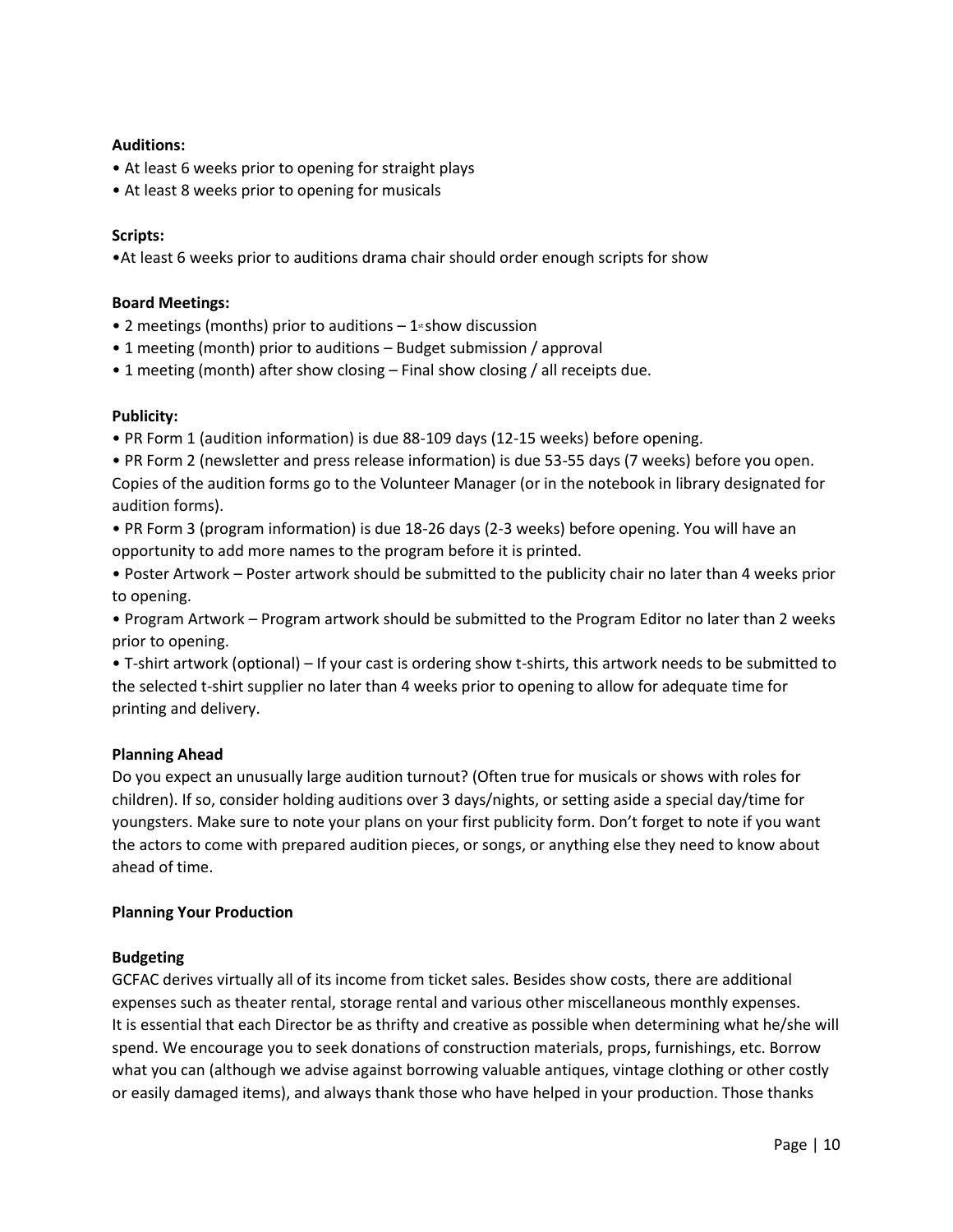should be included in the program for your show. If someone makes a substantial contribution, please talk with the Publicity Chair about the possibility of either an ad, or in certain circumstances, an insert being included in your show's programs.

Use materials already in stock (Platforms, flats, costumes, etc.) wherever possible. Check with the set and costume Managers before you design your set or begin buying or building costumes.

#### **Your Show Budget**

Each Director must submit a proposed production budget for Board approval by the Board meeting before auditions.

Your budget should include estimates for:

- Sets
- Costumes
- Props

• Unusual makeup items (things we would not normally stock and that have limited use, such as false eyelashes or beards)

- Special effects, if any
- Miscellaneous expenditures

Your responsible areas of the budget do not include royalties, posters and programs, First Aid supplies, lighting gels, photocopying, scripts, musical rental, security fees, stipends for rehearsal pianists, or ticket service fees as those are fixed costs and will be supplied by the Board of Directors.

If you don't know how much to budget in a category, talk to your Designers and/or our Managers (costumes, set, etc.). Experience has given them a good idea of what things cost.

If you plan to build or buy items which might be useful beyond your show — such as a new lighting instrument, stage curtains, or stock platforms, talk to the Board about excluding those items from your budget.

It is the Director's responsibility to see that the show stays within budget. That means approving spending in advance, collecting and initialing receipts and turning them over to the Treasurer so he/she can reimburse the people who spend the money. Use the special form for identifying the kind of expense you have. This will enable the Treasurer to designate the proper line item in the budget accounting. You may delegate these tasks to an assistant, but you need to see that they get done. If necessary, contact the Treasurer about use of the debit card for your costumer or others who will be spending money on the show.

Check with the Production Chair or set manager before buying hardware, paint, fabric, etc. We may already have what you need, or the Production Chair might know where we can purchase something at a discount.

Costumes are typically a major area of your budget. In general, we would prefer that you pull whatever you can from the costume collection in the climate-controlled storage. Please ask your costumer to talk with the council's Costume Manager early in the process to determine what we have and what you need to build or rent. While we usually prefer to add truly useful items (men's suits, for instance) to our collection; rental may be appropriate for unusual or rarely used items. But please don't sign a rental contract until you've discussed it with the Costume Manager and the Board. While rental may seem like an easy option for your show, we also need to consider what is most cost-effective for the theater's long-term needs.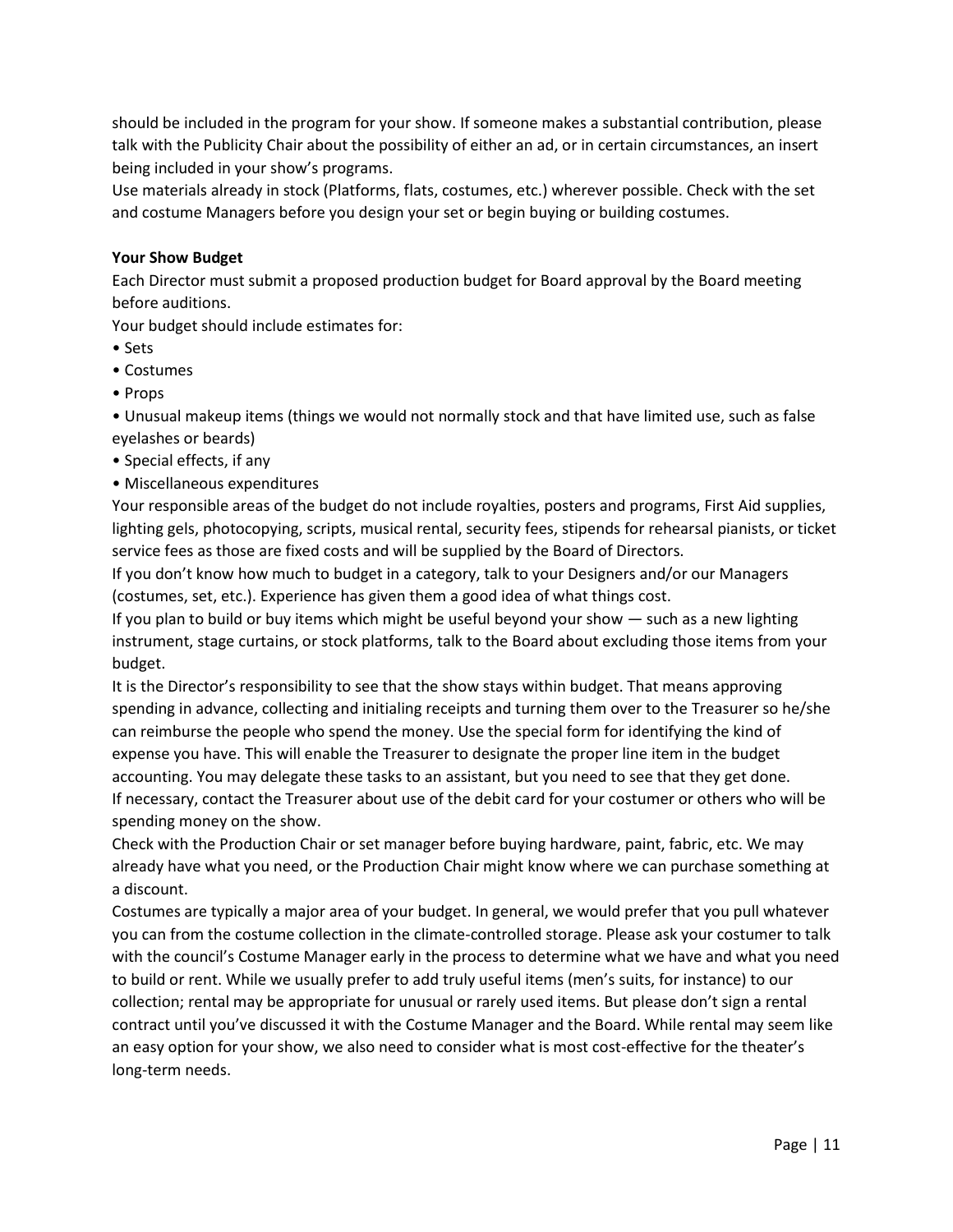You may shift spending within your budget categories (if you don't need all your set budget but need more for costumes, for instance), but you may not go over budget without prior Board approval.

#### **Charge Accounts**

The council maintains a few charge accounts which you may use to buy these things. The Treasurer can tell you where we have accounts; please do not set up new accounts without the Treasurer's permission (and signature). When you charge something, make sure to note the name of the show and expense category (props, sets, etc.) when you sign the charge slip.

Please check our stocks before charging anything. We try to keep stock of commonly used items and/or previously used items in good condition. The Production Chair knows where they are kept.

#### **Reimbursement**

You need not itemize your expenses, but if you spend your own money and want to get reimbursed, you do need to turn in a receipt initialed by the Director and noting the category of spending (set, props, costumes, etc.). Attach these receipts together and deliver to the Treasurer. If someone needs to be reimbursed immediately, contact the Treasurer.

If you do not wish to be reimbursed, please let the Treasurer know what you have spent so he/she can provide you with a receipt acknowledging your gift as a donation to a non-profit organization. Your listing the kind of expenses you are donating also gives a realistic estimate of what your show cost. Likewise, if someone donates an item of value to the council for your show, make sure to give their name, address and a description of the item(s) to the Secretary or Treasurer so we can thank them and provide them with a receipt for tax purposes.

Making copies (scripts, etc.) can also be treated as a donation. See the section on Photocopies for details.

#### **Donations**

All funds received during any GCFAC production are considered council income and should be given to the Treasurer. This includes any donations given directly to performers.

#### **Selling an Entire House/Special Events**

Occasionally, groups and organizations may request to buy all the tickets for a given performance. For example, a company might buy out a house of our Christmas show as part of its employee Christmas celebration or schools may request to have a special event for the school children in the area. In such a case, it is preferable to add an additional Thursday or daytime performance to your show's run rather than sell out an already-scheduled performance.

#### **Copyright Matters**

GCFAC takes copyright issues seriously. Please do not assume you can change a script unless you have written permission from the copyright holder. If you wish to make changes, we suggest contacting the play service early; in many cases they will refer you to the playwright's representatives.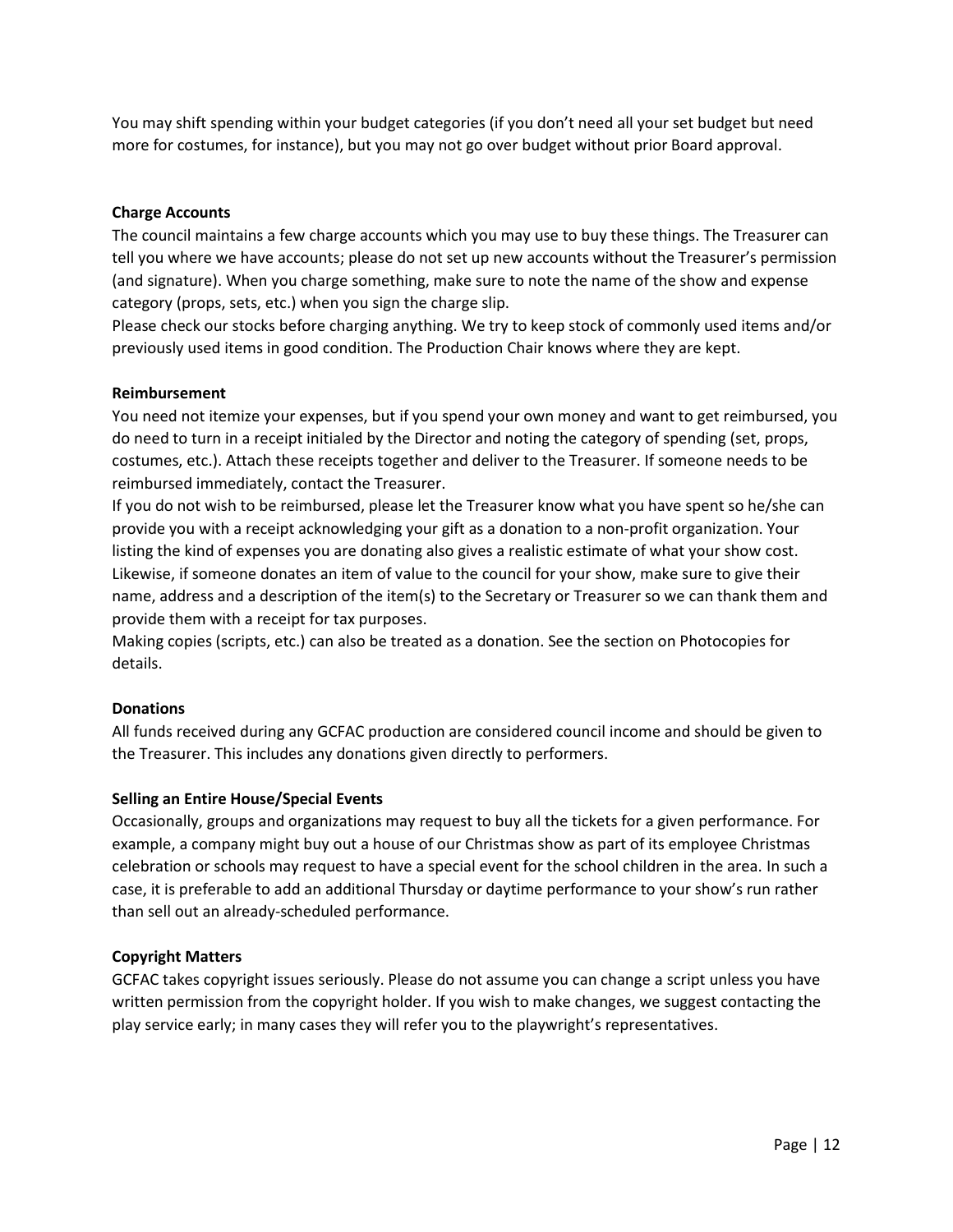#### **Scripts**

The Drama Chair will order enough scripts for your show approximately six weeks before your auditions. If you need them sooner, let him/her know. Make sure to order enough scripts for your needs. For most productions, scripts belong to cast members; they may keep them after the show closes. Musicals as a rule, are different: We rent the scripts and scores and must return them, free of pencil marks, when the show closes. They usually arrive later as well. Please keep track of musical scripts and scores and make sure to collect them at set strike after cast and orchestra members have erased all markings. If you wish to photocopy some scripts in a larger format for your Stage Manager, Light Master, Sound Master, etc., you may, (See the section on Photocopies, below.) but please note copyright issues.

#### **Photocopies**

We are currently outsourcing all our photocopying needs. Should you need to make copies of your script (enlargements for the Stage Manager, for example), you should contact the Publicity Chair for instructions on how and where to have these copying needs taken care of.

#### **Recording & Videotaping**

GCFAC does not permit video or audio taping of performances or rehearsals. Certain productions do allow videotaping. The play service will include that information with your contract. Please bring that information to a board meeting prior to your auditions so the board can vote whether to allow the taping or not.

Almost all production contracts prohibit taping, no matter what you may have heard to the contrary. That includes taping of rehearsals for educational purposes. Please don't do it.

Violating production contracts can endanger our very existence and will not be tolerated. Make this clear to your cast and ask them to pass the information to their friends and relatives. If our house staff sees anyone using a still or video camera during a performance, the device will be confiscated until the show is over.

While it is true that no such restrictions apply to royalty-free scripts (i.e., Shakespeare), we prefer that directors not tape those shows either, as it can lead to other issues.

For similar reasons, we cannot allow anyone to take photographs during performances. You can arrange to have rehearsal photos taken for your cast and crew to buy, and you are free to set up special photo sessions for friends and relatives.

#### **Problems & Pitfalls**

Even the best-planned show can run into problems. The trick is anticipating them and catching them before they become serious. Here, in no order, are some problems that have cropped up during recent seasons.

#### **Smoking on Stage**

Directors should carefully consider whether having a character smoke is worth the ill will it may generate. If smoking is truly integral to a character's personality or the situation, think of ways to minimize the actual number of times the character lights up. Also, notify the Publicity Chair we will include a warning note in our pre-show publicity (see above).

There are several alternatives to using real cigarettes on stage. Purchasing prop cigarettes or nontobacco cigarettes are a couple of options.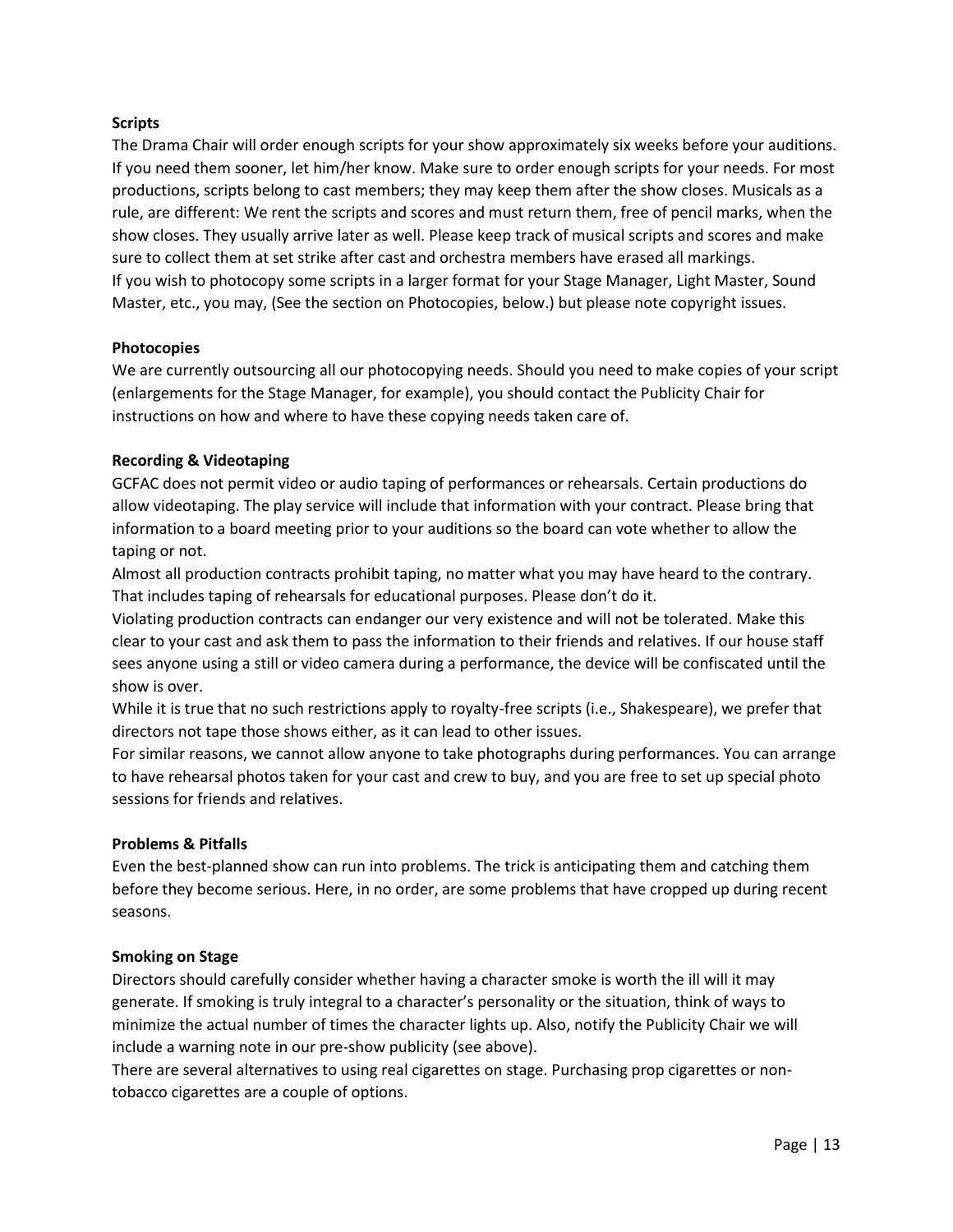#### **Sets**

Many of our veteran set designers know the inventory of what we have on hand and where to get the best bargains on items such as lumber. If you are utilizing one or more of these designers, please ask to use their knowledge!

Set construction must be supervised by someone familiar with our facilities and resources — and with power tools and safety procedures.

An inventory of flats is available from the Set Manager. If you want to build more, consult with the Set Manager first so that what you build will fit into our inventory. Wherever possible, use stock flats, platforms, etc.

Storage space is at a premium, so get the Set Manager's permission before saving anything you build otherwise, dismantle it, remove the hardware and salvage what materials you can. Lumber that is too small to re-use should be thrown out.

Get the Set Manager's permission before you dismantle or permanently alter stock set pieces, and permission from the Board before you build anything that extends beyond the apron or reduces seating. The grand curtain is to be left in place for all shows. If you wish to hide it, the Set Manager can show you how.

Teaser bars should generally be used in their accustomed positions. If you need to move them, make sure to return them to their places at set strike. Teasers may be pinned up, but please be careful. Scrims and other stage curtains are expensive and fragile. Do not cut, paint or dye them. If you need help hanging a scrim, talk to the Light or Set Manager. Fold scrims neatly, and wrap in paper or cloth not plastic, which promotes mildew.

NEVER put nails, staples or safety pins through the black stage curtains — if you need to shorten them or tie them back, use large, padded clamps.

Seek donated lumber and other building materials — EXCEPT for paint. Donated paint tends to be the wrong kind, unusable and difficult to get rid of because of environmental laws. GCFAC uses theatrical paints. The Production Chair or Set Manager can tell you where to buy paint if you can't find what you need. Also, make sure that volunteers painting your set know the proper dilution ration. Theatrical paint is thinned with water; the pigment is not brushed onto a surface in its undiluted state. Generally, this is four parts water to one-part paint. Darker colors can take more water. If you are not sure, contact the Production Chair to learn the proper ratio prior to painting the set.

Ultimately, it is the Director's responsibility to make sure all aspects of the show are completed. All cast and crew are expected to help with construction and other technical aspects of the show and set strike. Try to assign people to duties in keeping with their skills, age and experience. Do not allow untrained people to use power tools unsupervised. Minors may not use power tools under any circumstances and should not be allowed to climb ladders. Ask volunteers who are parents not to bring their children to a strike or a work party. GCFAC does not provide child care. It is up to parents to contact their own sitters and NOT bring children to the theater when building is occurring. It is up to the Director to allow children in the building during set build or strike. Please remind the parents that they must supply someone to supervise the children and that they cannot be anywhere backstage or onstage during this very busy time.

Emphasize safety during all work parties. Know the location and use of fire extinguishers, First Aid kits, safety goggles, ear plugs, etc. and make sure they are used. Caution people to be especially careful on ladders.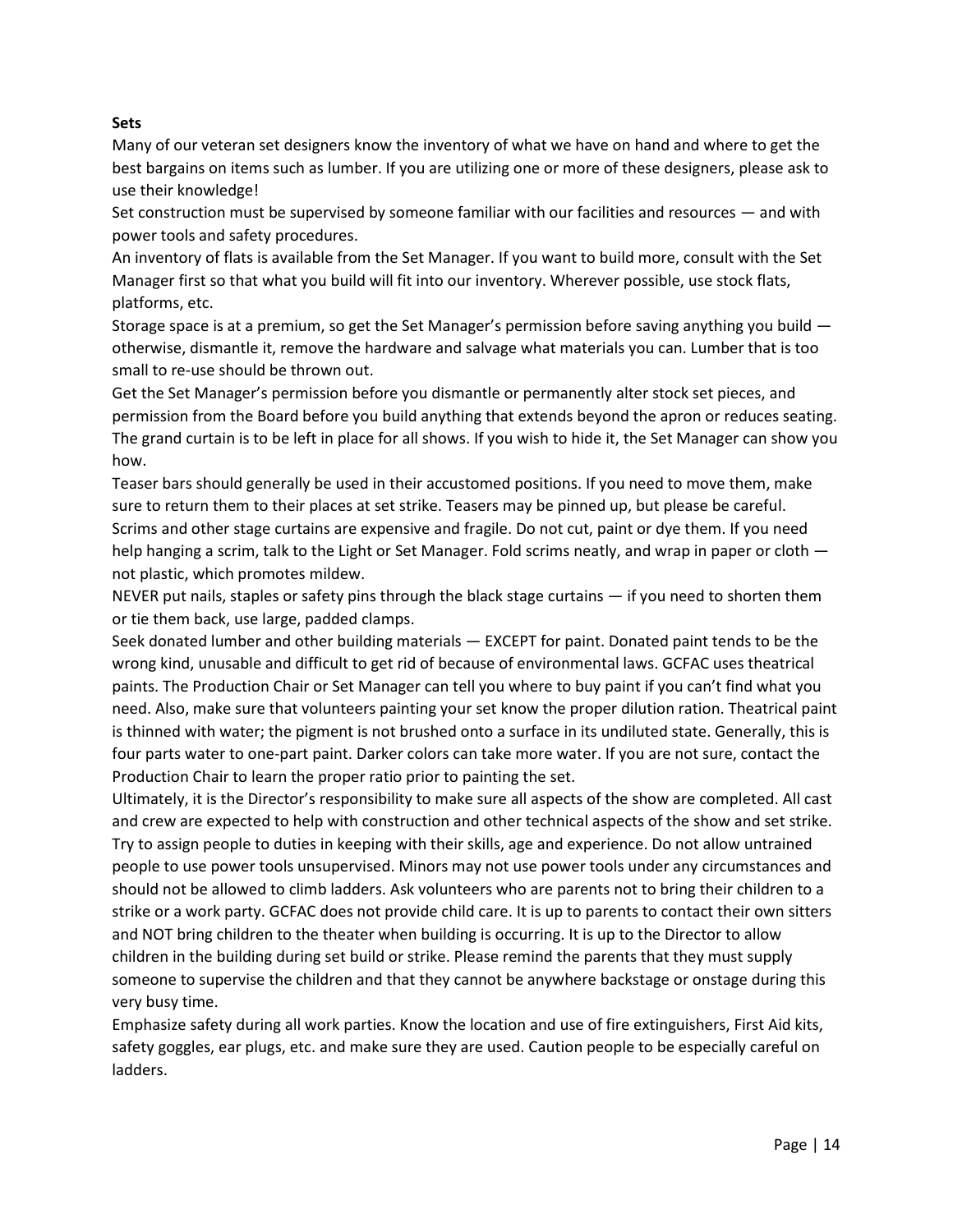The stage and wings are used by others doing theater work projects. Clean up after every work party, return all tools to their proper place, wash paint brushes and rollers and put lids on paint cans. A dirty stage is a dangerous stage. The Director or his/her assistant should be present at set construction and strike.

#### **Publicity**

Publicity is what brings us actors, audiences and volunteers. Without publicity, even a well-known show may suffer low audition and production turnout. You need to provide complete, accurate information about your show in a timely manner, so the responsible GCFAC volunteers can get the word out. Here are things you and your assistant need to take care of.

#### **Publicity Forms**

There are three of them to be filled out and turned in to the Publicity Chair as your show progresses. It's smart to:

• Make copies of the blank forms NOW and get cracking filling them out; give a set to your assistant in case you lose track of yours.

- Go ahead and fill out everything you can now. That will save you time later.
- Write your show's deadlines on your forms now.
- Add the PR Form deadlines to your rehearsal calendar.
- Copy the PR Forms again after you fill them out, in case they get lost.

Note: The Publicity Chair prefers that you use either the PDF or plain text electronic versions of these PR Forms from our website—as that will drastically speed things up. Besides, it also eliminates the possibility that typos will be made (on the PR team side, at least). Then, email each of your completed forms to the following people:

- Publicity Chair
- Website Manager
- Newsletter Editor
- Program Editor

We've set the deadlines as late as possible to give you time to gather the information you need but that means you've got to get your material in on time. You will be informed of all the actual deadlines, but below you can get an idea of how far in advance of your show's opening your paperwork will begin. Please confirm deadlines with the Publicity Chair at least one month prior to the first deadline. Please make sure names are spelled correctly before adding them to any of your forms.

• PR Form 1 (audition information) is due 88-109 days (12-15 weeks) before opening.

• PR Form 2 (newsletter and press release information) is due 53-55 days (7 weeks) before you open. Copies of the audition forms go to the Volunteer Manager (or in the notebook in library designated for audition forms).

• PR Form 3 (program information) is due 18-26 days (2-3 weeks) before opening. You will have an opportunity to add more names to the program before it is printed.

#### **Posters and Program Art**

Find a poster artist well ahead of auditions; give them the GCFAC poster guidelines (elsewhere in this manual) and deadlines as well as a copy of your production contract (contact the Director Relations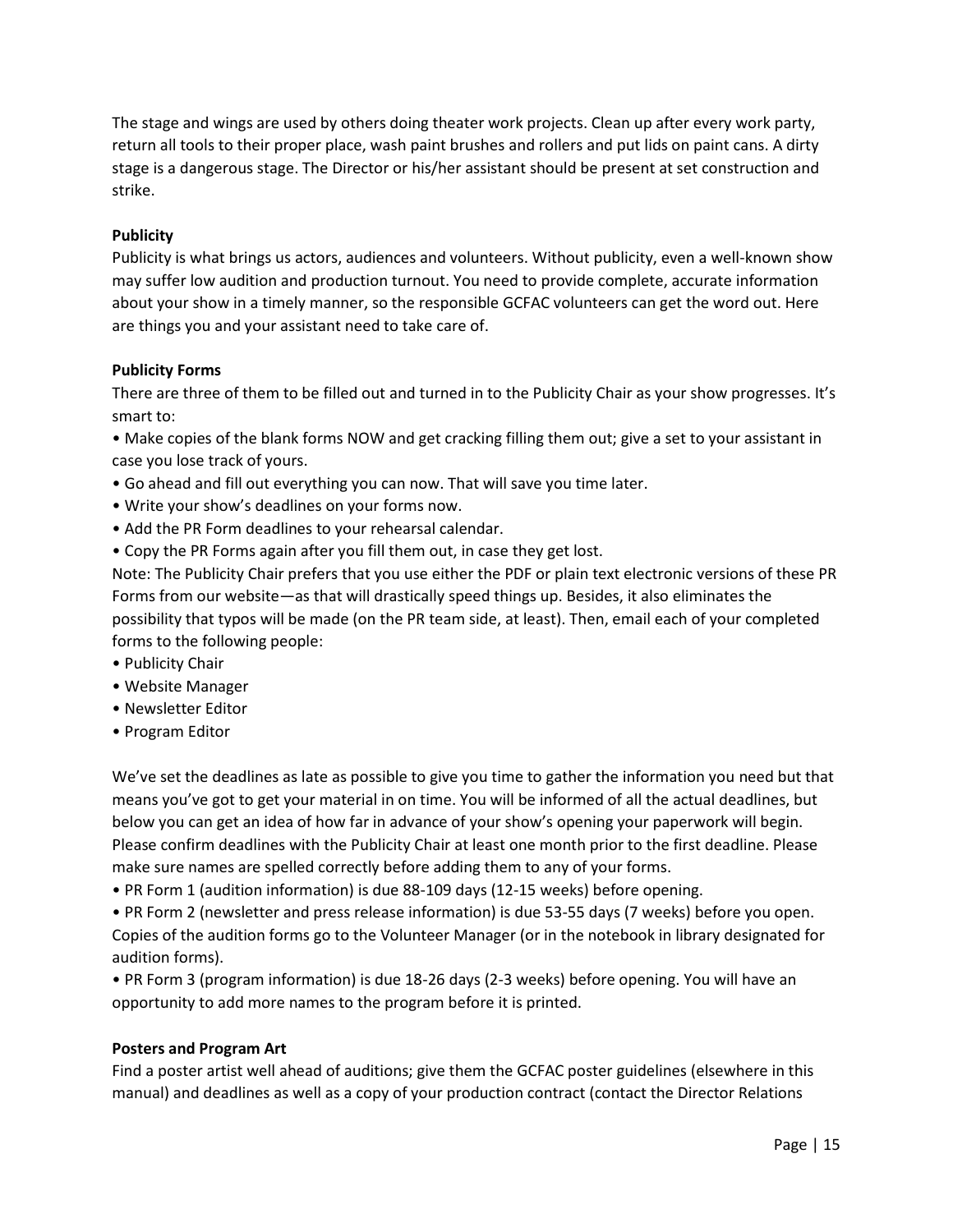Manager if you have not received a copy of this very important document!), which may include publicity requirements. While most Directors utilize the talents of our veteran poster designers, some choose to tap a new designer. The Director should try to get in contact with a veteran designer who might act as a mentor for a new designer. This helps insure that the correct information appears on the posters. Poster art should go to the Publicity Chair early enough so that they are ready to distribute when your show takes stage. Proofread poster information carefully, especially dates, times and ticket prices. It's no fun correcting posters by hand! And catching these mistakes is not the job of the Publicity Chair or the manager who prints the poster for you.

We generally print between 100 and 125 posters. If you think you need more, talk to the Publicity Chair. The Publicity Chair (or the manager who prints the poster) will keep 5 copies for our archives and will deliver the rest to you. Your cast and crew are responsible for getting the posters out. If you can bring some to a Board meeting, Board Members and Managers may also be available to help. Make sure plenty go up in Paragould and Jonesboro and try to get some to outlying towns (Kennett, Marmaduke, Brookland etc.) as well. We do have several people who are willing to distribute posters to specific locations. Please talk with the Publicity Chair to get their names.

It is especially important to get posters to our ticket outlets. See the poster distribution list in the Handouts section of this manual for other places you should put posters

#### **GCFAC Poster, Program and Art Requirements**

This same information appears in the Handouts section, so you can copy and hand it to your production artists. If you have any questions, please contact the Publicity Chair.

#### **Delivering Artwork**

Please deliver the artwork to the Publicity Chair, completed and ready to go (including scaled to the proper size) via CD or Thumb drive.

Acceptable File Formats

- Preferred: TIFF or PNG
- Acceptable: High-resolution. JPEGs or. PDFs.
	- o Please note the quality of the resulting printed artwork for JPEG or PDF will not be as high and may look grainy or pixelated.

#### **Posters**

SIZE: Posters are printed on 11x17 paper. Artwork can be as large as 11x17 (with minimum 1/4-inch margin all round).

Color Options: Full color, B&W with spot color, straight B&W, or gray tones. Full color, B&W, or B&W with spot color produce the best posters on our printer.

Content: Required Poster Information:

Note: To lessen typing errors, you may wish to copy and paste any text in quotes, below.

- "Greene County Fine Arts Council presents"
- Title of play/musical
- Author of play/Authors of book, lyrics & music of musical
- "Presented by special arrangement with [NameOfScriptService]" (this can be in very small type)
- Anything else specifically required by contract, including font sizes & placement for title, playwright's name, etc. If you have not seen a copy of your play contract, contact the Drama Chair.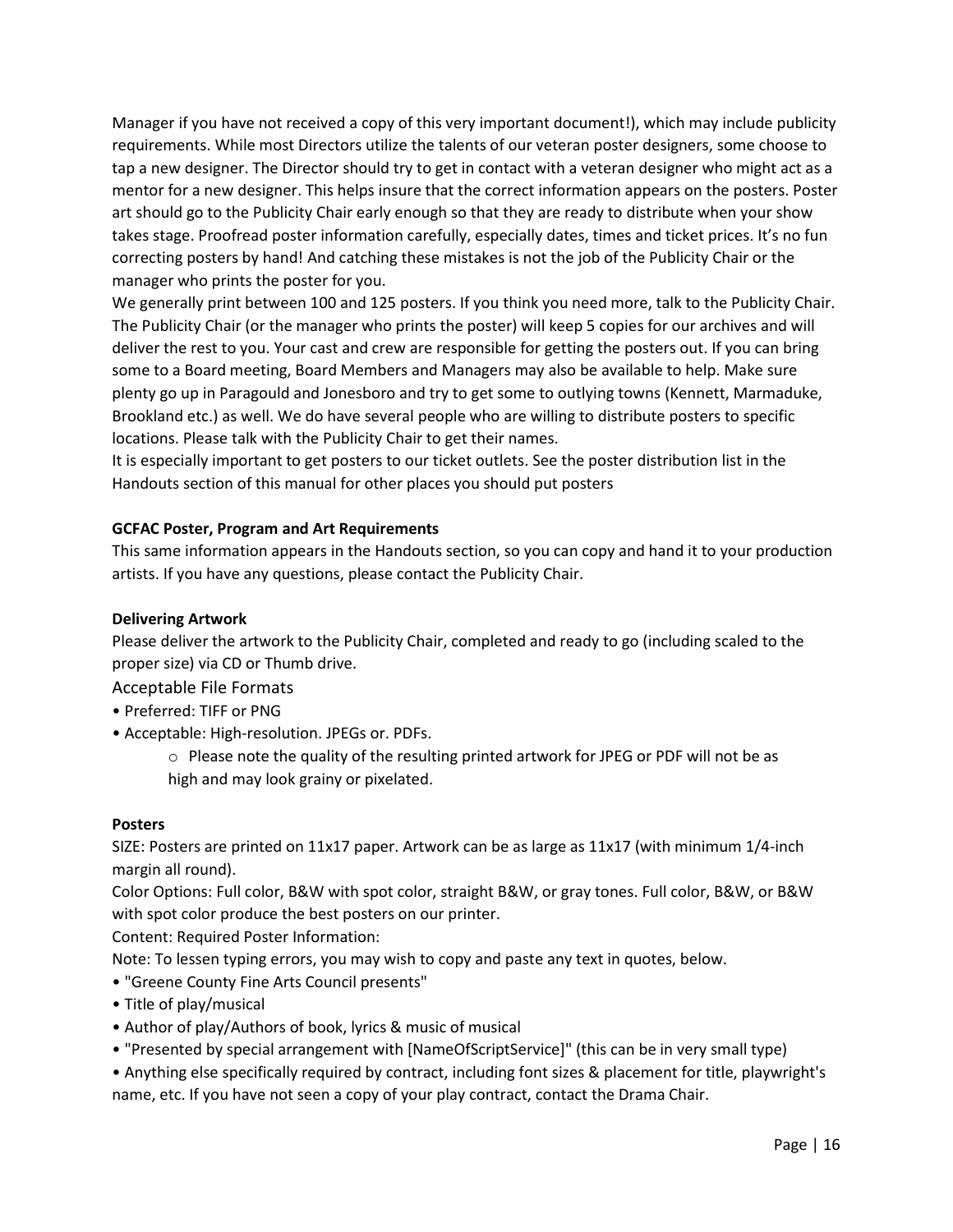- Director of play
- Music Director (as appropriate)
- Performance dates and times, including year.
	- o OPTION 1: You can indicate matinees with a "(m)" after the date, thus:

**•** April 1, 2, 7, 8, 9, 10(m) 14, 15, 16, 17(m), 21, 23, 2014, at 8pm, matinees (m) at 2:30pm  $\circ$  OPTION 2: OR, you can isolate the matinees entirely onto a separate line, thus:

- April 1, 2, 7, 8, 9, 14, 15, 16, 21, 23, 2014, at 8pm
- April 10, 17 at 2:30pm
- Special performances such as benefits or odd times (ie Midnight Showing) should also be denoted
- Ticket prices:

 $\circ$  For plays: "\$15 general admission, \$13 children 12 and under/over 65  $\circ$  For musicals: "\$17 general admission, \$15 children 12 and under/over 65  $\circ$  For special events: please contact the Publicity Chair to verify BOTH costs and ticket outlet locations

- Ticket outlets:
	- $\circ$  Regular season shows[: www.gcfac.org](http://www.gcfac.org/), Ticket Chairs or at the door 45 minutes before curtain
	- $\circ$  Special events: please contact the Publicity Chair to verify the ticket outlet locations
- Performance address: See Publicity Chair to verify location address
- Web address: www.gcfac.org
- Content warning, whenever applicable.

#### **Program Art**

All artwork must be in color. Please provide the Publicity Chair and/or Program Editor with the art early so he/she can do a test printing. He/she may have to ask that it be redone. Here are CONTENT requirements:

• 5 5/8" (w) x 7 1/2" Must contain the following:  $\circ$  Artwork  $\circ$  Authors  $\circ$  Director  $\circ$  Music Director (if applicable)  $\circ$  "Greene County Fine Arts Council presents"  $\circ$  Performance Dates (times are not necessary, but "(m)" matinee designations are)

#### **Programs**

GCFAC programs are designed with our audiences in mind, and are intended to be accurate, informative and consistent. They are valuable marketing tools and help create a look and feel for our theater. The Program Editor is charged with making sure programs meet our standards, and has final say on program content.

We ask all Directors to provide brief production notes for their programs as part of their publicity forms. These notes are intended to enhance the audience's understanding or enjoyment of the show. Try to tell them something they don't already know: When/where was the play first produced? Does it have an unusual or interesting history? Why is it relevant to their lives? Some of the most effective production notes simply contain a quotation relevant to the show.

Programs for special events may be somewhat shorter than regular-season programs.

#### **Advertising and Trade**

There is advertising space in our programs. If you can work out a trade for the use of something like a very special set piece, then talk to the program editor and/or treasurer to see about offering the person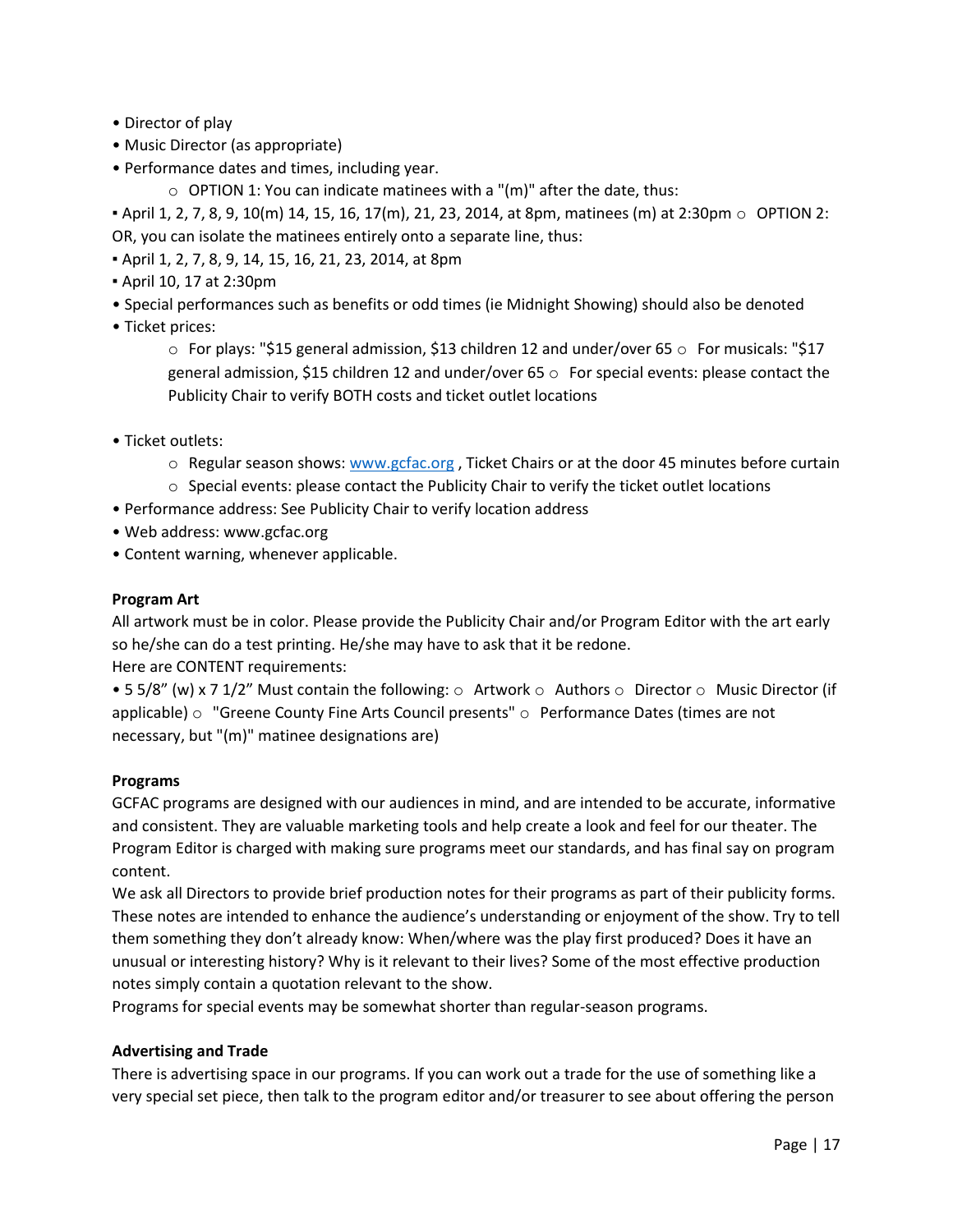or company ad space as a thank you (size of space is dependent upon perceived value of item borrowed or donation received, etc.). The person or company may choose to forego ad space, and that is fine; but do please include them in your acknowledgements (unless they want to be a silent partner). We like to keep our patrons informed of just how much help we get. We can't do this alone.

Advertising brings us revenue to offset our printing and other costs.

Ad Sizes: We do not have a "business card" sized ad space. Nor do we have spaces easily defined in inches (such as a 2" by 2" space). Our ad sizes are defined by the divisions of our program page and are defined as follows (at this time), with "wide" and "tall" referring to the orientation of the ad on the page (wide and tall are equal to the "landscape" and "portrait" orientations you may be familiar with when printing from your computer.

- Full Page (tall only)
- Half Page (wide or tall)
- Quarter Page (wide or tall)

Ad Copy: This must be delivered to the Program Editor camera-ready or there will be a \$10.00 setup fee to help cover costs of time and labor to create someone's ad for them. As an important note: business cards are not usually considered camera-ready since scanning them in will reveal anomalies and other issues that will require upwards of an hour to clean up before whatever can be used from the business card can be separated out for the ad. Often, only the company's logo is usable from a business card, leaving all other text/information to be reset to fit our space requirements.

#### **Other Promotion Opportunities**

Don't forget to take advantage of any publicity opportunities that come your way: radio talk shows, company newsletters, holiday or event tie-ins, opportunities to take clips to service clubs, festivals, etc. If you have ideas for unusual ways to promote your show, let the Publicity Chair know ASAP so things can be coordinated early on.

#### **Content Notices**

Because of concerns expressed by some GCFAC patrons and members, we have developed a set of standard content notices to alert our audiences to aspects of our productions that may disturb or offend them.

Directors need to alert the Publicity Chair well ahead of time when their shows contain material or activities that may warrant one of the following notices.

It is particularly important for you to tell the Publicity Chair if your show includes:

- Profanity or vulgarity, and to what extent.
- Nudity
- Sexual humor or situations
- Smoking
- Violence
- ... and to note whether it is suitable for families, for older children or for mature audiences only.

In addition, Directors may wish to post notices in the auditorium to alert audiences to startling effects such as gunshots or strobe lights (which can trigger seizures).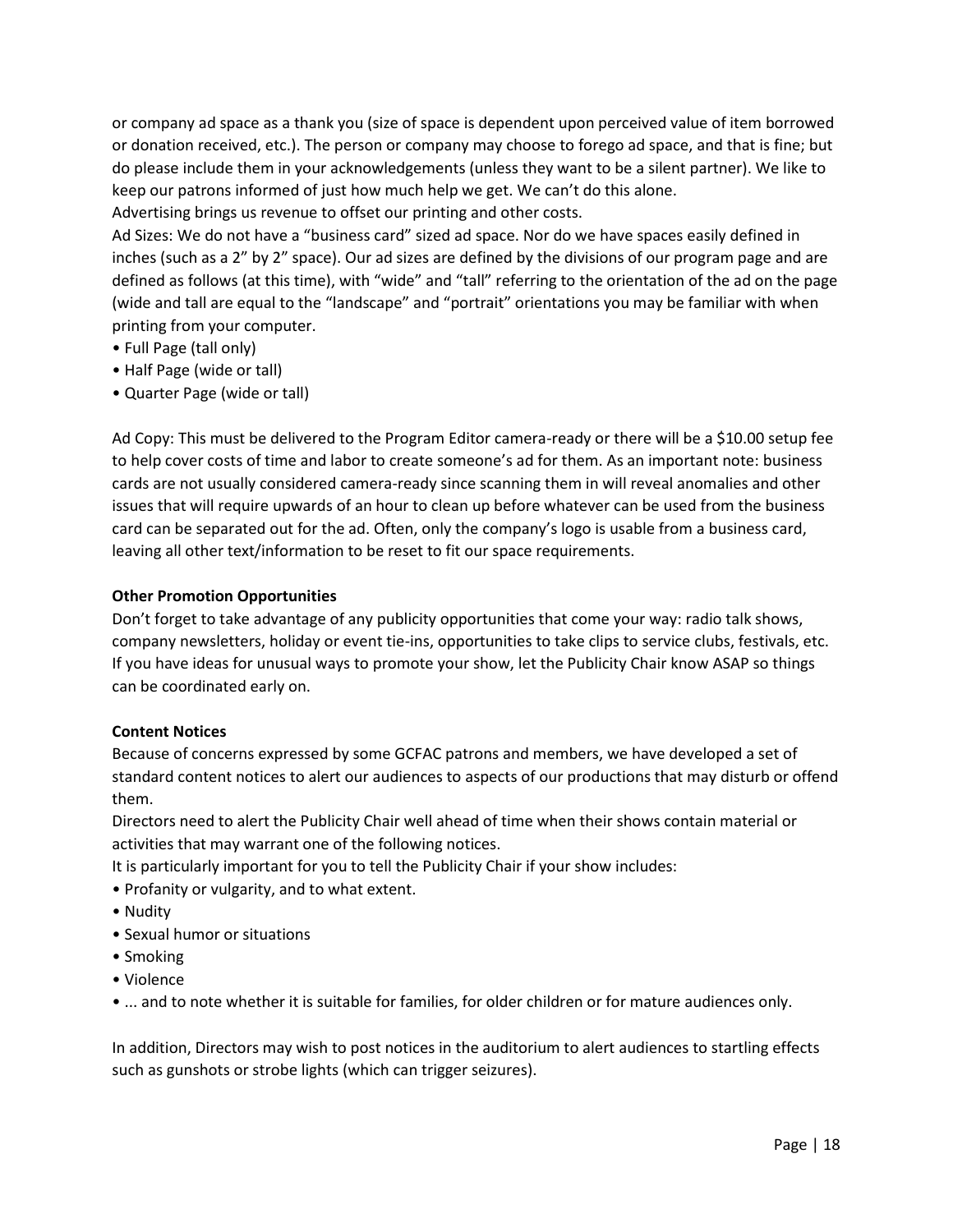#### **Auditions**

GCFAC productions are open to everyone. No pre-casting is permitted. We strongly encourage Directors to give new actors an equal chance with those who have been on our stage before. When we give new people a fair shake and put them on our stage whenever we can it helps ensure a constant pool of fresh talent, something no community theater can survive long without.

The no pre-casting rule is one of our few hard rules, and we hope you will make an extra effort to make sure everyone who auditions for your show understands. Yes, it's OK to audition someone privately if they can't make it to tryouts, but please be sure to let the people who do show up know that you've done so. When you're soliciting people to audition (and all good Directors do that), be clear that you aren't promising anything. Few things are as damaging to a theater's reputation as the notion that it's a closed shop where shows are pre-cast and new people don't stand a chance.

Traditionally, GCFAC runs two days of open auditions, generally on a Saturday and Sunday. If you prefer a different schedule, or want to use an additional night for callbacks, please notify the Board as soon as possible so that we can include that in the audition publicity. For large cast shows that include children, some Directors choose to have special auditions earlier in the day specifically for them and then call back some to come and read with the adults they are considering for roles.

#### **Audition Checklist**

(This is found in the Forms and Worksheets section of this manual.)

#### **Welcoming New People**

During auditions, make sure everyone trying out feels welcomed and comfortable, especially the newcomers. Many Directors like to ask a friend or crew member to be the official greeter, welcoming people as they come in the door, collecting audition forms, pointing the way to the restrooms, replenishing the refreshments, etc.

Emphasize to those trying out that they are part of a theater community as well as a community theater. They share the building with other shows and are expected to treat each other with goodwill and courtesy.

As a Director, you are the first point of contact for many newcomers. If you and your crew are supportive and encouraging, it makes our theater more enjoyable for everyone.

After the final day of auditions the Director, and whatever constitutes his or her brain trust, usually stick around and hash out the casting decisions. If you aren't ready to decide, you may want to sleep on it; some Directors, on the other hand, feel comfortable announcing the cast before dismissing those who audition. This is a decision reserved for the Director.

#### **Audition Forms and Schedules: Who Gets Them?**

As soon as possible after casting, make clear copies of all audition forms and give the copies and originals to the Board Producer and/or the Volunteer Manager.

When you have a rehearsal schedule and cast list, you should distribute them to the cast, crew and Board Producer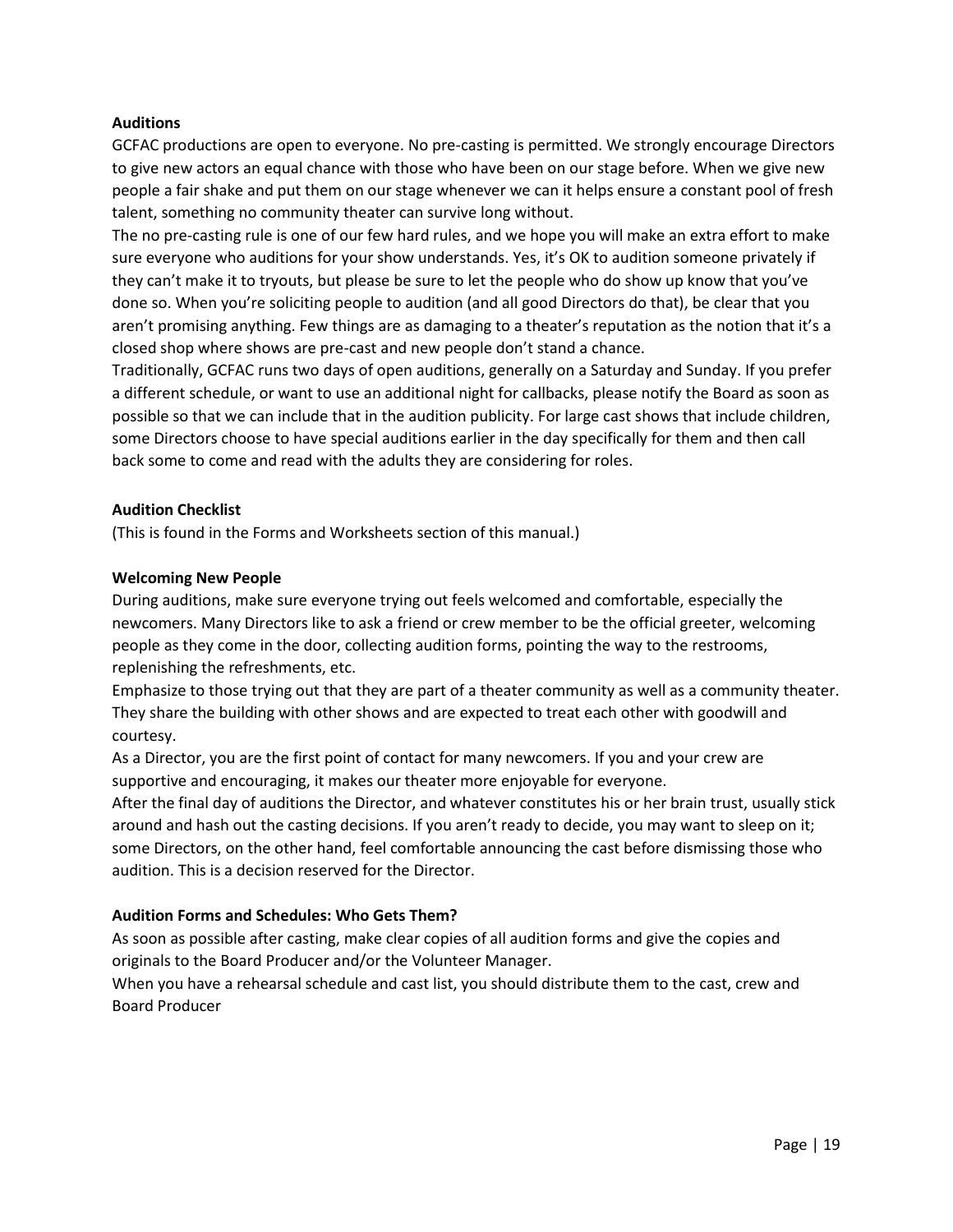#### **Rehearsing**

#### **When You Are Rehearsing in The Theatre**

Because we do not own the buildings we perform in and are not always aware of what is going on during the times we are not there, it is a good idea to tidy up at the end of each rehearsal. Ask actors to throw away all garbage. On the last day of the week that you are rehearsing, please empty all trash receptacles located in your current rehearsal space and the restrooms before you leave for the week. If another show will be opening and/or rehearsing, make sure at the end of your rehearsal, that your furniture, props, etc. are out of the way before you leave.

#### **Rehearsing in A Shared Space**

Please pass this info to your cast, crew and orchestra. It is essential that we do not disrupt others using the theater.

Because two and sometimes three shows share the same theater, courtesy and cooperation among casts is essential. Encourage your cast and crew to think of themselves as part of a theater community, and of the building as theirs. Ask them to clean up after themselves, take care of our mutual property and treat each other and others who use the building well.

Once you take the stage, enter by the back door and use the backstage restroom.

#### **Early Rehearsals**

At read-through, plan to have your costumer in to measure the cast. The sooner measurements are taken, the sooner the costumer can get to work.

At that first rehearsal, you have several things to do besides read through the script:

- Review with your cast the responsibilities and rules set out by the GCFAC.
- Let them know clearly what you expect from them, and what they can expect from you. Be especially clear about what time you plan to start (and end!) rehearsals. Double-check their conflicts so you can prepare a rehearsal schedule.
- Introduce your Assistant Director and Board Producer and let them explain what they will be doing. It's also a good idea to invite your crew to the first rehearsal and introduce them.

• If you have new people in the show, plan a quick backstage tour to familiarize them with the place. As soon as you can, hand out rehearsal schedules, telephone lists and other material you want your cast to have. Also distribute copies of your show's contact list to your Board Producer, Publicity Chair and Volunteer Manager.

This is a good time to voice your expectations about bringing children and pets to rehearsals. You may decide whatever you choose but remember GCFAC does not provide child care and that some cast members complain frequently about children who are not cast members and pets that are allowed to roam about. Feel free to set your own rules about who may or may not attend rehearsals (including children) and how rehearsals will be conducted. Just let everyone involved know what those rules are.

#### **Finding Alternate Rehearsal Space**

Some rehearsals will almost certainly have to be off site. Building projects, other shows' performances and theater fund-raisers may all require you to find another place to rehearse.

In addition, we try to give every show and special event two days alone in the building (and a full week for musicals) before they open. Take that into account and find other places to rehearse when you can't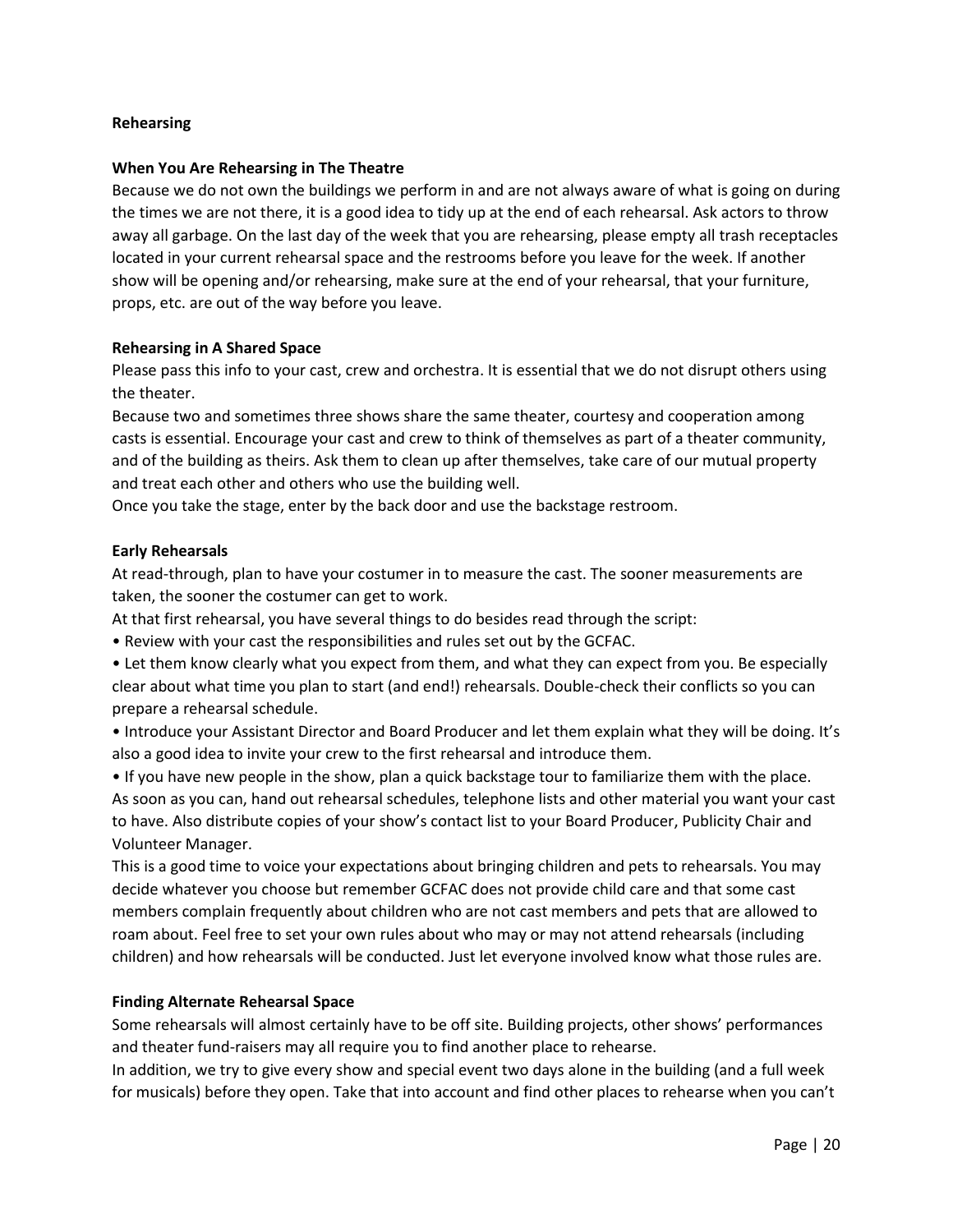be in the theater. Your Board Producer can get a list of churches, schools and other locations which may be available, but you or someone on your staff need to schedule them yourself, as early as possible. You may start rehearsals at whatever time works for you and your cast, but they must be over by 10 p.m., at least until the week before you open. This is not professional or academic theater. Cast members have families and jobs (or school) and keeping them late will only cause problems and complaints.

#### **Difficult People**

Sometimes (but fortunately, rather rarely), an actor or crewmember fails to live up to his or her responsibilities. You can head off such problems by being completely clear about your expectations. It also helps to be consistent: Treat all cast members equally and fairly. Try to work things out between the difficult person and yourself. If necessary, ask your Board Producer to have a word with the offending person.

#### **Dismissing Cast Members**

On very rare occasions, an actor must be replaced. If you believe that is going to happen, contact your Board Producer ahead of time and involve him or her in the process. That will protect you and the theater from accusations of unfairness. Be sure to tell the Publicity Chair about cast or crew changes so publicity can be changed accordingly.

Part of GCFAC's role as a community theater is to provide opportunities for people with all levels of talent and experience. There is no guarantee that all of them will turn out to be great actors, nor should we expect them to be. Bad acting, by itself, is not enough grounds for dismissing a cast member. Directors are urged to work with all cast members to encourage them to stretch and grow, and to reserve dismissal for those rare individuals who actively refuse to meet their commitments to the show. A Director who merely believes he or she has made a casting mistake is asked to live with that mistake if the person involved is trying his or her best. Who knows they may surprise you!

#### **No Sex in The Wings**

This used to be the stock phrase Directors used to ask their casts to behave discreetly behind the scenes. It usually got a laugh. The fact remains that romance — and more — has been known to blossom in the intimacy of producing a play. In most cases, it's nobody's business but the parties involved. Times have changed, though, and yesterday's flirtation can be today's accusation of sexual harassment. Although there's a fine line between being nosy and looking out for your show, Directors should be alert to personal relationships developing among cast and crew and should be especially careful not to put themselves in situations which might be misconstrued.

#### **A Note About Children**

GCFAC is proud to count many young people among its theater family. We've watched a lot of kids grow up right before our eyes and assume increasing positions of responsibility, on stage and off. Their presence, though, gives us a special responsibility to look out for their safety and well-being both for their own sakes, and to protect the theater from liability.

Again, it is up to each Director to decide whether to permit children to attend rehearsals or work parties. Directors should make their policies known early, even at auditions. If children are brought to the theater, they must always be under direct adult supervision.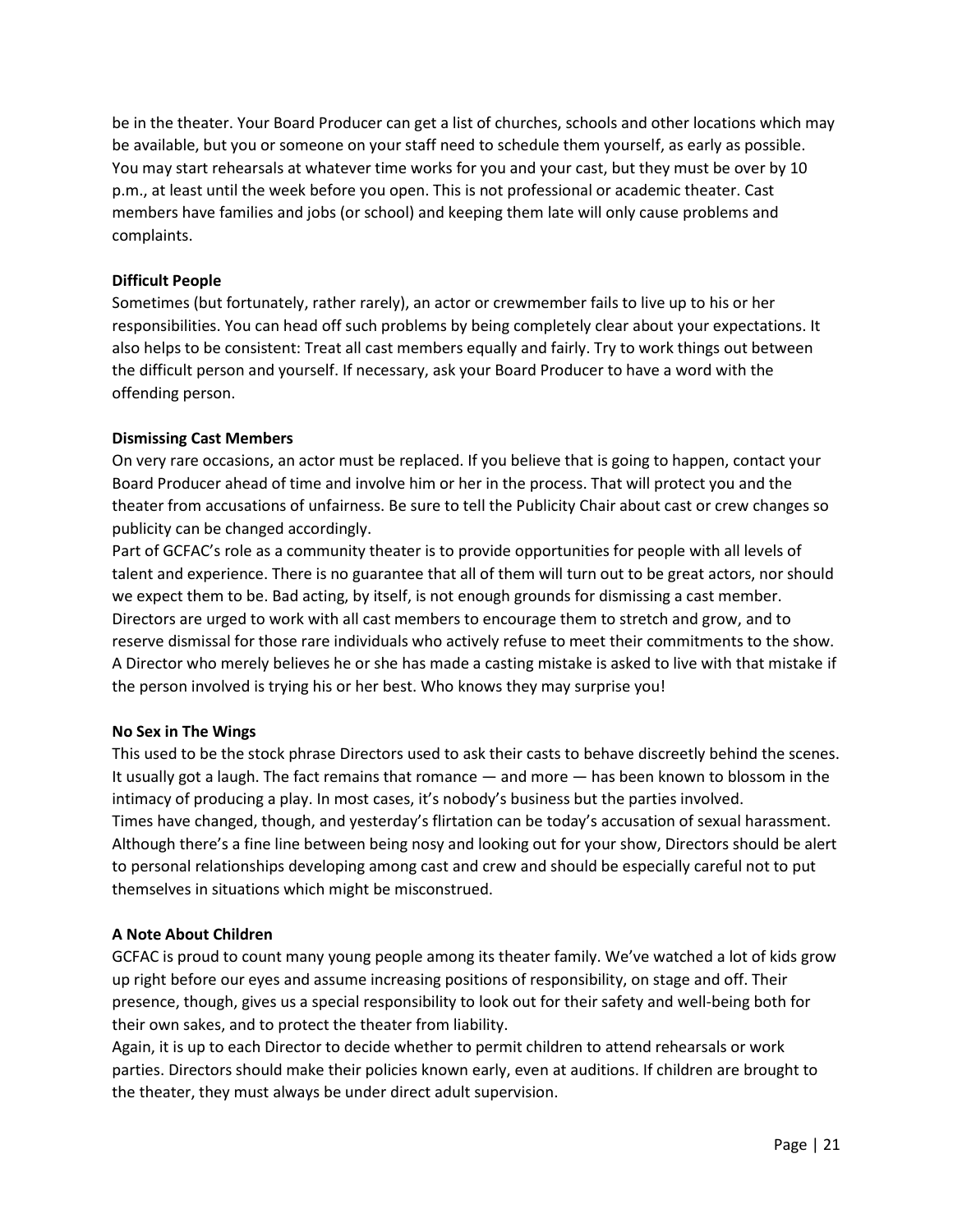If cast members need to bring their children to rehearsals or work parties, please ask them to recruit someone to keep an eye on them. Small children must not be allowed on or near the stage during construction or set strike; instead, set up a supervised play area for them in one of the safer parts of the theater.

Even older children must not be permitted to use power tools, climb ladders or take on other risky tasks. Older teens may take on some of these tasks, but only with proper training and supervision.

#### **Assorted Other Information**

#### **Taking Care of The Building**

GCFAC considers itself fortunate to be able to use the theater space of other groups. That makes it more important than ever that we all do what we can to keep the place looking good and protect the considerable investment in money and volunteer effort that is continually being put into these theaters. Cleaning the backstage areas (including the auditorium) is the responsibility of the show that occupies those areas. It is recommended that the Stage Manager or his/her designate sweep the stage floor before each performance.

#### **No Matter Where You Are**

The simplest thing we can all do to keep the theaters looking good is clean up our own messes. Don't assume that somebody else will take care of it. If you spill something, mop it up right away. If you bring food into the theater, dispose of leftovers. When wastebaskets get full, empty them. New liners should be available on hand and provided by GCFAC.

#### **Taking the Stage**

Check with your lighting designer; he or she may wish to hang lights before you start construction. When building begins — and all the time — emphasize safety, especially around power tools. If you have questions about safety, contact the Production Chair (who may also contact you if he/she notices anything that threatens people or property).

It's especially important to keep the stage area clean. A dirty stage is a dangerous stage. After every work party, crewmembers should be sure to sweep, put away tools, stow any loose building materials and throw out scrap wood.

If you're painting, remember to wash out brushes and supplies and close paint containers tightly after each use. Also remember to dilute the paint—generally four parts water to one-part paint—before you do your painting.

Please ask those gathering props, costumes or furniture to take the time to straighten up after themselves. Our storage spaces are tight, and a little mess can quickly turn them into utter chaos and a firetrap!

Cast members can help keep the backstage area tidy by returning all props to the prop shelf/table and making sure costumes are hung up after every use.

Once your show closes, a large part of your set strike should be devoted to making sure you leave the building cleaner than you found it. Your Stage Manager should post the set strike list in a visible location so cast/crew can check things off as they go.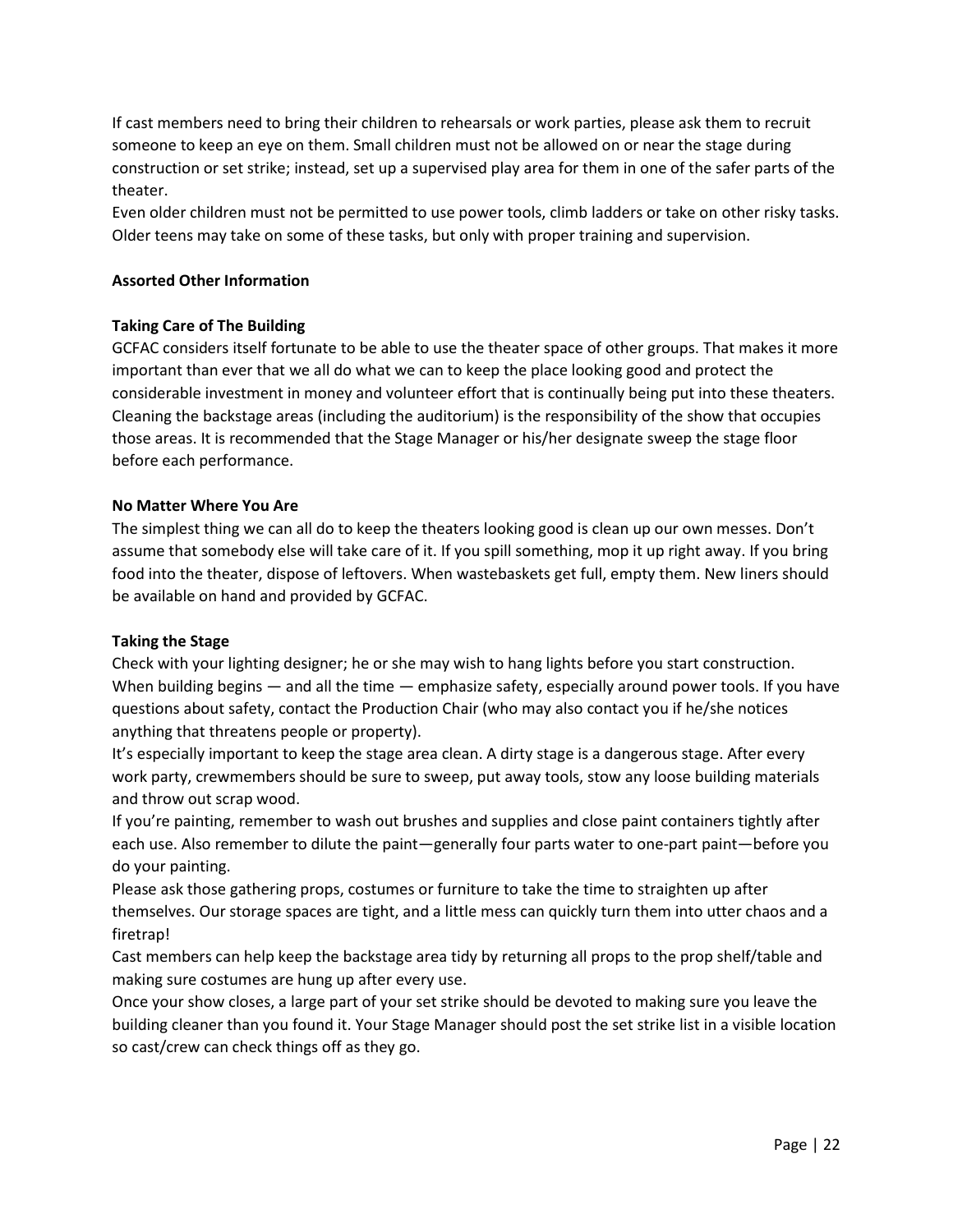#### **Special Note for Special Events**

If you are directing a special event, we expect you to follow the same general guidelines we've laid out here for all Directors. Obviously, some things will be different: You probably won't have a long rehearsal period, for instance, and your costume, set, etc. needs will probably be different. Still, you need to:

- Attend the appropriate Board meetings and have a Board Producers appointed.
- Present and get approval for a budget.
- Put together a crew appropriate to your needs.
- Meet the appropriate publicity requirements and deadlines.
- Make sure your cast and crew are aware of and abide by the theater policies laid out in this manual.
- Schedule enough rehearsals to ensure a polished, high-quality show.

#### **Keys**

The Board Producers will issue each Director all necessary keys to the building and its equipment. Please do not lose them!

Before auditions, Directors will get one set of keys to the building. The Director will be responsible for this set of keys from the time they are issued until they are turned in after the show closes. If more than one set is required, please discuss this need with the Board Producer and they will talk to the theater to see if that is possible. If others will need access to the building before the Director arrives or the Director will not be there, it will be the responsibility of the Director to ensure that if they loan out their set of keys, that they are returned as well.

Please keep track of all keys issued to your show and return them to the Board Producer at set strike. Any time you or your crew enter the building; please check all doors before you leave to make sure they are securely locked.

If your keys are lost or stolen, please notify the Board Producer at once.

#### **Tickets & Seating**

Each theater GCFAC performs in has their own separate seating capacity and arrangement. If your set design would remove or change seating (with a thrust, for example), you must get permission from the Board no later than the month before tickets go on sale.

If anything about your show (i.e., signing for the hearing impaired) might appeal to audiences with special seating needs, confer with the Box Office Manager in advance.

The Director has no control over how unreserved tickets are distributed. If you receive requests from patrons or cast/crew, refer them to the outlets, or to the box office, which opens 45 minutes before the show.

If someone donates something extraordinary to your show, if ad space is not appropriate or desired the Director may request of the Board that complimentary tickets be provided. This may or may not be approved by the board but be sure such requests come in soon enough to be able to be accommodated. If your show sells out at the outlets, encourage patrons to stand in line at the box office. Box office sales are first-come, first-served, to whoever is standing in line.

If you have a large cast with unusual ticket demands, tell them they may contact the Box Office Manager before tickets go to the outlets about buying blocks of eight or more tickets for a given show. Otherwise, cast members are responsible for getting their own tickets, in advance, just like other patrons. They should not wait till the last minute and expect to get seats for their families and friends.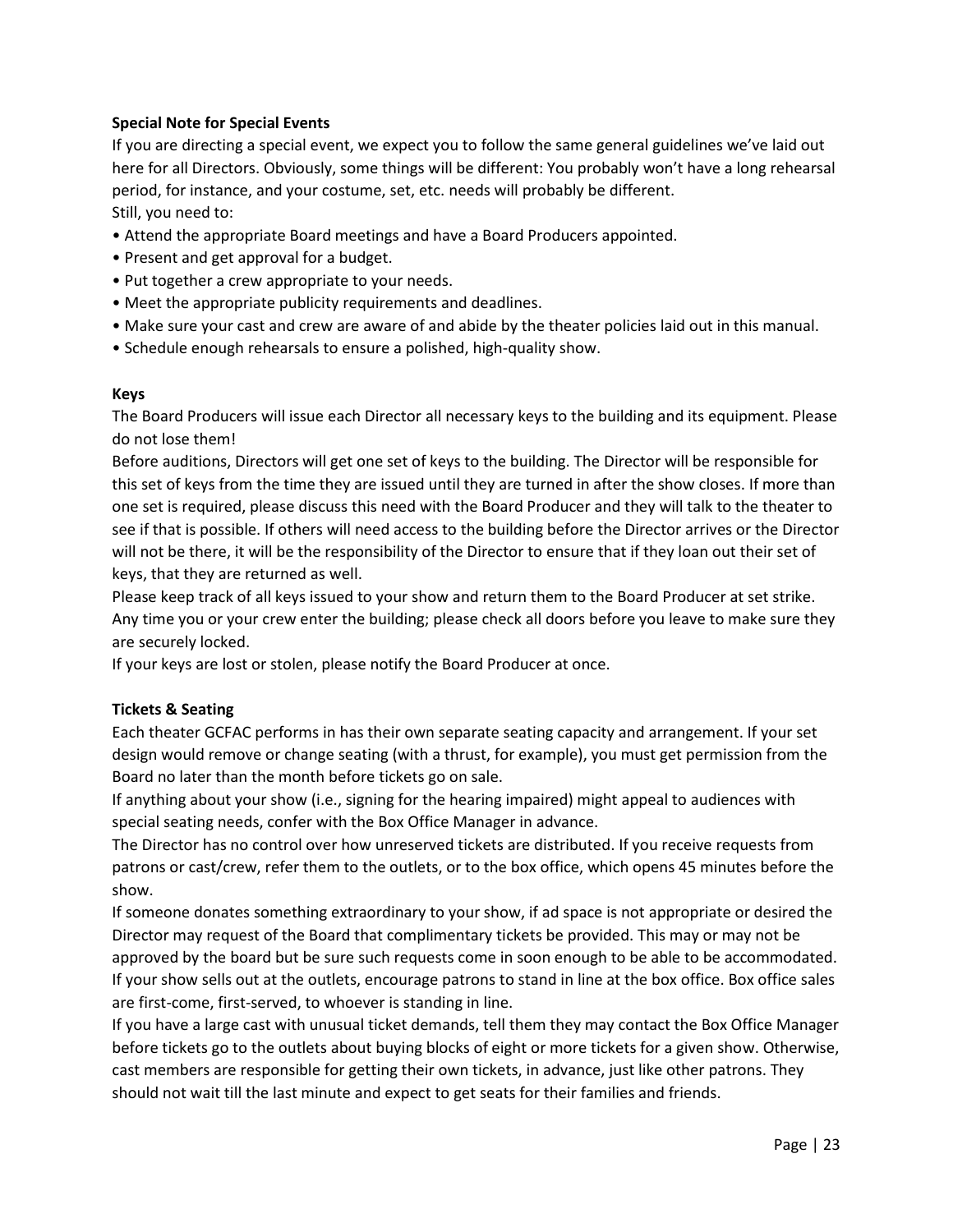When the house is full, it is full. We cannot seat overflow patrons (including house staff) in the doorways or aisles as that violates the fire code.

If it becomes clear during your opening weekend that the show is almost sold out and demand is high, it may very rarely be possible to add an extra weekday performance before you close. Contact the Board President immediately if you believe that to be the case. It is generally not possible to add more weekends, because our schedule is tight, and another show is waiting to take the stage. Prior to the opening date of the show, ALL Directors need to inform ALL cast and crewmembers of these policies. Your knowledge of the protocol will prevent disappointment when a friend or family member may not be able to purchase tickets at the last moment. Directors should encourage the cast and crew to ask their friends and families to either purchase or reserve tickets at the outlets.

#### **Membership & Season Tickets**

GCFAC encourages cast and crew to stay involved with the council by purchasing memberships or season tickets. The GCFAC bylaws require Directors and Managers to hold theater memberships. Members have a vote in theater business, approve our season, elect our Board of Directors, serve on committees and vote for various awards each season. They may also serve as Managers and become eligible to run for the Board.

Ask your Board Producers about membership costs and tickets. He or she can arrange to sell memberships or season tickets to your cast.

#### **Staying Involved With GCFAC**

We hope the people involved in your show will want to remain part of our theater family. Much of the work of running our theater is done by our all-volunteer Board of Directors and their appointed Managers. Dozens of tasks need to be done regularly coordinating volunteers to keeping track of props and costumes.

If you are interested in helping, contact the GCFAC Volunteer Manager (see Managers list) and ask to be put to work.

Most Board positions are up for reelection every fall, and nominations are open to any administrative member who has served as a Manager or had equivalent experience in GCFAC for at least two years. Those who aren't interested in, or ready to audition again right away may want to turn up at auditions anyway and find out if the next show needs any backstage help. Even if you only have one free weekend, you may be able to help build or paint a set, sew costumes or otherwise be involved. If your time is limited, contact the Volunteer Manager about serving as a ticket taker or working in the box office during a performance.

#### **Safe Sets**

Safety must be the No. 1 concern during set construction.

Minors are not to use power tools under any circumstances (and should not be sent up ladders) and untrained adults should use them only under supervision. Those who use tools must follow proper safety procedures (wearing goggles or respiration masks, using safety guards on saws, etc.). Be especially careful when lifting or moving lumber, platforms, large set pieces, heavy furniture, etc., both to avoid back injuries and to keep from running into, or over, other volunteers. Sets themselves must be designed with safety in mind. Among other things, that means adequate railings on stairs and platforms (on stage and backstage), appropriate fire exits from the pit, adequately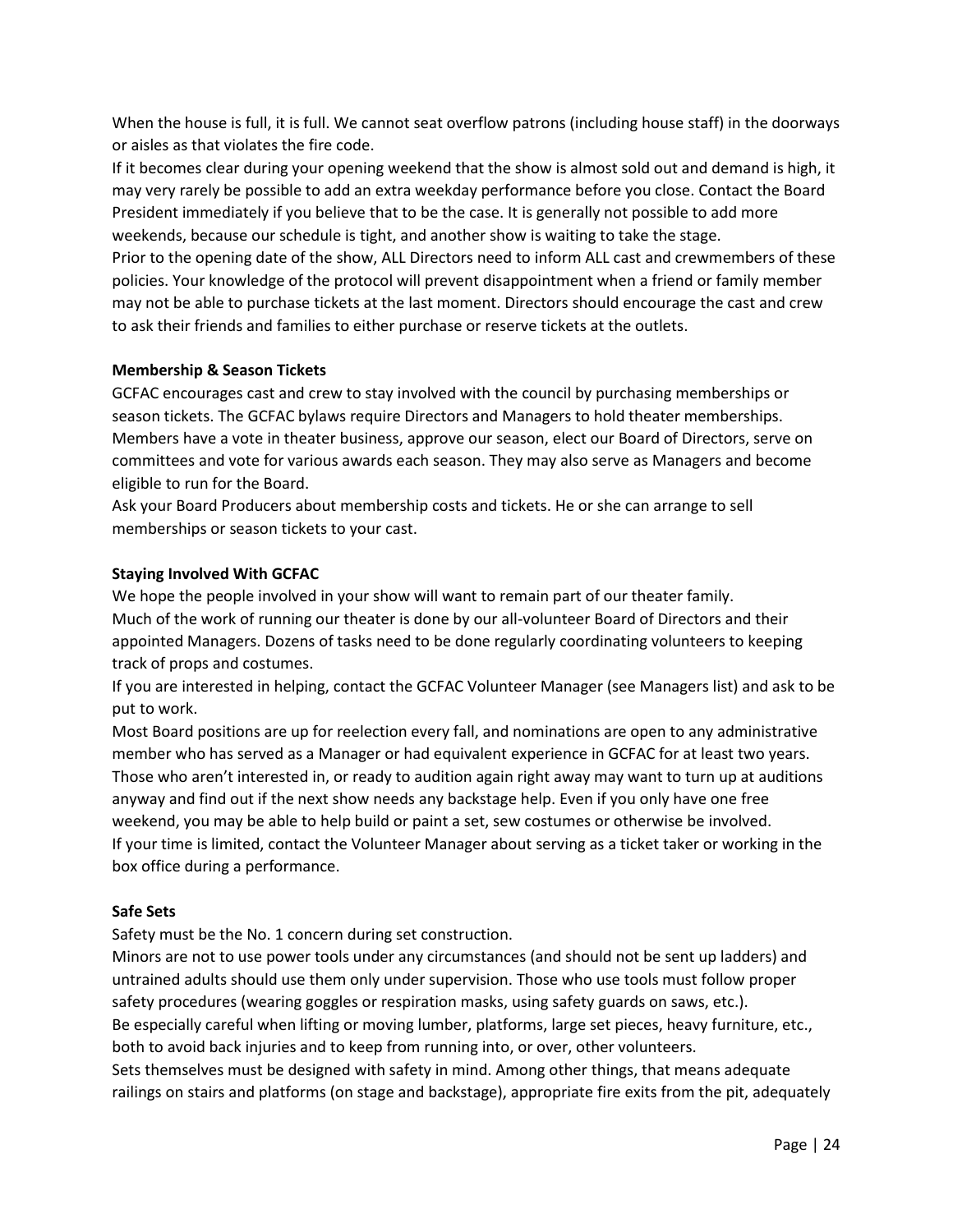braced platforms and sufficient blue light or glow tape behind sets so actors can see where they're going. The Production Chair can help if you have questions about set safety.

Please discuss any safety concerns with your Set Designer and Head of Set Construction prior to taking stage. The Production Chair has the final word on safety issues.

#### **Accidents**

If an injury occurs, first see that it is treated either on site, with supplies that you will find in the First Aid kits, or at the hospital emergency room, if the injury is serious. Don't hesitate to call 911 for an ambulance if someone is bleeding, unconscious or appears to have broken a bone.

Then, immediately report the injury to your Board Producer, who will let the Board know what happened.

Stage Managers should check First Aid supplies periodically and make sure they are restocked (we will reimburse them).

#### **Cast & Crew Safety Guidelines**

Lock your car, and make sure you don't leave valuables visible inside. Purses and valuables should be handed over to the Stage Manager, who can see that they are in a secure location. At the very least, keep valuables in the dressing rooms, not in the Green Room. Better yet, leave them at home. Use the buddy system when leaving the building at night. Always walk each other to cars. If someone (especially a minor) must wait for a ride, someone else should wait with them. Do not allow people (including patrons) to wait for rides outside the building, alone, in the dark!

Stage Managers are usually responsible for locking up each night. Someone else should stay with them until they're ready to leave. Please remind your Stage Manager to make sure all doors are locked even in areas you are not using.

When rehearsing or performing on stage, the back door should be kept shut. Someone (the Stage Manager or a designee) should check periodically to make sure there's nothing suspicious going on in the parking lot.

It's OK to yell, "Hey, you, what are you doing?" if you see a stranger messing with cars in the parking lot. That will often scare a thief away. However, do not attempt to physically confront suspected thieves, or to chase them down. Dial 911 and call the police instead.

If strangers attempt to enter the building, someone should ask (politely) who they are and what they need and send them on their way if they don't belong here. If they become belligerent, call the police immediately.

Report all crimes to the police, and to your Board Producer. That will help us get better police patrols in this neighborhood and alert the Board to problems. In the past, we've heard about thefts, etc. weeks after the fact, and been unable to do anything about them.

Assign someone to make sure all theater owned tools are gathered up and accounted for at the end of every construction party. If tools go missing, report it immediately to the Production Manager. They may not be replaced.

#### **Protections Against Violence**

The Greene County Fine Arts Council intends to promote a safe environment of its volunteers and patrons. GCFAC can best perform its mission of producing a year-round season of top-quality comedies,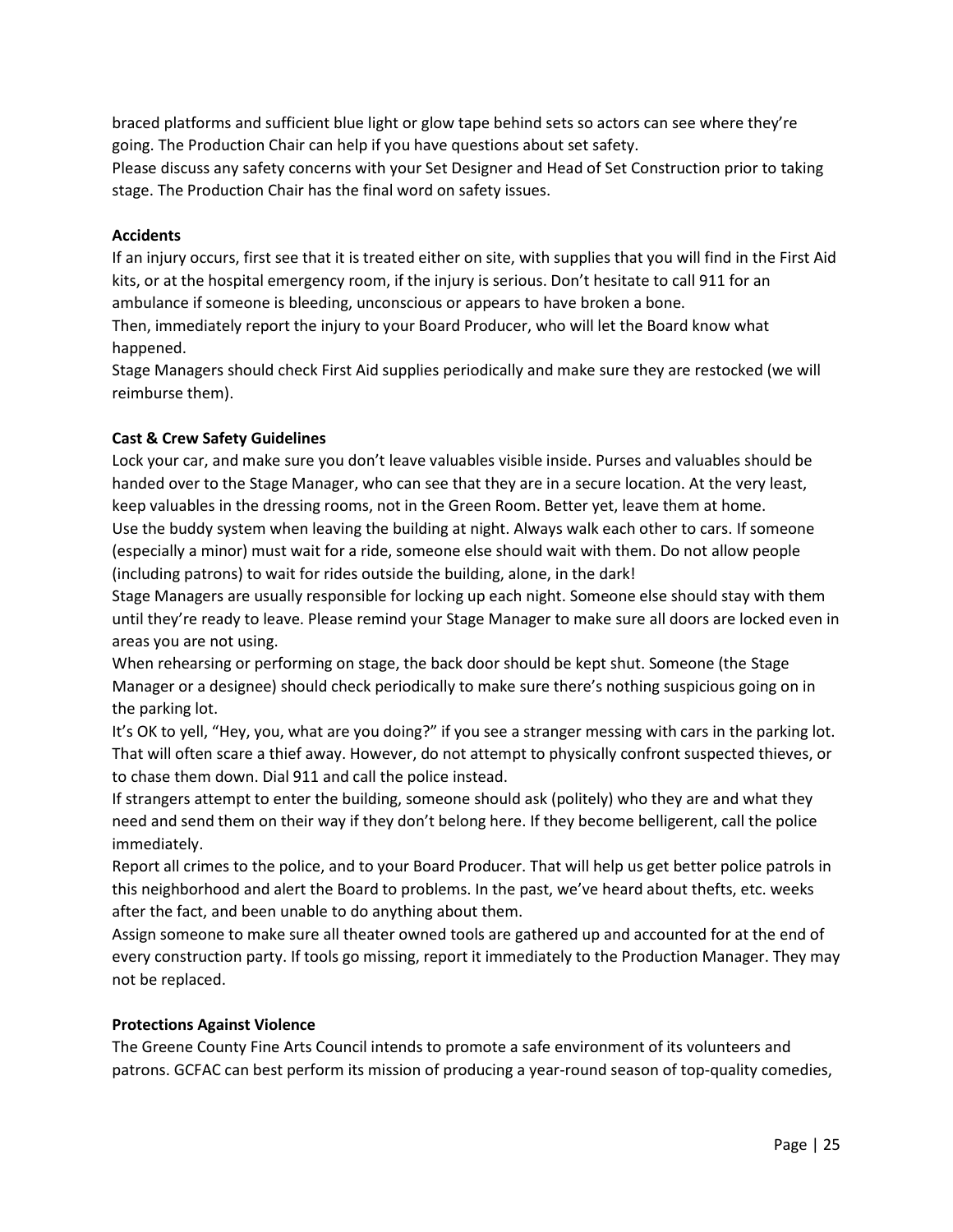dramas and musicals when volunteers and patrons co-exist in a climate that supports the free exchange of ideas and utilizes constructive methods of conflict resolutions.

GCFAC commits itself to creating and maintaining an environment that is free from intimidation, threats and violent acts. Threats, intimidation and acts of violence shall not be ignored, condoned or tolerated.

#### **Retreats**

Many GCFAC productions hold a daylong retreat on a Saturday or Sunday one or two weeks before opening. Although we have found retreats extremely useful for polishing the show and completing technical tasks, they are not mandatory. It is up to each Director to decide whether to hold one. Have your Board Producer check to ensure there is not a conflict in the theater.

The week before you open, we expect you will need extra privacy to polish everything to perfection. Your show will have the theater to itself the week before you open.

#### **Opening & Closing**

GCFAC does not routinely provide comp tickets to cast, crew or anyone else — although if someone provides extraordinary support to your show, you may ask the President (well in advance, please) to provide them with one or two complimentary tickets.

#### **Stage Manager Responsibilities**

From opening on (and for some time before opening) your Stage Manager will be responsible for opening the building, securing it at the end of the night and many other tasks. He or she may delegate some of those responsibilities. Once the show is open, most of the Director's official work is done, at least until set strike. Sit back, enjoy the show and be proud of what you and your team have accomplished!

A handout is included at the end of this manual for the Stage Manager.

#### **Set Strike**

Leave the theater in at least as good condition as you found it — or better! Make it clear from Day One that your entire cast and crew are expected to help. THIS IS NOT OPTIONAL

Your strike goes beyond just taking down the set: It includes returning borrowed items immediately, cleaning the backstage area (and the auditorium restroom!), sending costumes to the cleaners and helping with other theater work parties if they are scheduled. Your strike is not finished — and your cast should not leave — until you have toured the building with the Production Chair and theater management and they agree that everything is OK. A checklist will be provided to help you make sure everything necessary gets done.

Most set strikes begin at the end of the final show. Under unusual circumstances, other arrangements can be made with the theater management, but if you need to do that, please do so several weeks in advance.

#### **Other Post Show Responsibilities**

Collect all keys and turn them over to the Board Producer.

Collect (and erase) musical scores so they can be mailed back to the company that rented them to us. You (or your designee) are responsible for returning the scores the week after closing, using the packing labels provided by the rental company.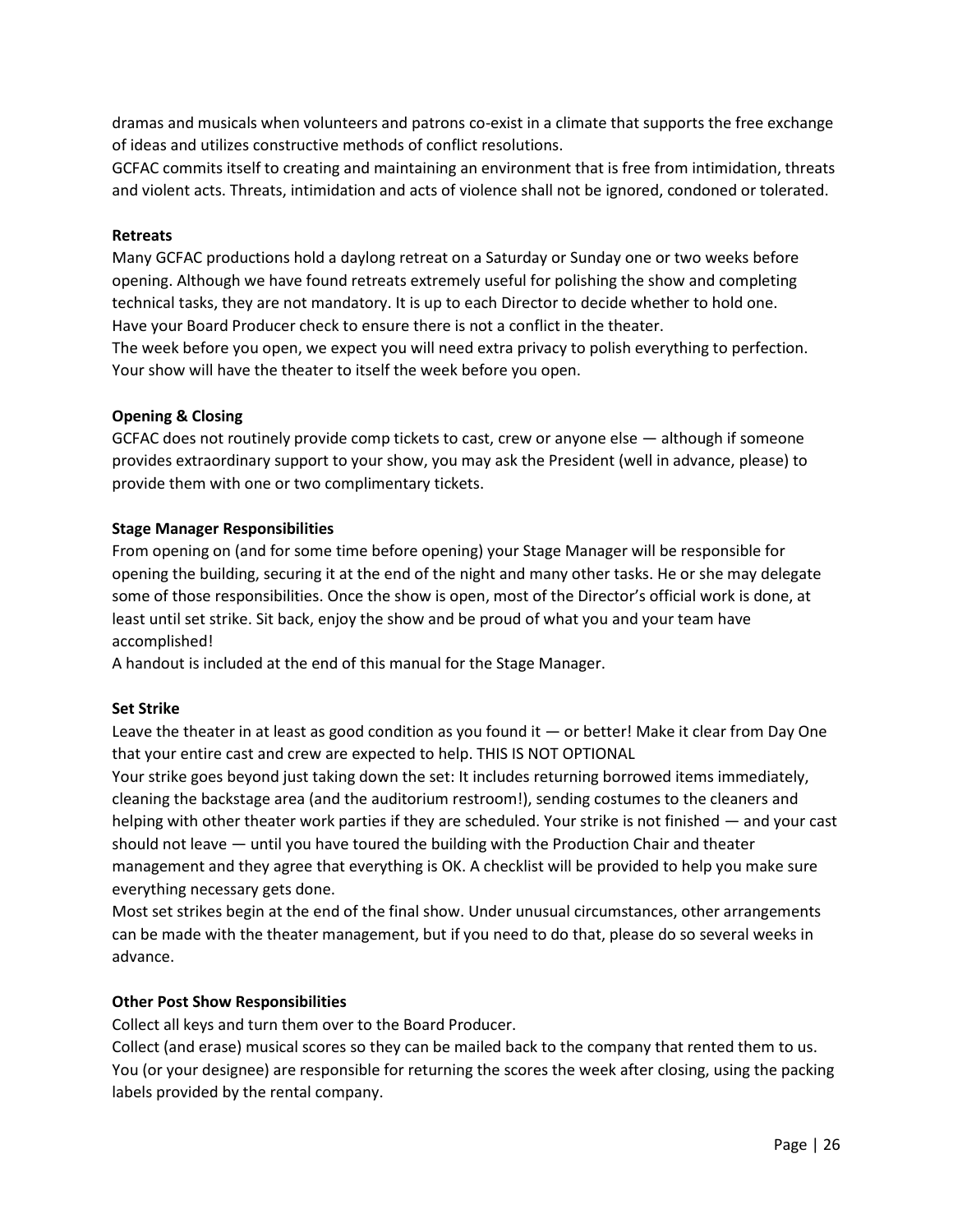Turn in all receipts and attend the Board meeting after your show to give a final report. Be sure your costumer picks up clothes from the cleaners and puts them away in the climate-controlled storage before turning in his/her keys. Too many costumers fail to pick up the dry cleaning. Please make sure your costumer is not one of them!

One final note for Directors who also act: Please do not plan to try out for a show that overlaps with yours, unless you first get Board permission. This does not include the show that auditions after your show opens but please be courteous to that Director by telling them of conflicts involving your show. As Director, your show must be your priority.

#### **Handouts**

Please copy the following pages as needed and distribute them appropriately to your cast and crew.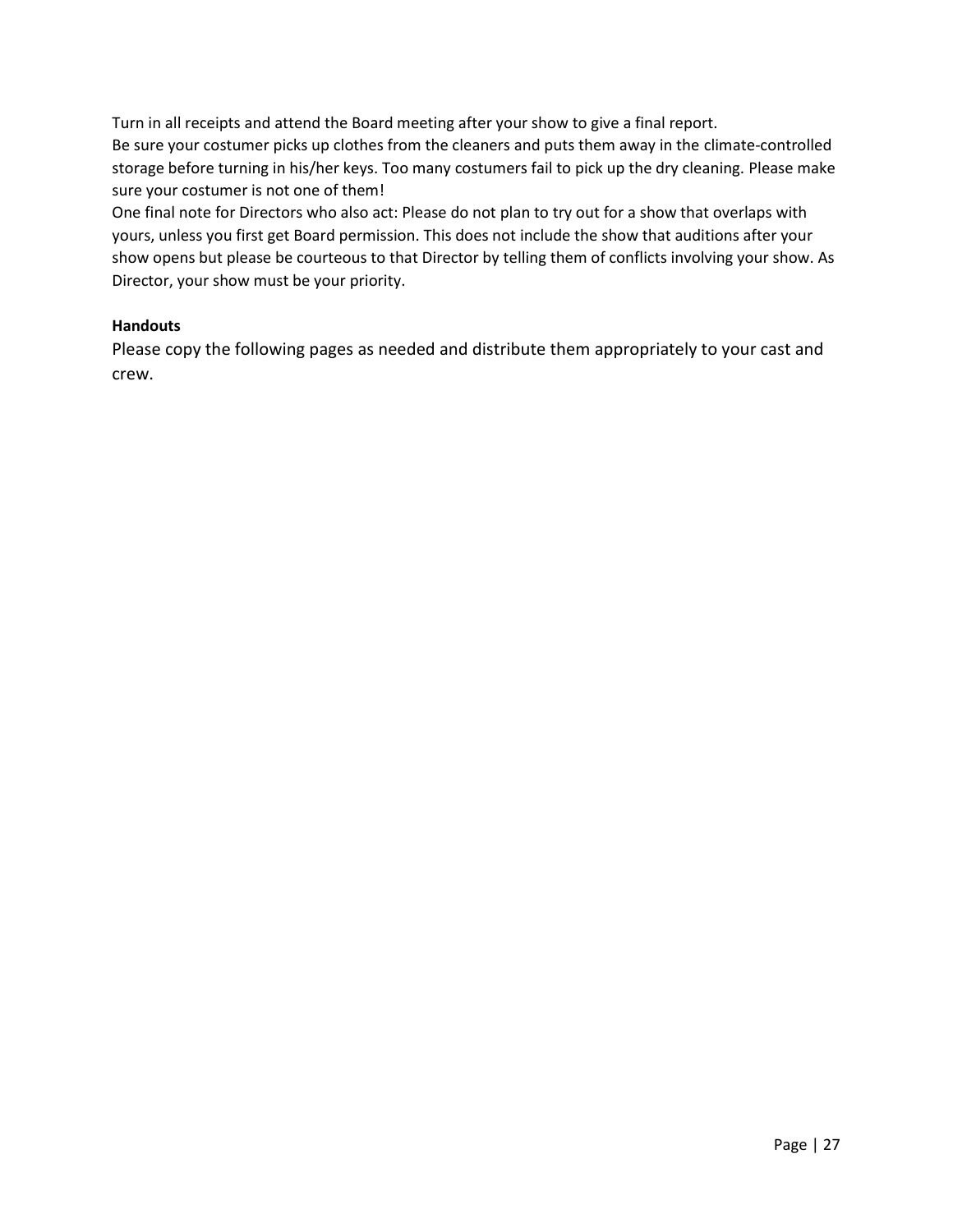### **GCFAC DRUG AND ALCOHOL POLICY** (Handout)

These policies are designed to protect our image in the community, and our legal responsibilities. Directors will see that the policies are always observed.

No illegal substances will be brought into the theater or any theater-sponsored function at any time. Actors and production crew will arrive for rehearsals and performances free of the influence of intoxicants, legal or otherwise.

Cast parties are considered private, non-theater activities, and should be held off site. The law generally holds hosts responsible for the behavior of their guests, and they should make every effort to prevent minors from drinking, or other guests from driving under the influence.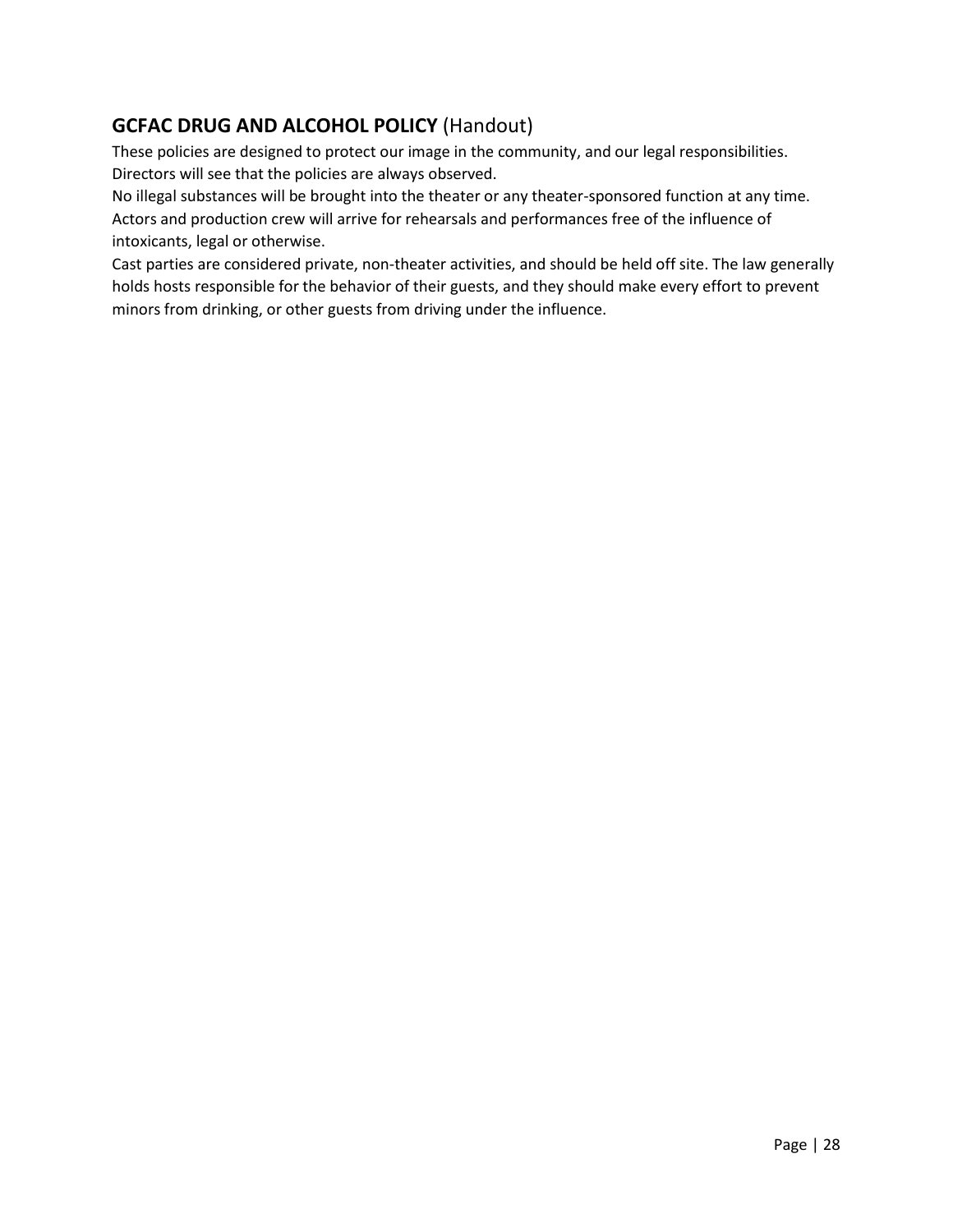### **CAST RESPONSIBILITIES** (Handout)

Although The Greene County Fine Arts Council is an amateur group, we expect our actors and crew to behave in a professional manner and to put on a professional quality production. Those who fail to meet their responsibilities are subject to dismissal at the Director's discretion. On the rare occasion when problems arise, we urge you to work them out with your Director. If that proves impossible, the Board Producer is there to iron out difficulties.

During rehearsals, Cast members will:

- Attend all rehearsals for which they are scheduled.
- Arrive on time, ready to work and free from the influence of intoxicants, legal or otherwise.

• Notify the Director or Assistant Director immediately should unavoidable circumstances (illness, etc.) make you late or miss a rehearsal.

• Treat fellow theater volunteers with courtesy and respect.

• Stay off the telephone, except for emergencies or to call your ride. Ask friends and relatives not to call you while you are at the theater, except for emergencies.

• Treat the theater as if it were your own. Clean up after yourself and help keep rehearsal and backstage areas tidy. For musicals (in addition to the above):

• Cast members are expected to return all scores, with all pencil markings erased, at set strike.

• Those who lose or fail to return scores will be charged to replace them. During performances, all cast and crewmembers will:

• Make sure you have your costume, props & other necessary items in hand well before your entrance.

- Maintain absolute quiet backstage.
- Refrain from disturbing fellow actors who need quiet to get in character. Leave others' props, costumes, etc. alone.
- Observe your Director's orders concerning smoking. Smokers must use designated smoking areas.
- Stay backstage once you are in makeup or costume, and in any case, after 7:30 p.m. (1:45 for matinees).

• After each performance, hang up your costumes, return props to their designated places and close all makeup containers.

• Acknowledge the Stage Manager's countdown to curtain. When the show closes, cast and crewmembers will:

• Take part in set strike, cleanup and theater work parties after closing. If you cannot attend set strike, please let your Director know well in advance.

• Remove all personal belongings from the theater following the final performance. Items left after set strike are likely to wind up in the prop or costume rooms.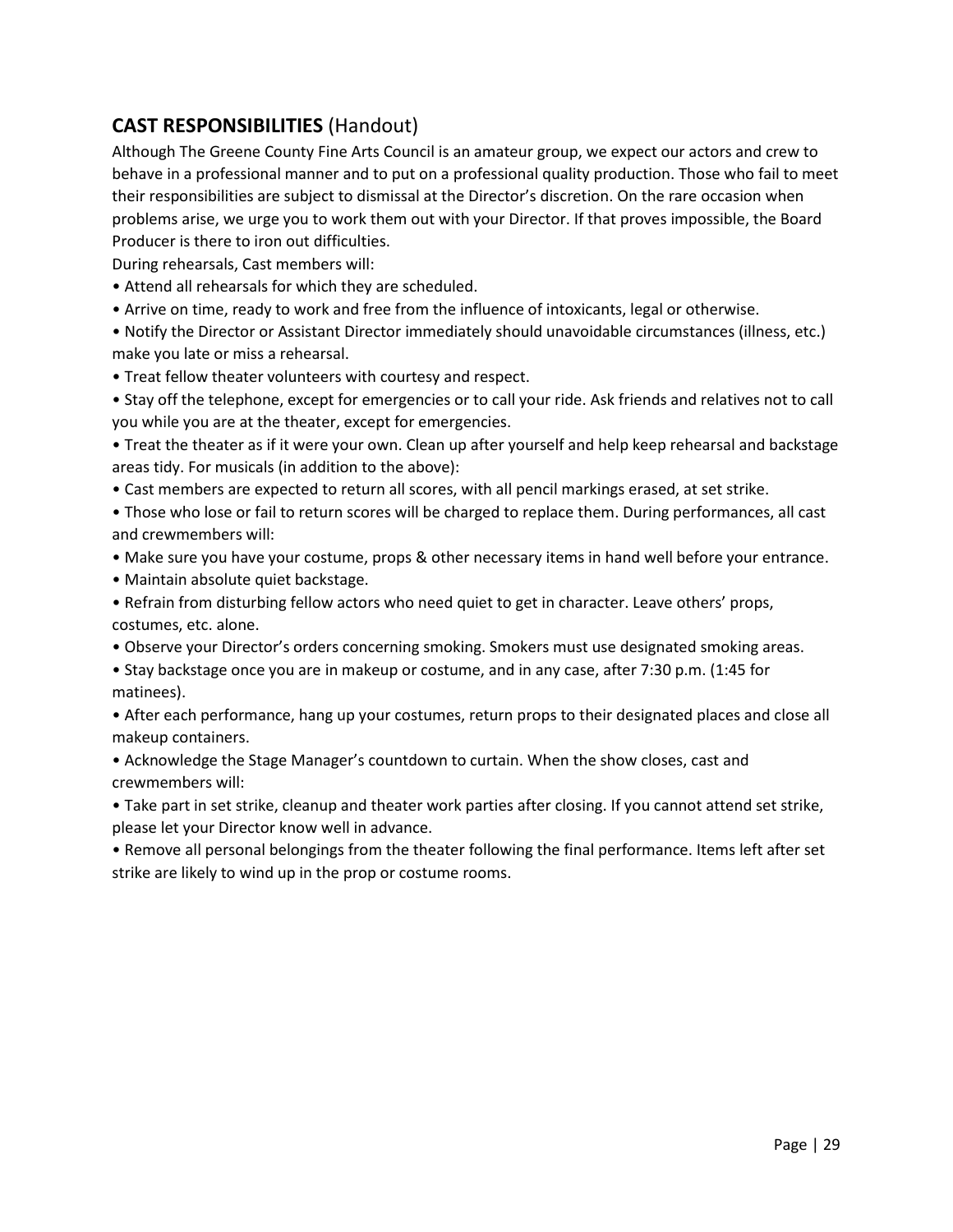### **STAGE MANAGER'S RESPONSIBILITIES** (Handout)

As soon as your show takes stage, it's time to assume your Stage Manager duties. Talk with the Director to see what he/she expects you to do well in advance of taking stage. Better yet, sit down before auditions to confirm what your role in the production is. It is important that you are on the same page as your Director.

Some Directors ask their Stage Managers to lend a hand or take the lead in set build. If you are not power tool savvy, don't be afraid to let your Director know that so he/she can get someone else to lend a hand. There are plenty of other tasks to do during the time between taking stage and opening night. It's expected that the Stage Manager be at retreat so please make sure you are available that day. If not, let your Director know as soon as possible. With so much to accomplish, it's nice to give the Director one more person to rely on to "be in charge," with the Director's approval, of course. For musicals, please touch base with the conductor and include the orchestra in things such as tee shirt orders, retreat potluck, etc.

At retreat or at the very latest, tech week, a sign in sheet will make your life much easier. Every cast member should be listed with space to the right for dates. Sometimes crewmembers aren't set when you make up the sheet, so you can list the positions instead of the crewmembers' names. For a musical, also include the orchestra. It's wise to announce to everyone (at the same time preferably) to begin signing in. Also, make sure they have a way to contact you if they are going to be late. And, make sure you have a cast and crew list handy in case you need to call them to see why they are late.

Get to know your actors! There is nothing that makes a Stage Manager look worse than not being able to call actors either by their own or their character's name!

In most shows, musicals, everyone has special things they do to warm up/prepare. Let the rest of the cast know to leave their cast mates alone if they see them off by themselves. If one of your actors goes somewhere other than green room or dressing room to warm up, make sure you know where they are, so you can give them the time calls during tech week and the run of the show.

Before tech week, make sure your cast knows what you expect: quiet backstage, no cell phones (unless it is work related and the person is on call.), etc. and set a good example by following whatever rules you set for your cast and crew. Let your cast know that if they are unsure of what's expected, to ask you. Then be prepared to explain it to them!

Get with the Director to set call times. Make sure everyone is aware when his or her call is. For some shows, large casts or shows with people who might not be on until after intermission, having staggered call times is not uncommon. If that is true for your show, make sure everyone is aware when his or her call time is. Our green room and dressing rooms are small so having staggered times when you're able to will make it easier on everyone.

A lot of times it falls to the Stage Manager to take orders for production photo CDs and other items the cast might be ordering (tee shirts, etc.). Just make a list and write paid next to each person's name when they give you money. You can work with the show's Assistant Director to get the orders taken care of. The Stage Manager assumes responsibility for everything backstage during final rehearsals and through the run of the show. His/her word is second only to the Director's. He/She may delegate some of these duties to others but is responsible for seeing that they get done.

When there are set changes, make a list of those changes and who is doing what. Read through the list with your crew each night. It will make the changes run smoothly.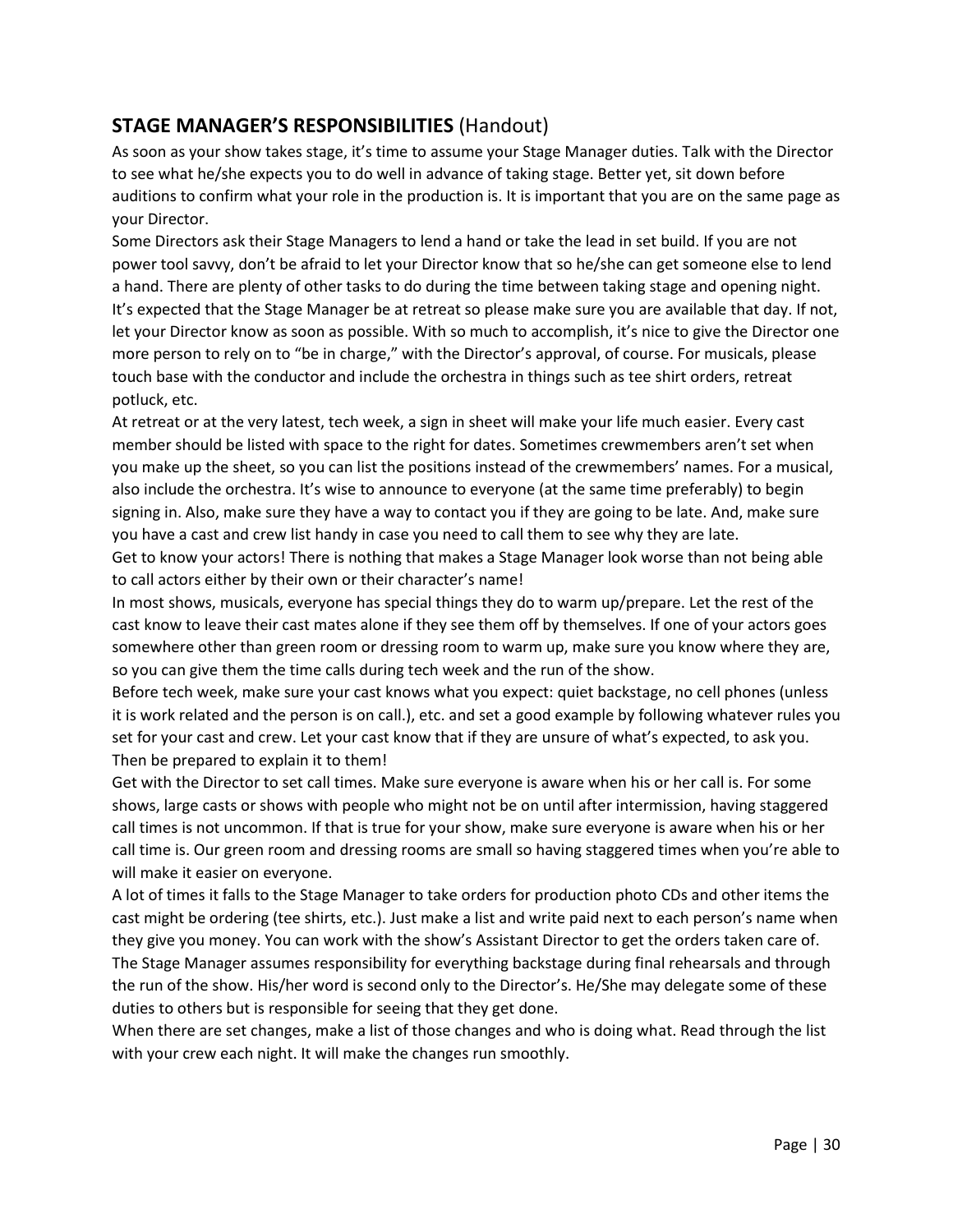Some words of wisdom:

- Respect your cast, orchestra and crew and they will respect you!
- The Stage Manager isn't "part" of any other group in a production. Treat everyone equal.

• Be approachable. If someone is having a problem, they need to know they can turn to the Stage Manager. The Stage Manager assumes responsibility for everything backstage during final rehearsals and through the run of the show. His/her word is second only to the Director's. He/She may delegate some of these duties to others but is responsible for seeing that they get done. Typically, the Stage Manager might:

• Assemble the production crew and assign their duties, if the Director requests. Clear all assignments with the Director first!

• Learn the location and use of fire extinguisher, fuse boxes, heating and air conditioning controls, the fire alarm system, work lights, First Aid supplies, etc. The Production Chair can give instructions.

• Maintain order and quiet backstage.

• Coordinate set and scene changes, providing a written plot, where necessary, for the crew to follow (the dry erase board in the Green Room is handy for this purpose).

- Monitor the backstage headset.
- Cue/Warn places, the start of the show, curtains, act and scene openings, etc.
- Unlock and lock the building each night, including closing all fire doors.
- When weather warrants, make sure the heating or cooling systems are on.
- Make sure backstage First Aid supplies are in stock.
- Know or know someone on the crew who knows CPR and First Aid techniques.

• Keep visitors (including friends and relatives) out of the backstage area before and during performances. Additional duties will be found on the Stage Manager's Check List that follows, and to which each Stage Manager should refer to nightly. This Checklist is also posted over the Stage Manager's desk.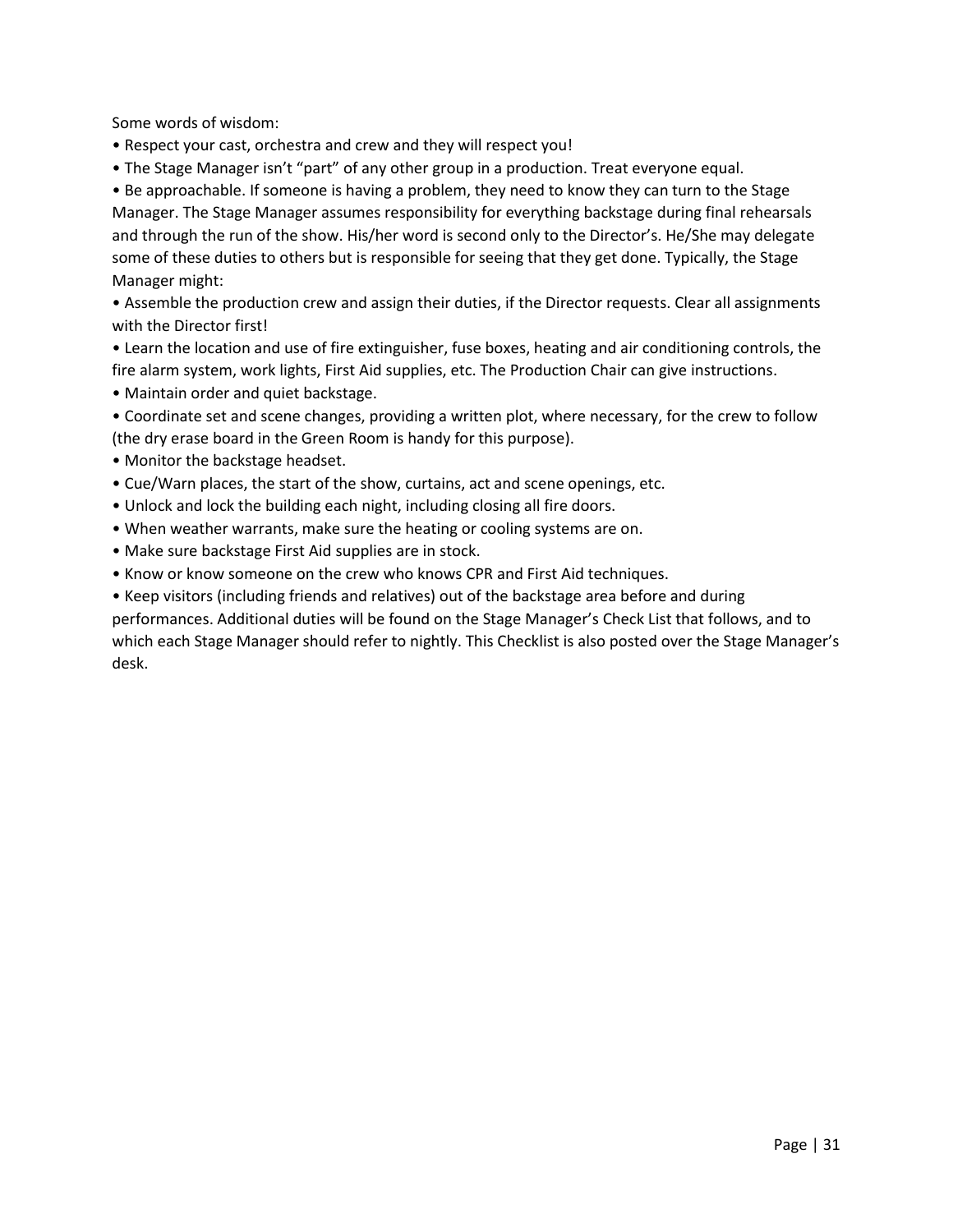### **STAGE MANAGER'S CHECKLIST** (Handout)

PRESHOW

- Doors open:
- Heating and cooling: Should be on and set LIGHTS ON:
- Exterior/strip
- Lobby
- Auditorium
- Public restrooms CAST/CREW CHECKS:
- Before 6:45/1:15

 $\circ$  All cast & crew present  $\circ$  Light check  $\circ$  Sound check  $\circ$  Presets  $\circ$  Check monitors  $\circ$  Check headsets

• AFTER 6:45/1:15

 $\circ$  Quiet backstage  $\circ$  Dim Green Room lights  $\circ$  Cue actors beginning at least 30 minutes prior to places, then every 10 minutes until 5

minutes, 2 minutes, Places o Audience seated o Cue show start INTERMISSION:

- Cast/crew 5-minute cue
- Blink lobby lights at 5 minutes
- Audience seated
- Cue Act start POSTSHOW:
- Headsets OFF
- Lights OFF
- Monitors Off FINAL CHECK:
- Curling irons, irons, etc. UNPLUGGED
- Check supplies (paper towels, toilet tissue, etc.)
- Tools UNPLUGGED
- Front and Back Doors Locked
- House, lobby, dressing room, green room lights OFF
- Debris picked up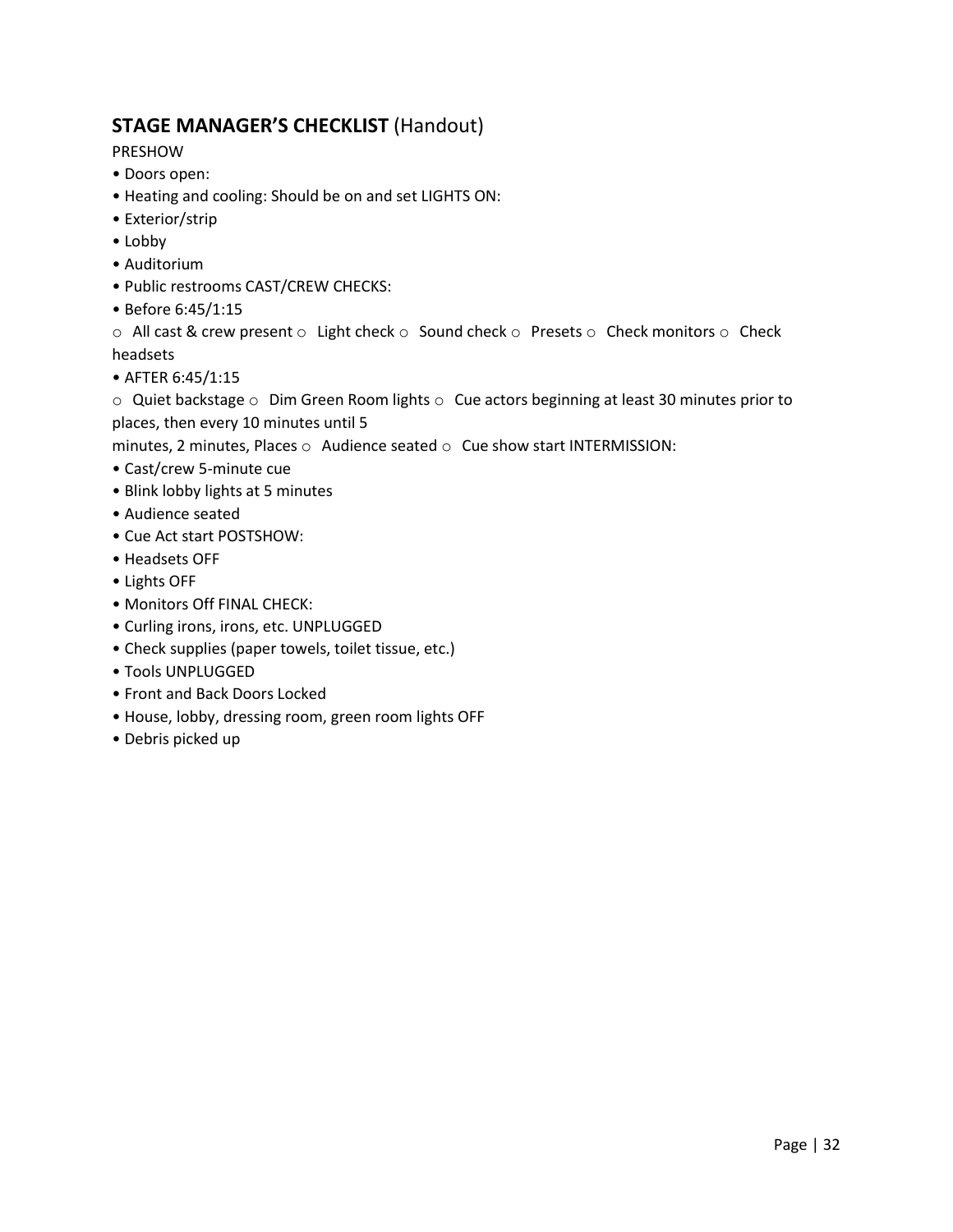### **COSTUMER** (Handout)

GCFAC has a growing stock of costumes, many of which may be appropriate for your show. Because it is important to maintain our costume inventory, we prefer to build or buy costumes rather than rent, except in unusual circumstances. The Costume Manager can help your costumer decide what we should acquire and what we can pull from stock.

Costumers Should Remember:

• No costumes are to be worn outside the theater, except for promotional purposes supervised by the Director, Costume Manager or a Board Member.

• If you are new to costuming at GCFAC, please contact the Costume Manager as early as possible for an orientation to our costume storage, and to be briefed about the care, handling and acquisition of costumes.

• Work with Directors and designers to develop a costume plot that details exactly what each character needs, from shoes to hats, and develop budget estimates.

• Check back regularly with the Director to make sure that what you are designing serves the play and the characters' needs for movement, pockets, etc.

• Come to an early rehearsal, tape measure and measuring forms in hand, to measure cast members and discuss costume needs.

• If your show requires elaborate or period costumes, work should begin immediately to build or acquire them.

• Check with the Costume Manager before permanently altering any costume in stock. Alterations should generally be temporary, and the costumes returned to their original state after the show and before cleaning.

• Pull rehearsal costumes (skirts, jackets, shoes) from stock. Please do not use fragile or expensive costumes for rehearsals.

• Do not use authentic vintage clothing, expensive garments or anything that might be ruined by makeup or theatrical wear and tear. While we do have some vintage garments in our costume collection, they should be used as models for building reproductions, and should never be altered in any way.

• Directors should make sure costumers are aware of any action that might affect costuming — if a character needs to be able to move in unusual ways, crawl on the floor or needs pockets, for instance.

• Directors should impress upon cast members that they are expected to wear what they are given, and to take care of their garments by hanging them up, reporting damage to the costumer, etc.

• Cast members are expected to fill out costume needs by providing shoes, accessories, undergarments, etc., within reason. Please note that cast members are not to be sent to the costume storage to find their own clothing, shoes, etc., and children need to be kept out of that storage.

• The Costume Manager, or a representative, MUST come in during each show's strike or after each show to check the state of the costume storage and/or assist the costumer/wardrobe person in putting things away.

• It is the duty of the Costume Designer to pick up items taken to the cleaners and return these costumes to the theater and/or storage.

• The show Costumer must mate and band together any GCFAC shoes used in a production before returning them to storage.

At Set Strike:

• Sort all costumes for cleaning and/or repairing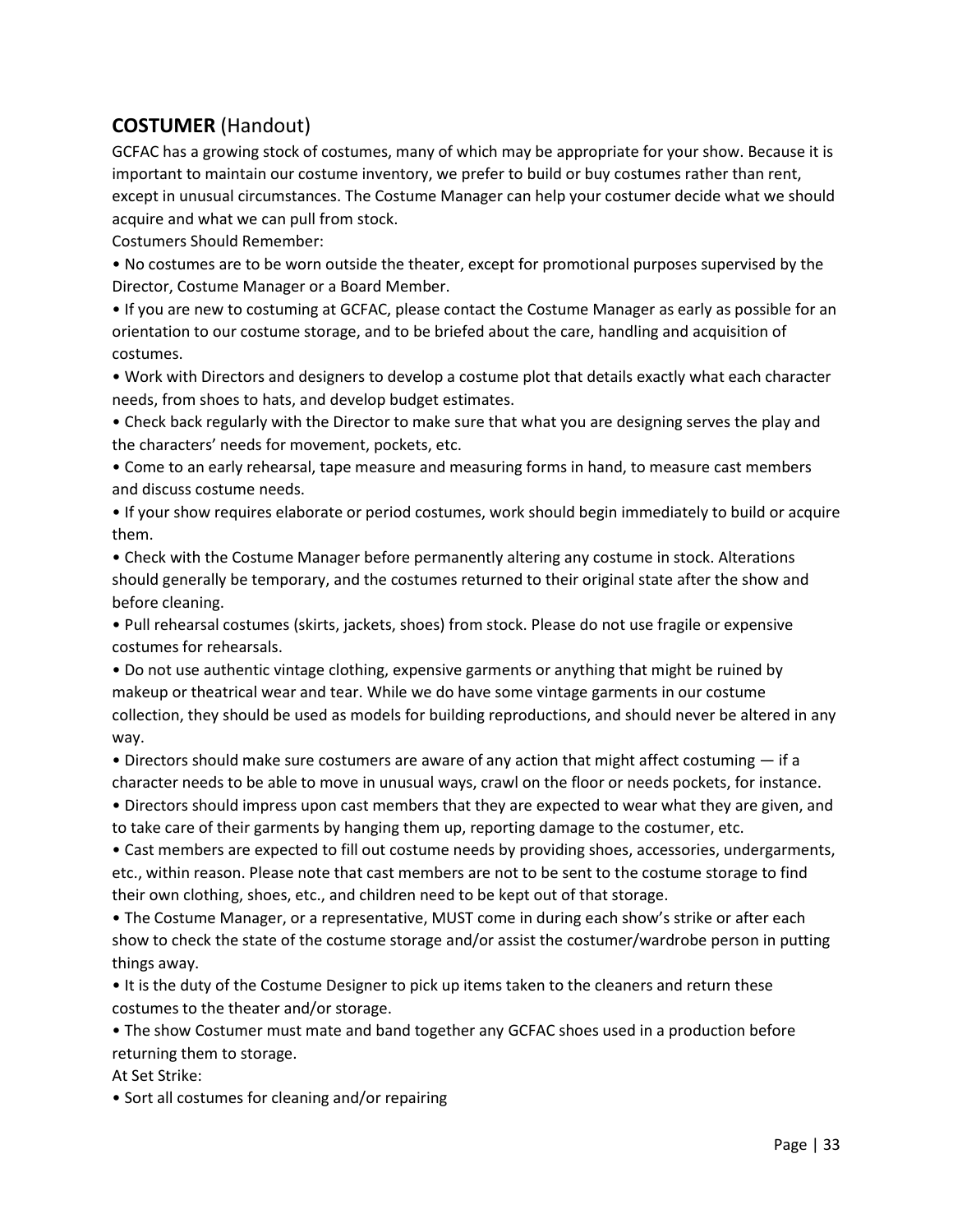- Remove alterations, restore hem lengths, etc.
- Launder washable costumes immediately and return to storage.
- Take dry cleaning to the currently approved cleaners (ask the Costume Manager who it is). Some costumes, especially those with elaborate decoration, will require special handling.

• Complete cleaning and repair as soon as possible after closing and return all costumes to their proper storage areas. This important part of the job sometimes gets forgotten — please remember that your job is not finished until the last costume is put away.

• Return borrowed and rented costumes promptly.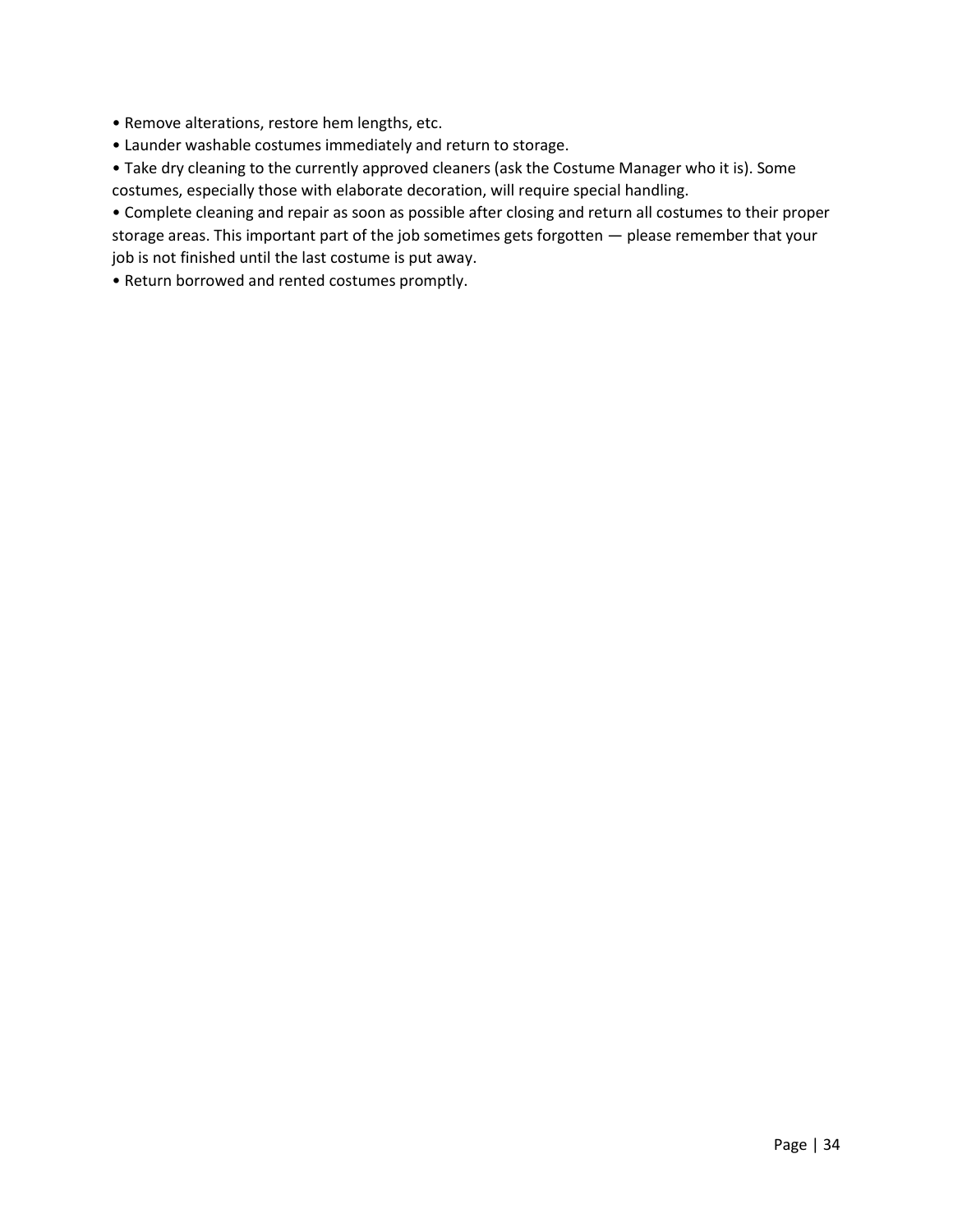### **LIGHTING AND SOUND** (Handout)

GCFAC does not currently own any lighting or sound equipment. This is completely furnished and setup by the lighting and sound manager(s) of the resident facility. If your show has special lighting and/or sound needs, these will need to be coordinated with the lighting and/or sound manager prior to taking stage.

Only authorized people may run light and sound systems. Directors and Stage Managers, however, should learn how to turn the systems on and off.

Although not necessary, it is often preferable to have your own light and sound board "operators" for your show. The light and sound managers may not always be available during your show times and having separate designated personnel for this ensures all performances can have a consistent operator who is not only familiar with the show and the queues, but with the equipment itself. If you are going to provide sound and/or lighting operators, please ensure they are available for all rehearsals once you take stage and are willing and able to work with the lighting and sound managers to learn the proper use and care of the equipment.

To save wear and tear on instruments, rehearsals should be lit with work lights until you are ready to start running light rehearsals.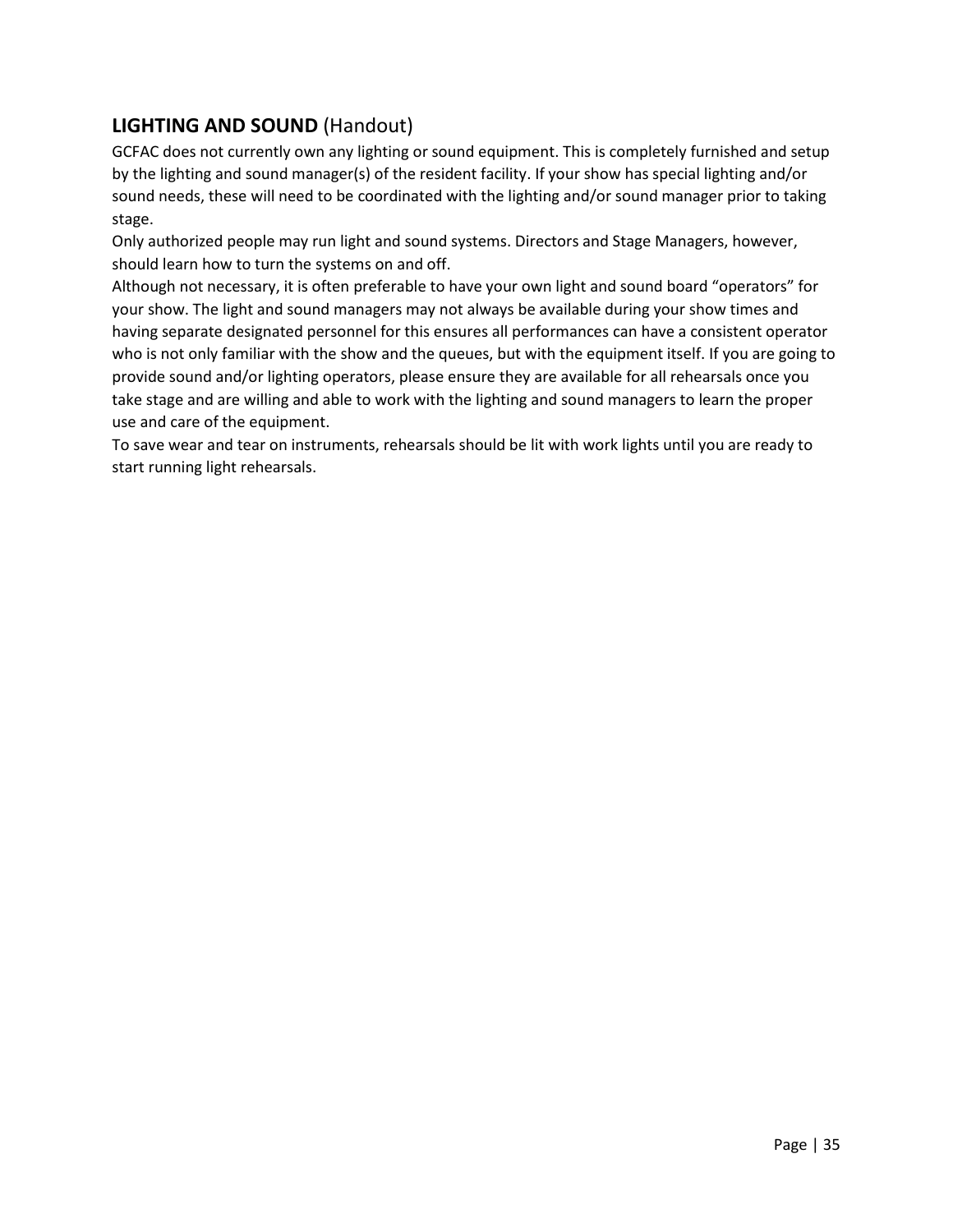### **SETS** (Handout)

Many of our veteran set designers know the inventory of what we have on hand and where to get the best bargains on items such as lumber. If you are utilizing one or more of these designers, please ask to use their knowledge!

Set construction must be supervised by someone familiar with our facilities and resources — and with power tools and safety procedures.

An inventory of flats is available from the Set Manager. If you want to build more, consult with the Set Manager first so that what you build will fit into our inventory. Wherever possible, use stock flats, platforms, etc.

Storage space is at a premium, so get the Set Manager's permission before saving anything you build otherwise, dismantle it, remove the hardware and salvage what materials you can. Lumber that is too small to re-use should be thrown out.

Get the Set Manager's permission before you dismantle or permanently alter stock set pieces, and permission from the Board before you build anything that extends beyond the apron or reduces seating. The grand curtain is to be left in place for all shows. If you wish to hide it, the Set Manager can show you how.

Teaser bars should generally be used in their accustomed positions. If you need to move them, make sure to return them to their places at set strike. Teasers may be pinned up, but please be careful — they are getting old and prone to rip.

Scrims and other stage curtains are expensive and fragile. Do not cut, paint or dye them. If you need help hanging a scrim, talk to the Light or Set Manager. Fold scrims neatly, and wrap in paper or cloth not plastic, which promotes mildew.

NEVER put nails, staples or safety pins through the black stage curtains — if you need to shorten them or tie them back, use large, padded clamps.

Seek donated lumber and other building materials — EXCEPT for paint. Donated paint tends to be the wrong kind, unusable and difficult to get rid of because of environmental laws. GCFAC uses theatrical paints. The Production Chair or Set Manager can tell you where to buy paint if you can't find what you need. Also, make sure that volunteers painting your set know the proper dilution ration. Theatrical paint is thinned with water; the pigment is not brushed onto a surface in its undiluted state. Generally, this is four parts water to one-part paint. Darker colors can take more water. If you are not sure, contact the Production Chair to learn the proper ratio prior to painting the set.

Ultimately, it is the Director's responsibility to make sure all aspects of the show are completed. All cast and crew are expected to help with construction and other technical aspects of the show and set strike. Try to assign people to duties in keeping with their skills, age and experience. Do not allow untrained people to use power tools unsupervised. Minors may not use power tools under any circumstances and should not be allowed to climb ladders. Ask volunteers who are parents not to bring their children to a strike or a work party. GCFAC does not provide child care. It is up to parents to contact their own sitters and NOT bring children to the theater when building is occurring. It is up to the Director to allow children in the building during set build or strike. Please remind the parents that they must supply someone to supervise the children and that they cannot be anywhere backstage or onstage during this very busy time.

Emphasize safety during all work parties. Know the location and use of fire extinguishers, First Aid kits, safety goggles, ear plugs, etc. and make sure they are used. Caution people to be especially careful on ladders.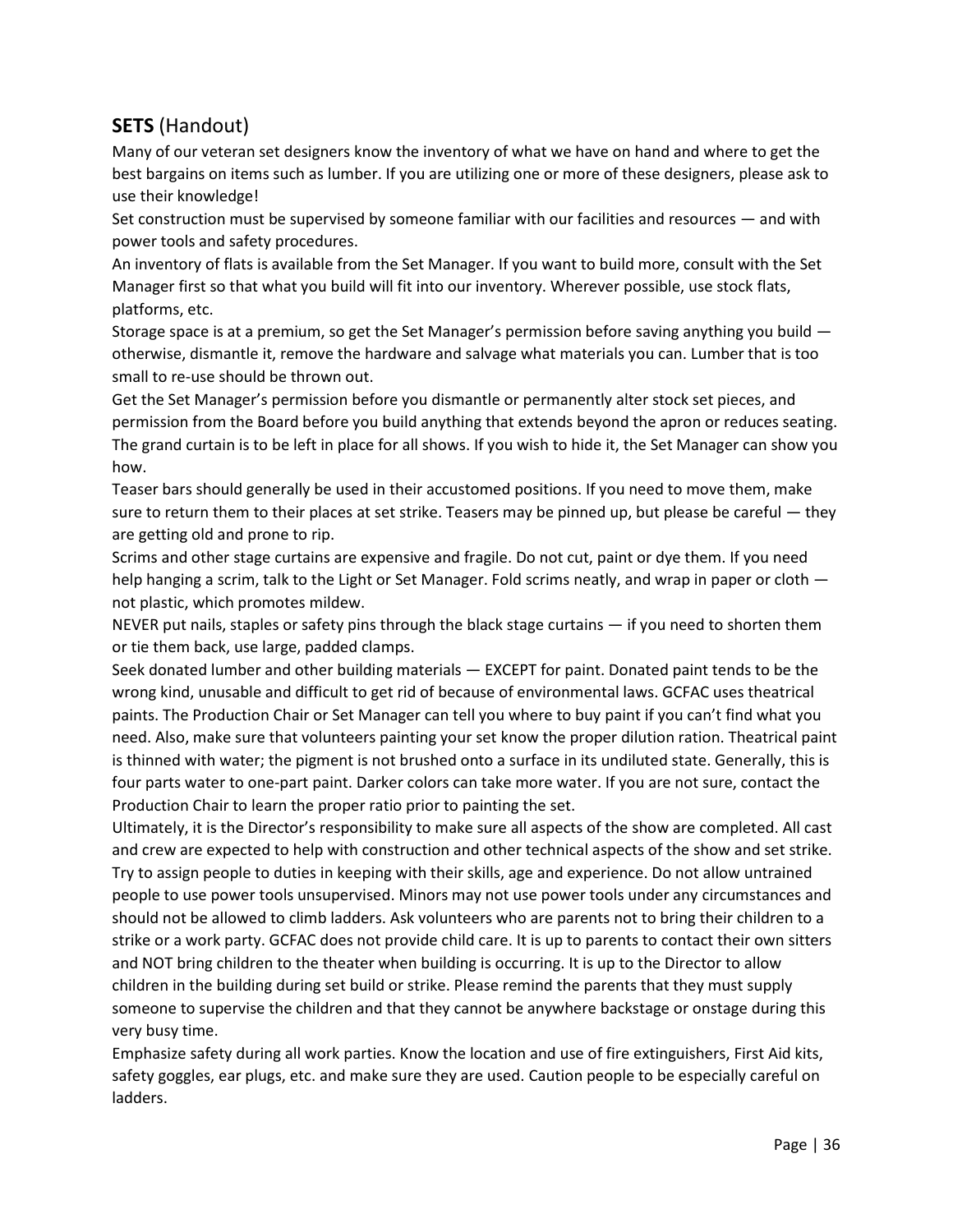The stage and wings are used by others doing theater work projects. Clean up after every work party, return all tools to their proper place, wash paint brushes and rollers and put lids on paint cans. A dirty stage is a dangerous stage. The Director or his/her assistant should be present at set construction and strike.

#### *Hard Goods*

Flats

These are our most-used stock items, and we want them to last a long time.

Always ...

- Use C-clamps to join flats wherever possible.
- Pre-drill when screwing into the stiles (uprights) and rails (crosspieces)
- Remove all staples, nails, screws and left-over bits of masking tape before putting them away.
- Patch holes (masking tape and paint, applied smoothly, will work for nail-holes. Report larger holes to Production Chair) and make other repairs before putting flats away.
- Arrange flats neatly, by size, in the storage rack. Never ...
- Cut holes in flats
- Use Magic Markers or other ink-based products to decorate flats
- Use oil-based enamel paints on flats.
- Walk on them
- Glue anything to the face of the flat (including double-sided or foam tape).

Our storage cannot hold flats taller than 10 feet or wider than 4 feet; please do not build any. If you do, they will have to be dismantled at set strike.

In general, if you need to build flats or plugs, try to build them to our stock sizes, or in fractions or multiples of those sizes that work with what we already own.

We do not use traditional door or window flats, so please don't build any. Instead, frame in doors (or use preframed doors) with flats on either side and a suitably sized plug overhead. Similarly, windows can be framed by flats and plugs (including tall flats laid horizontally below and/or above the window).

#### *Doors*

We have some matching, pre-hung hollow core doors (with doorjamb units), and many others in odd sizes (without).

Always remove all hinges and knobs (except hinges on the prehung units) before storing doors. This saves space and makes the hardware available for the next show to use on a different door.

#### *Platforms*

Platforms are expensive to build and maintain. Please don't drill holes in them if you can use an existing hole. If you discover that a platform is becoming unsafe (split lumber, top coming loose, etc.) either repair it or notify the Production Chair. Do not use unsafe platforms!

#### *Lumber*

Talk to the Production Chair before cutting any lumber that is more than 8 feet long. Check lumber supplies before you take the stage, so you can buy what you need (remember: Most of the hardware and lumber stores are closed on Sundays!)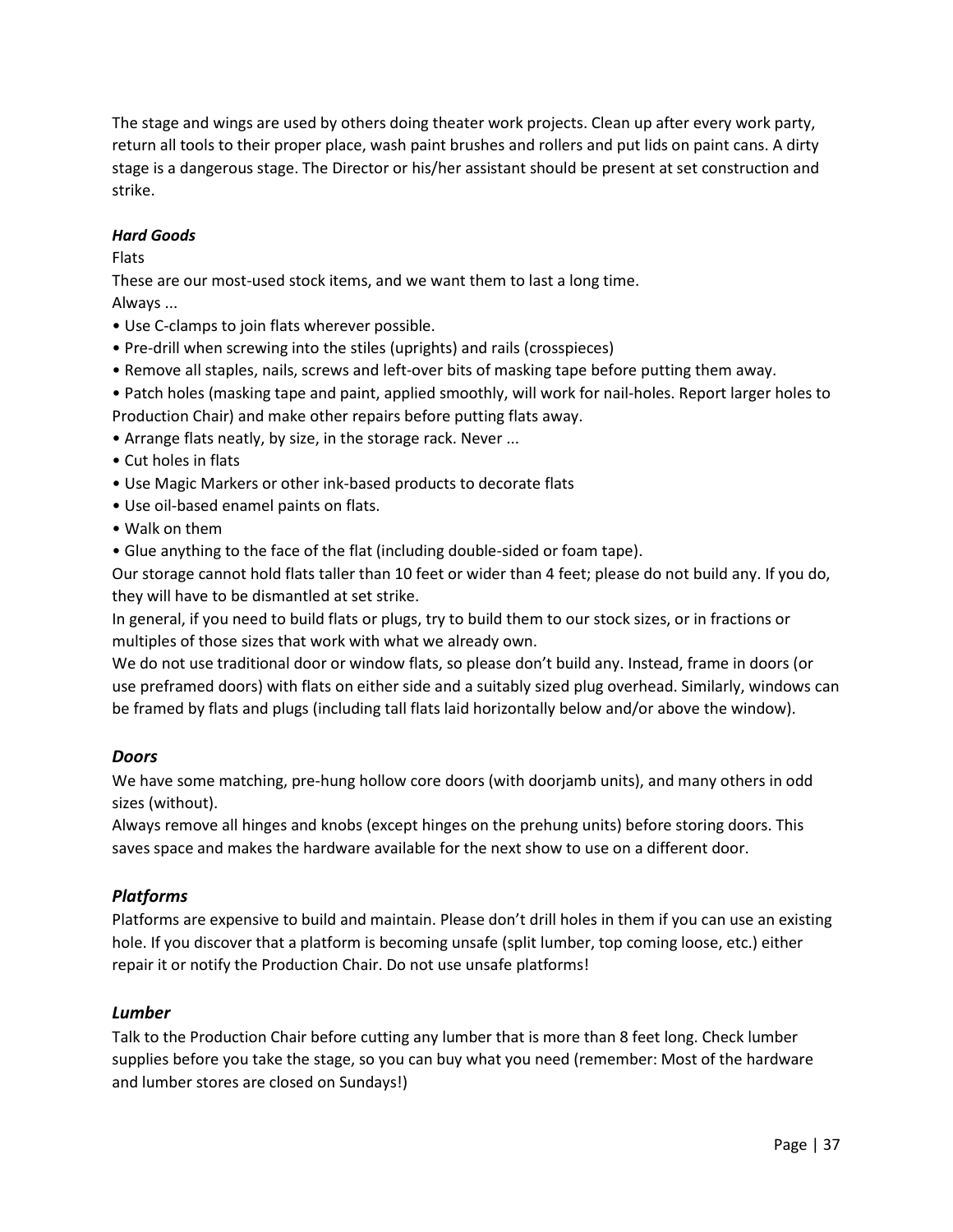#### *Hardware, Adhesives, etc.*

We stock a wide variety of hardware, from screws, nails and bolts to hinges, braces and all sorts of glue. Please use the right material or tool for the job; if in doubt, confer with the Production Chair.

#### *Paint*

We don't keep a large stock of paints. Please mix color sparingly, and make sure paint is closed tightly when you are done. An awful lot of paint gets wasted after being left open to petrify! Rosco scenic paints. Intensely pigmented, latex based paints in pure, artist's colors. These are excellent for mixing and blending. A very little goes a long way! These paints should rarely be used straight from the can. Either mix small quantities into a white or neutral base to reach the desired shade or pour a small amount into another container and dilute with water to the appropriate consistency and opacity. The pigment is so concentrated that these paints can be used to cover completely, or for transparent "water color" effects. This paint also makes a great base coat before painting your set.

Black Rosco scenic paint. Highly concentrated, do not use straight. Pour some into a can or bucket and add water to reach the desired consistency.

Rosco gloss. A clear, glossy finish which, also diluted, makes a good top coat to make painted furniture look "real". Use instead of enamel, please.

Latex house paint. We use as base coats (to cover old scenic elements before you begin your own painting), or to mix grays, browns and "muddy" colors. True white house paint makes an acceptable base for Rosco scenic paints.

Spray paint. Useful for painting props, small furnishings, etc. Remember to paint outside with adequate ventilation. These fumes are toxic and will also get pulled into the ventilation system. When done spraying, turn can upside down and spray to clear nozzle. Spray paint is a fire hazard and should be stored appropriately.

Oil-based and enamel paints, stains. Don't use for on-stage purposes without consulting first with the Production Chair. A single layer of oil-based paint can ruin a flat for future painting purposes. Note: Please remember to remove all furniture from the stage and completely mask curtains, etc. before you begin painting. Clean brushes thoroughly with soap and warm water when you are done.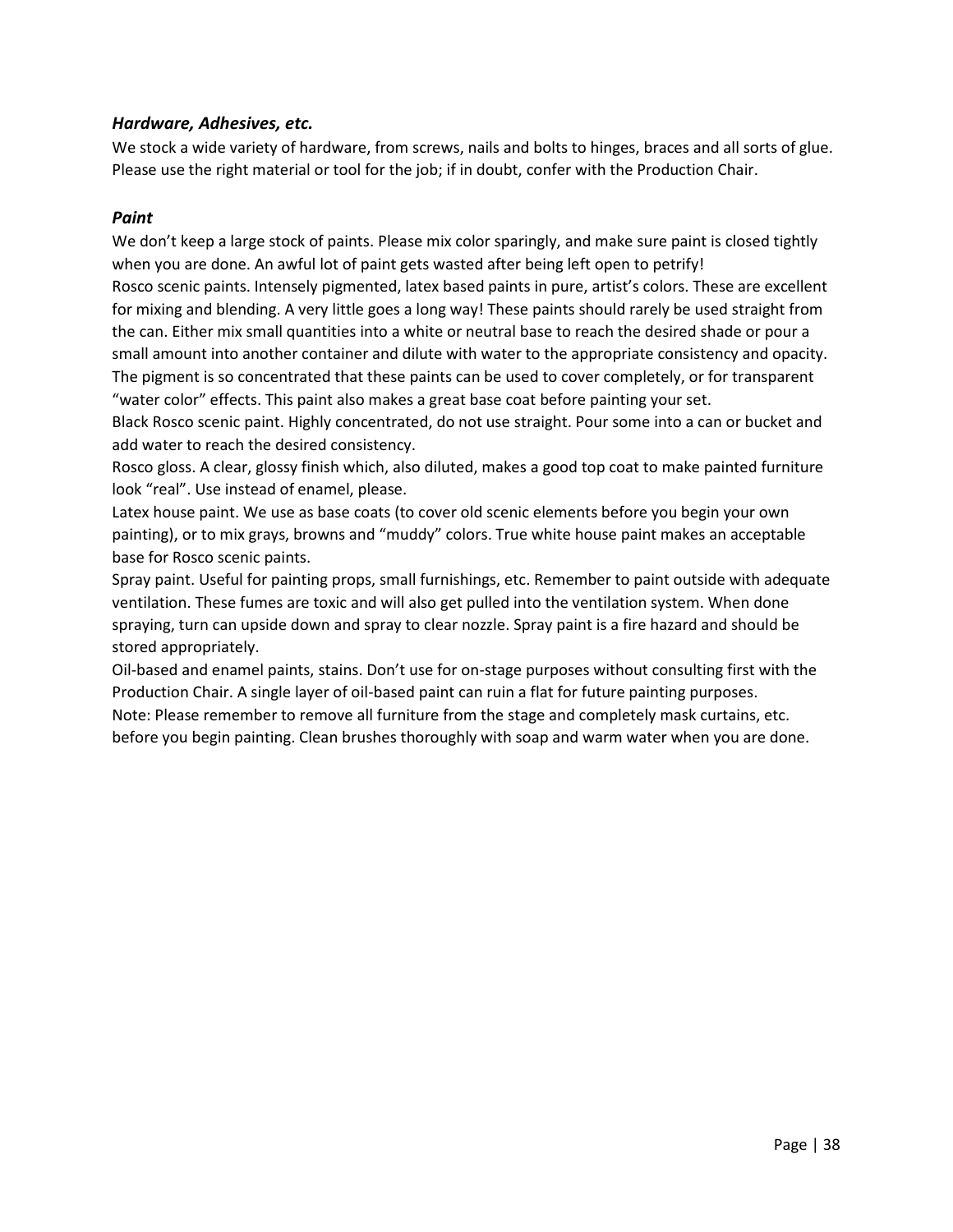### **PROPERTIES** (Handout)

Copy and give to your prop's person

Stage properties purchased from the show budget are property of GCFAC. Please return them to the Prop Storage.

Please do not use breakable glassware in early rehearsals. Wait until you are on stage then please remind your actors to use them very carefully. Plastic cups and paper plates work just as well. During early rehearsals, you may wish to pull rehearsal props. Please make sure they get put away each night, in boxes or on a prop cart/table.

The Prop area draws children of all ages like flies. Please keep youngsters and others from playing with props.

Please clean up after yourself. When you are done with props, put them back where they belong (dishes with dishes, radios with radios, phones with phones, etc.). If dishes have been used, make sure they are washed. At set strike, take some time to tidy any messes in the prop storage.

The Prop storage also contains all kinds of materials for your prop building use. If you run out of something (hot glue, spray adhesive, etc.) replace it or contact the Properties Manager.

Check each night to make sure the lights are out and everything (hot glue gun, etc.) is unplugged. If you borrow items for use as props, you are responsible for returning them immediately after set strike. If you must wait until Monday (to return things to stores, for instance), make sure they are set somewhere out of the way, and clearly labeled so no one mistakes them for our own props and puts them away.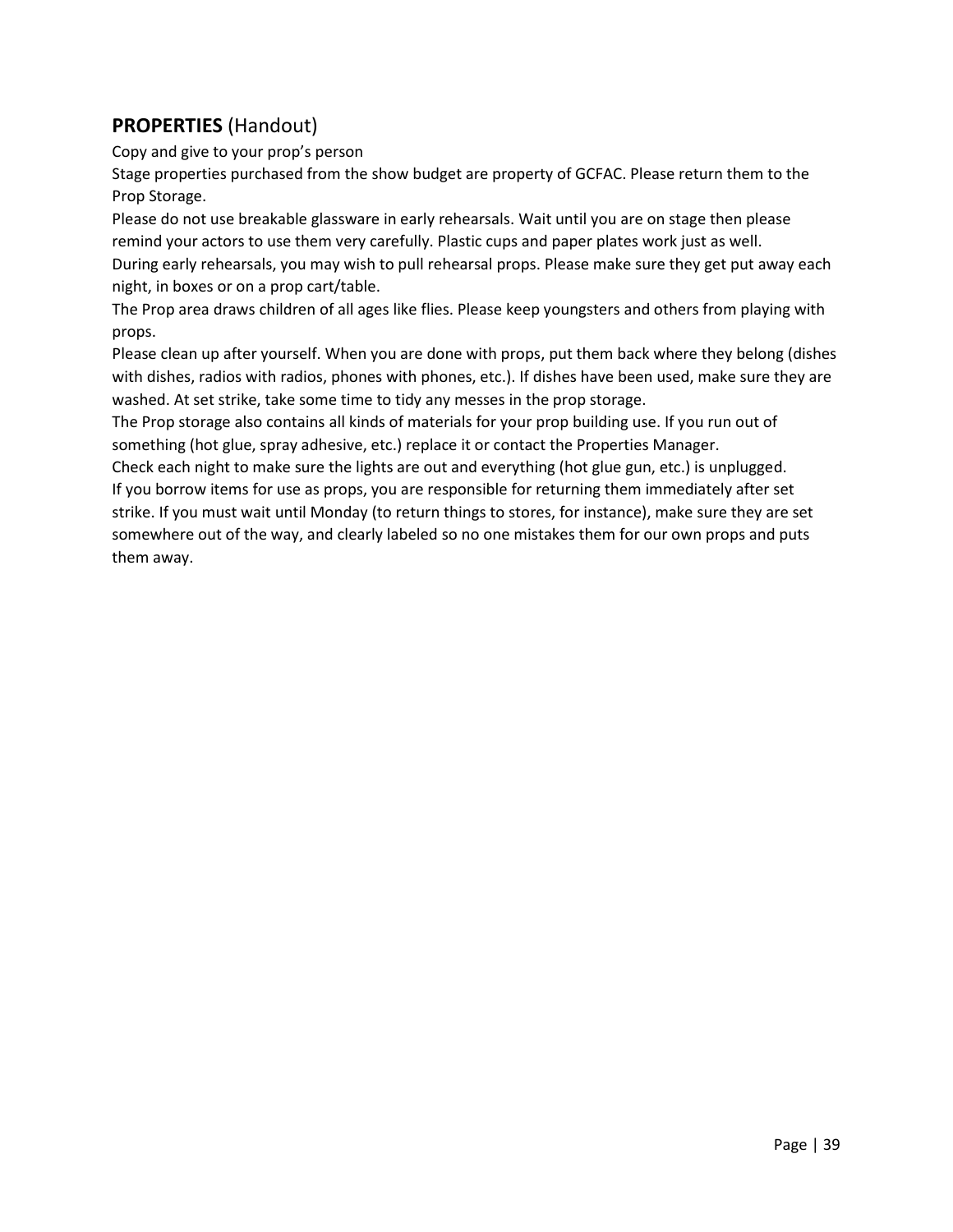### **MAKEUP AND HAIR** (Handout)

Copy and give to your Makeup and Hair Designers and Assistants

Check supplies in the makeup rack well before your first dress rehearsal and contact the Makeup Manager if you need to purchase more. Although we can get this quick, it's smart to check supplies and request this when you take the stage or earlier. The Makeup Manager can also order individual makeup kits for actors who wish to purchase them.

Check with the cast to see if any member using makeup has allergy issues to the makeup intended for them.

To avoid the spread of infections, we do not purchase (and cast members should not share) mascara. Disinfecting makeup brushes, washing hands and assigning actors their own makeup for the run of the show will help prevent skin problems. Currently, we are asking all actors to use the provided Popsicle sticks to put their makeup onto their sponges (also provided). This eases the chances of a skin disease being passed from actor to actor. Please let the Makeup Manager know if you are running low on sticks or sponges.

Other single-use items, such as false eyelashes or false fingernails, are not usually kept in stock and should come out of your show budget.

Let the cast know that they should wash their hands and put their makeup on before donning their costumes. They might want to bring an old shirt to wear while applying it.

Assign someone to make sure makeup containers are closed and the area cleaned up each night. *Wigs* 

Wigs and hairpieces are stored in the climate-controlled storage. You may have them styled, but not cut or colored. Do not use heat on synthetic wigs.

All wigs used in productions should be combed out, thoroughly washed and left to dry on wig heads at set strike. One good way to wash synthetic wigs is to bag them individually in garment bags (or lengths of nylon stocking) and put them in a washing machine on "delicate" cycle, with Woollite or baby shampoo as the detergent. Remove them from the bags while still wet, comb out carefully and place on wig heads to dry. Never run wigs through the dryer or use heat to dry them!

#### *Hair Stylists/Designers*

Sometimes local hairstylists are willing to come in and show your cast members how to style their hair, or even style it for them. If you need a stylist and don't know one, contact the Production Chair.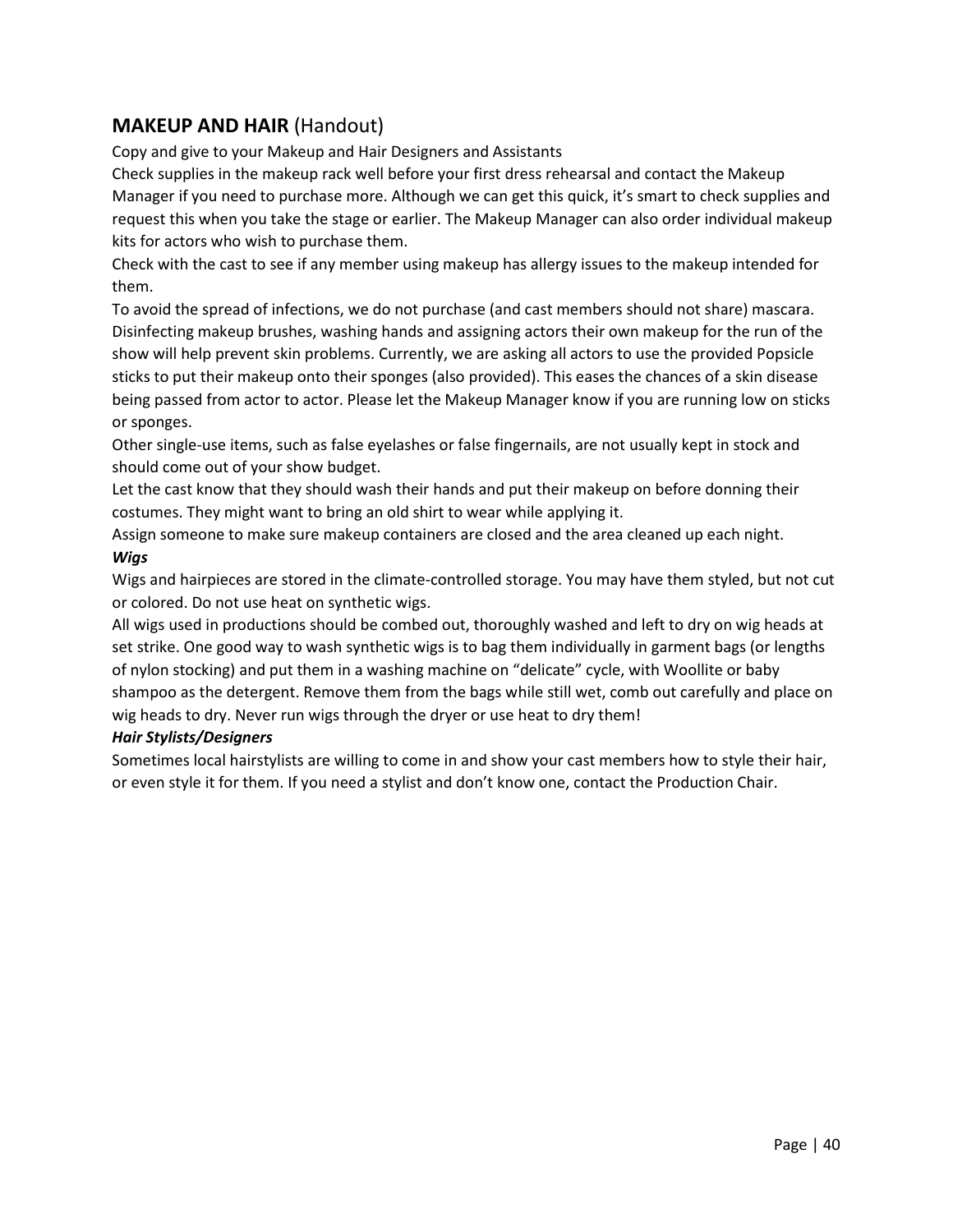#### **Forms and Worksheets**

Remove the following pages from this manual and photocopy as many as you need. Then either distribute them to the appropriate people, or use them to keep track of your deadlines, budget and publicity materials.

It's always a good idea to keep a copy of completed forms in case they get lost or anyone has questions.

Most of these forms and worksheets have been revised: some heavily.

- Deadline Worksheet
- Budget Worksheet
- Audition Checklist
- Publicity Form 1
- Publicity Form 2
- Publicity Form 3
- Audition Form
- Costume Measurement Worksheet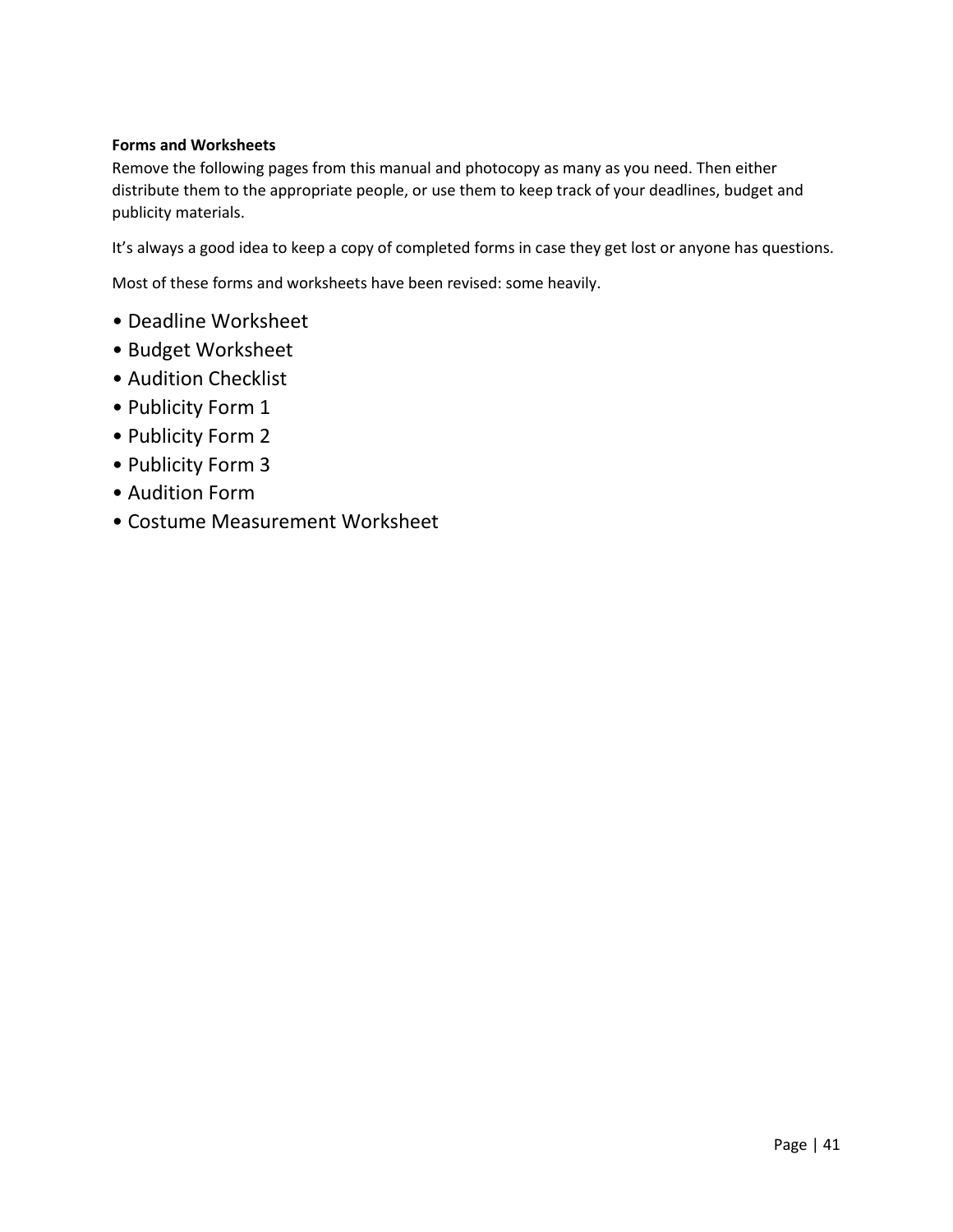#### *Deadline Worksheet*

| Please fill in your own deadlines, give a copy to your Assistant Director and put this somewhere you'll see it every day. |
|---------------------------------------------------------------------------------------------------------------------------|
|                                                                                                                           |
| (to discuss crew and tech needs, tentative budget, etc.)                                                                  |
|                                                                                                                           |
| Board Producer assigned; special needs reported_________________________________                                          |
|                                                                                                                           |
| Prepare for auditions, lay out expectations                                                                               |
| PR Form 1                                                                                                                 |
| (includes material for audition notices)                                                                                  |
| Board meeting #2: Pre-audition report                                                                                     |
| (submit budget for approval; submit names of key crew people, approval from Set, Lighting, Costume                        |
| Designers due)                                                                                                            |
| <b>Auditions</b>                                                                                                          |
| Don't forget to email cast list to web master and give copy to Publicity Chair                                            |
|                                                                                                                           |
| (Lighting Manager's approval due) (Additional Board meetings, if applicable):                                             |
| PR Form 2                                                                                                                 |
| (information about opening, for newsletter and releases)                                                                  |
|                                                                                                                           |
|                                                                                                                           |
|                                                                                                                           |
|                                                                                                                           |
|                                                                                                                           |
|                                                                                                                           |
|                                                                                                                           |
|                                                                                                                           |
|                                                                                                                           |
|                                                                                                                           |
|                                                                                                                           |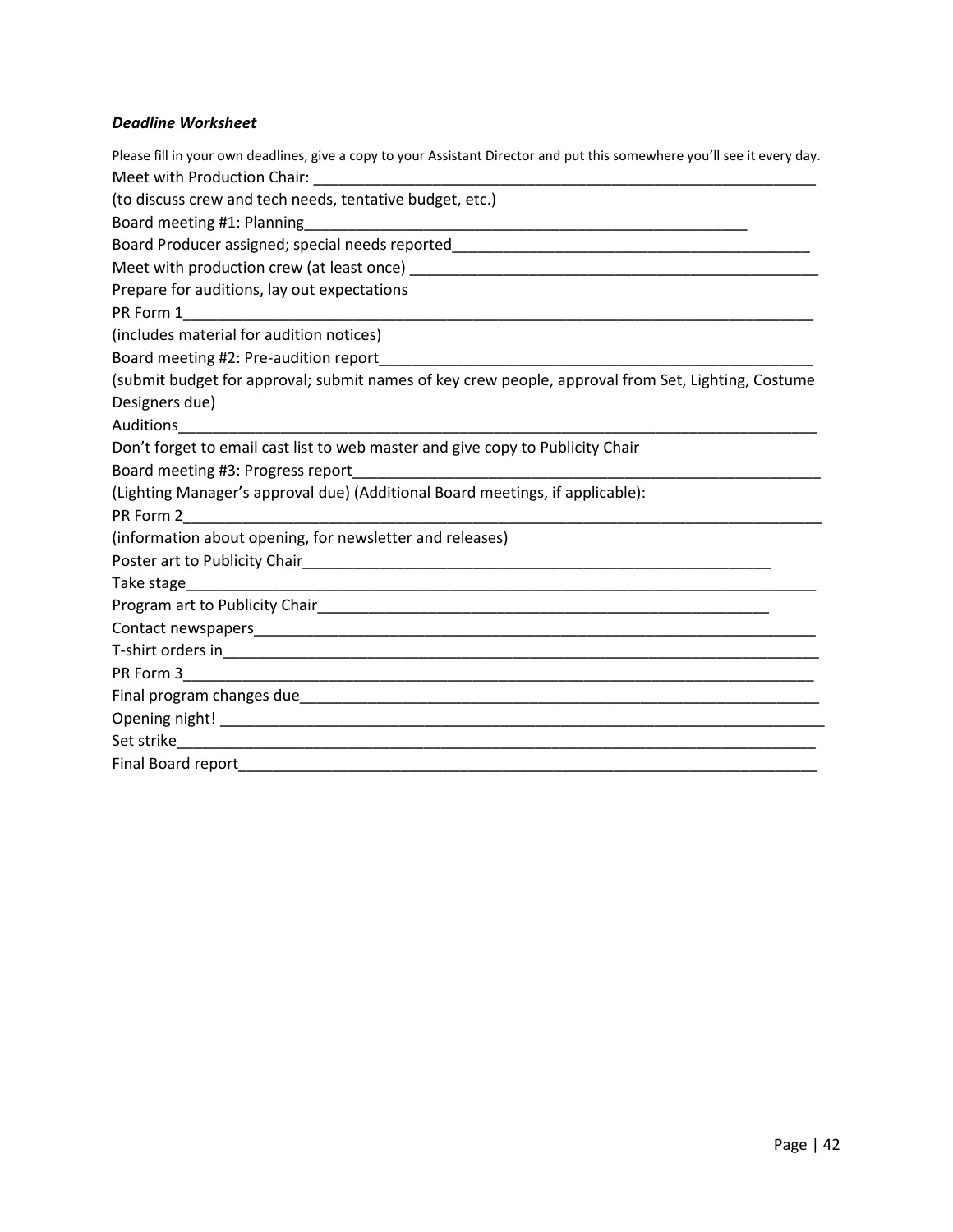**Budget Worksheet** 

**Director Portion** 

SET: **COSTUMES:** PROPS: HAIR/MAKEUP: MISCELLANEOUS: Notes about unusual expenses **Board Portion ROYALTIES:** RENT: MARKETING/PUBLICITY: MISCELLANEOUS: **TOTAL BUDGET:**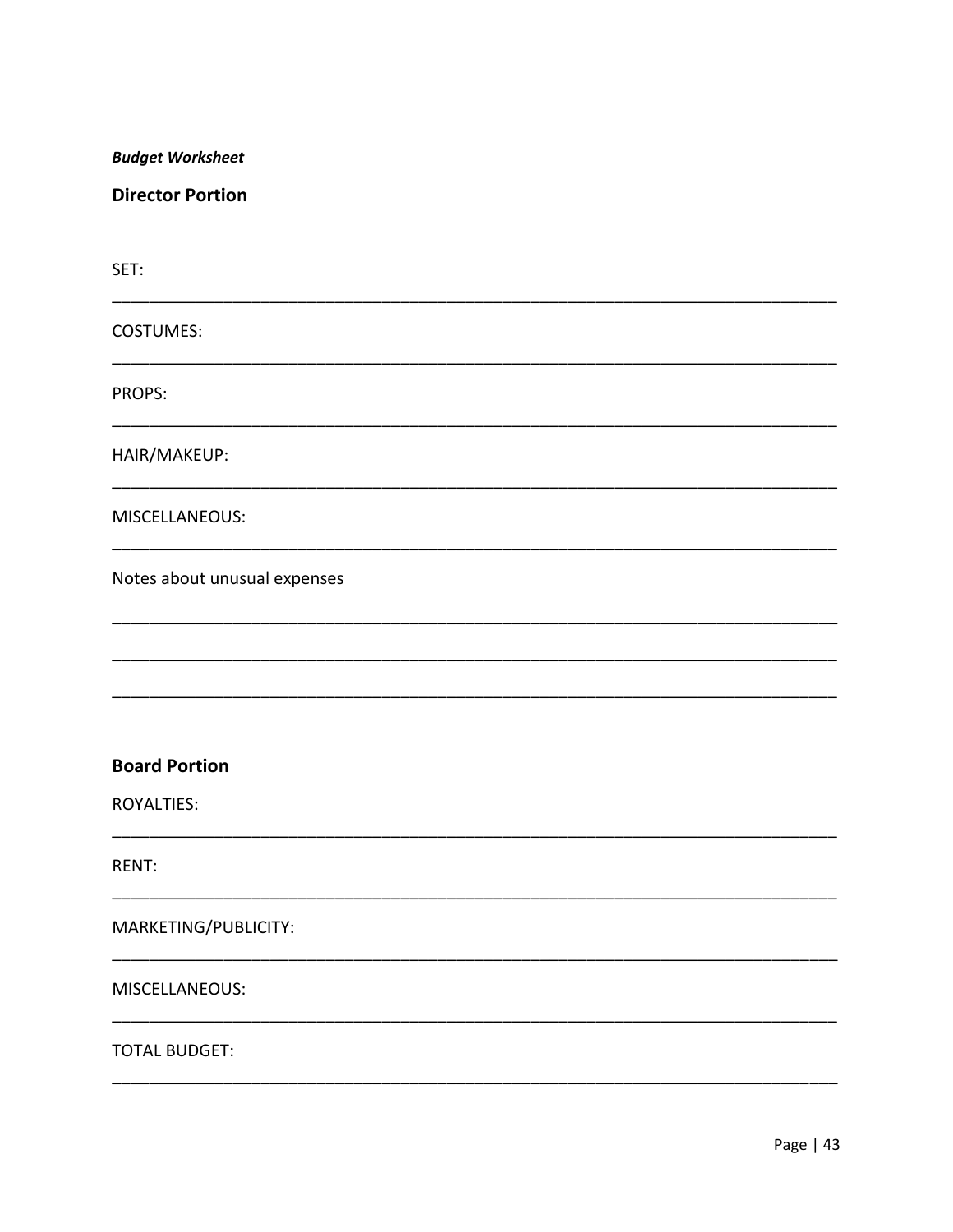#### *Audition Checklist*

For musicals, you must contact the Musical Chair to decide for an audition pianist. If you need extra space for dance or vocal auditions, make sure to discuss this with the board to ensure the space is available at the audition location.

At auditions, you should:

- Post a sign on the front door welcoming people to auditions
- Lay out audition forms, clipboards and plenty of sharpened pencils.
- Post a list of all the characters and their description
- Post or announce a tentative rehearsal schedule.
- Post and announce production dates.
- Post cast responsibilities and the council's alcohol policies.
- Introduce your crew and Producer.
- Explain the commitment you expect from cast members, including arranging for their own transportation arriving on time and taking part in construction and set strike.

• Impress upon those auditioning that they need to completely fill out their audition forms, which are used for publicity and other purposes, and to list all conflicts.

- Distribute and collect those forms.
- Solicit crew members as needed.
- Remind people of upcoming auditions.
- Mention memberships and season tickets.
- If applicable, mention current production on stage and encourage auditioners to come see the show.
- Announce where you will post or announce casting. Give out the website so people can check to see if they have been cast (www.gcfac.org).

Once you have cast your show, post the cast list:

• E-mail a copy to the Publicity Chair

• E-mail a copy to the GCFAC Webmaster (iamjer76@hotmail.com) so it can be posted on our web site as soon as possible.

• Clean up after yourself, including returning the stage to the condition in which you found it.

It is up to you whether to announce casting personally or call those who have been cast.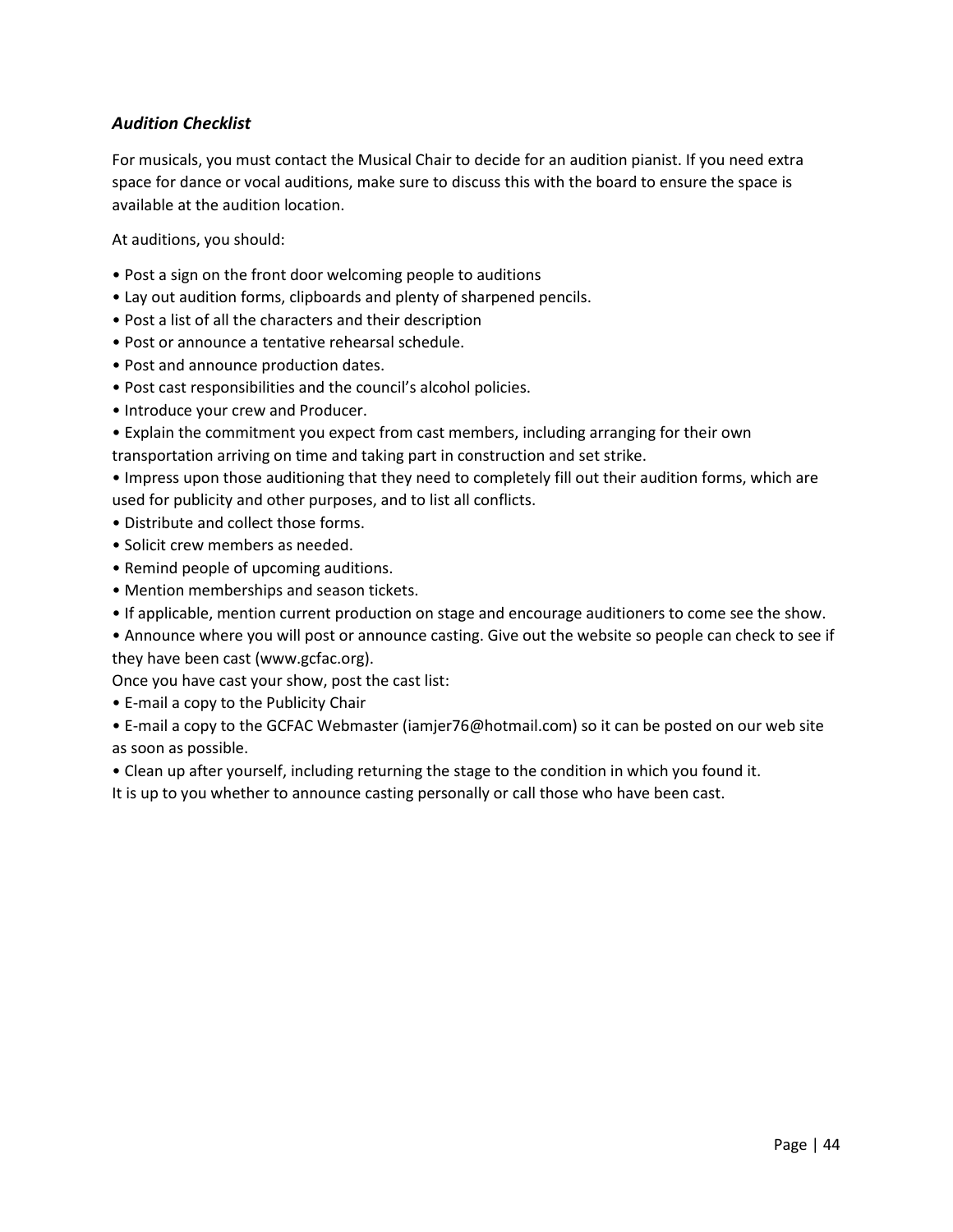# **PUBLICITY FORM 1** (Due 88-109 Days Before Opening)

| Auditions                                                                                                                |  |                                                                                                                 |  |  |
|--------------------------------------------------------------------------------------------------------------------------|--|-----------------------------------------------------------------------------------------------------------------|--|--|
|                                                                                                                          |  |                                                                                                                 |  |  |
|                                                                                                                          |  |                                                                                                                 |  |  |
| Special Information (separate auditions for kids, prepared audition pieces or songs, etc.): _______                      |  |                                                                                                                 |  |  |
|                                                                                                                          |  |                                                                                                                 |  |  |
| About the play                                                                                                           |  |                                                                                                                 |  |  |
|                                                                                                                          |  | This is designed to attract actors. What can you tell them that will make them want to audition? Keep it brief! |  |  |
| Attach separate sheet or use the back of this form if necessary-but keep it short.                                       |  |                                                                                                                 |  |  |
| Characters: (Listing leads first, include a brief description (i.e., "angry father figure," "beautiful young kook") plus |  |                                                                                                                 |  |  |
| applicable age and (for musicals) vocal ranges. Make sure to note any special character requirements or skills (i.e.:    |  |                                                                                                                 |  |  |
| jugglers, stage combat, dance, etc.). Attach separate sheet or use the back of this form if necessary.                   |  |                                                                                                                 |  |  |
|                                                                                                                          |  |                                                                                                                 |  |  |
|                                                                                                                          |  | Note: The following information is for publication, so don't give out some private number or email address you  |  |  |
| don't want the world to know!                                                                                            |  |                                                                                                                 |  |  |
|                                                                                                                          |  |                                                                                                                 |  |  |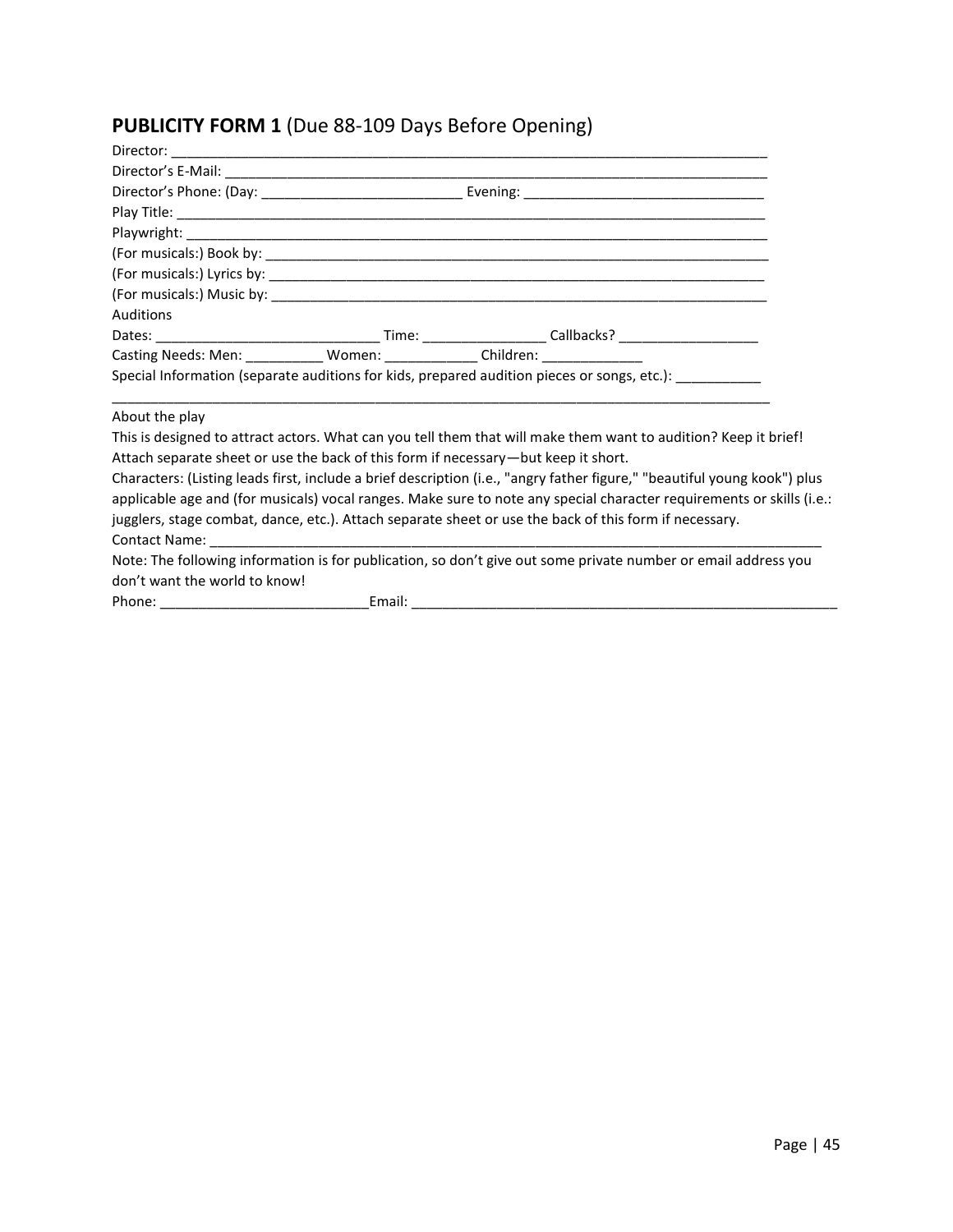### **PUBLICITY FORM 2** (Due 53-55 Days Before You Open)

|  | Director & Designers (as appropriate, and as they wish to be listed in the program): |  |  |
|--|--------------------------------------------------------------------------------------|--|--|
|  |                                                                                      |  |  |
|  |                                                                                      |  |  |
|  |                                                                                      |  |  |
|  |                                                                                      |  |  |
|  |                                                                                      |  |  |
|  |                                                                                      |  |  |
|  |                                                                                      |  |  |
|  |                                                                                      |  |  |
|  |                                                                                      |  |  |

Attachments (These are due now. Make sure the appropriate people get them turned in.)

• Production Art: Art for the program cover. See your Director's manual for size & content requirements.

• Cast List: List in order they are to appear in program; please note where each actor lives (for publicity purposes)

• Audition Forms: If you have not already done so, attach your audition forms for your cast, Director, assistant(s), Stage Manager, musical Director, conductor and Choreographer.

• About the play: Information about your play for use in the newsletter and pre-production news releases. What will make people want to come see this play? (Attach or use the back of this form. Please type!) Content notice:

• This play is (check any that apply):

□ Suitable for all ages

□ Suitable for older children

□ Not suitable for children

• This play contains (check any that apply):

□ Profanity

□ Vulgarity

□ Strong language

□ Extreme language

□ Bawdy or risqué humor

□ Sexual situations

□ Partial nudity/Nudity

□ Violence

□ Smoking Production notes: A brief (no more than two paragraphs) note to go in the program; designed to add to the audience's enjoyment or understanding of the show. Keep it short and sweet. Use back or attach to this form.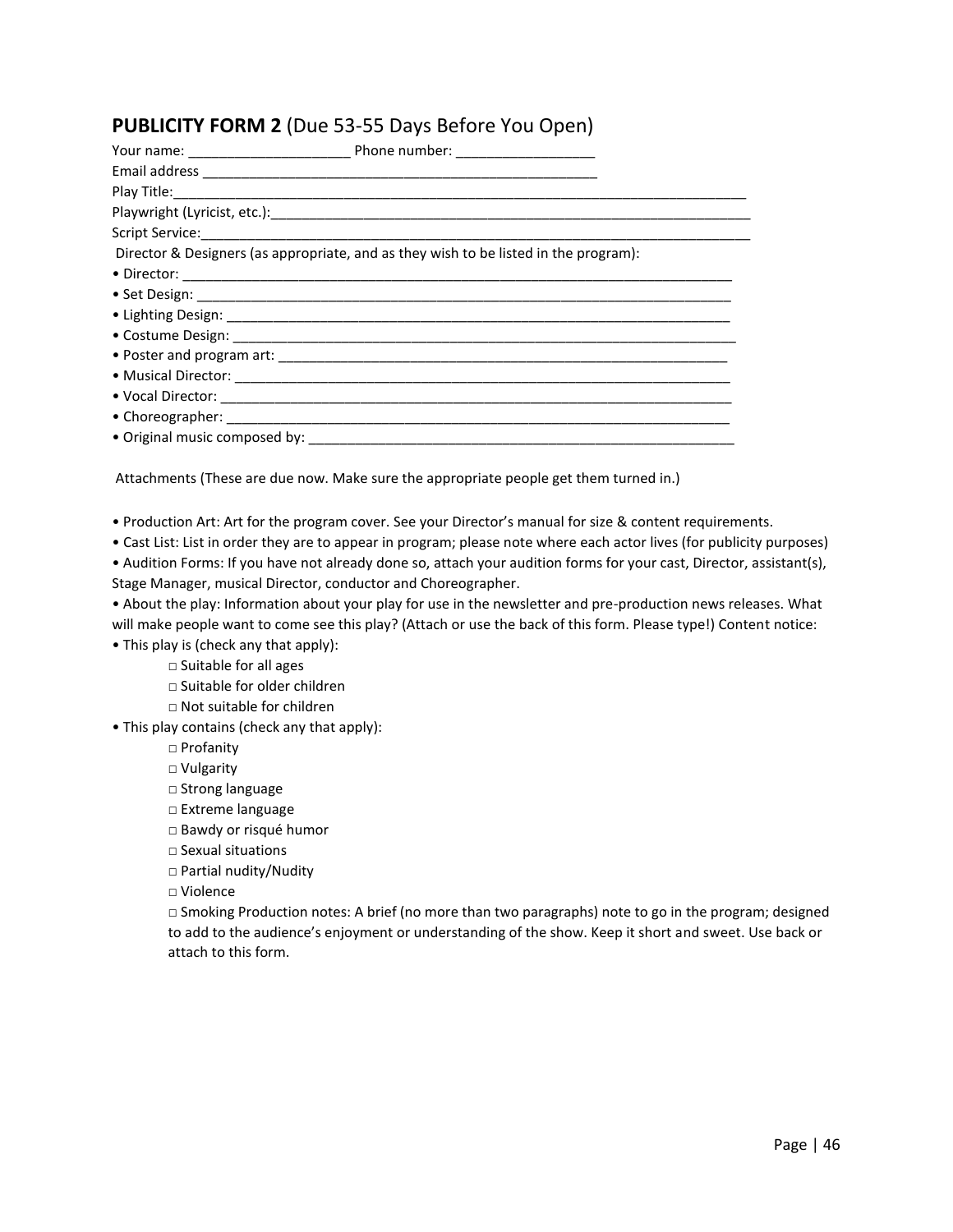# **PUBLICITY FORM 3** (Due 18 Days Before Opening)

|                                 |                                                                           | Intermission: _________minutes between _______________ and __________ (Standard: 15 minutes)                        |
|---------------------------------|---------------------------------------------------------------------------|---------------------------------------------------------------------------------------------------------------------|
| <b>Crew List:</b>               |                                                                           |                                                                                                                     |
|                                 |                                                                           | Complete the crew list below. Fill out or add only those positions that apply to your show. Do not list your        |
|                                 |                                                                           | designers here. You gave them to us on PR Form 2. Only note changes to your design team here.                       |
|                                 |                                                                           | Regarding those who have filled multiple backstage roles during your production (i.e.: set dressing, props          |
|                                 |                                                                           | construction and shift crew), the Program Editor may choose to list that person's contributions on a single line if |
| space constraints require.      |                                                                           |                                                                                                                     |
|                                 |                                                                           | Note: We do not expect you to have all crew and acknowledgments currently. You will be able to add more when        |
|                                 | your program is brought to you for proofreading the week before you open. |                                                                                                                     |
|                                 |                                                                           | Special Thanks for this production go to: Please list all individuals, businesses and organizations who have made a |
|                                 |                                                                           | material contribution to your show. Please do not list anyone already noted in the crew list, or family members     |
| unless they worked on the show. |                                                                           |                                                                                                                     |
|                                 |                                                                           |                                                                                                                     |
|                                 |                                                                           |                                                                                                                     |
|                                 |                                                                           | Orchestra/vocal conductor (if different from listings submitted with PR Form 2): _____________________________      |
|                                 |                                                                           |                                                                                                                     |
|                                 |                                                                           |                                                                                                                     |
|                                 |                                                                           |                                                                                                                     |
|                                 |                                                                           |                                                                                                                     |
|                                 |                                                                           |                                                                                                                     |
|                                 |                                                                           |                                                                                                                     |
|                                 |                                                                           |                                                                                                                     |
| Sound Design:                   |                                                                           |                                                                                                                     |
|                                 |                                                                           |                                                                                                                     |
|                                 |                                                                           |                                                                                                                     |
|                                 |                                                                           |                                                                                                                     |
|                                 |                                                                           |                                                                                                                     |
| Costume Assistant: __________   |                                                                           |                                                                                                                     |
|                                 |                                                                           |                                                                                                                     |
|                                 |                                                                           |                                                                                                                     |
|                                 |                                                                           |                                                                                                                     |
|                                 |                                                                           |                                                                                                                     |
|                                 |                                                                           |                                                                                                                     |
|                                 |                                                                           |                                                                                                                     |
|                                 |                                                                           |                                                                                                                     |
|                                 |                                                                           |                                                                                                                     |
|                                 |                                                                           |                                                                                                                     |
|                                 |                                                                           |                                                                                                                     |
|                                 |                                                                           |                                                                                                                     |
|                                 |                                                                           |                                                                                                                     |
|                                 |                                                                           |                                                                                                                     |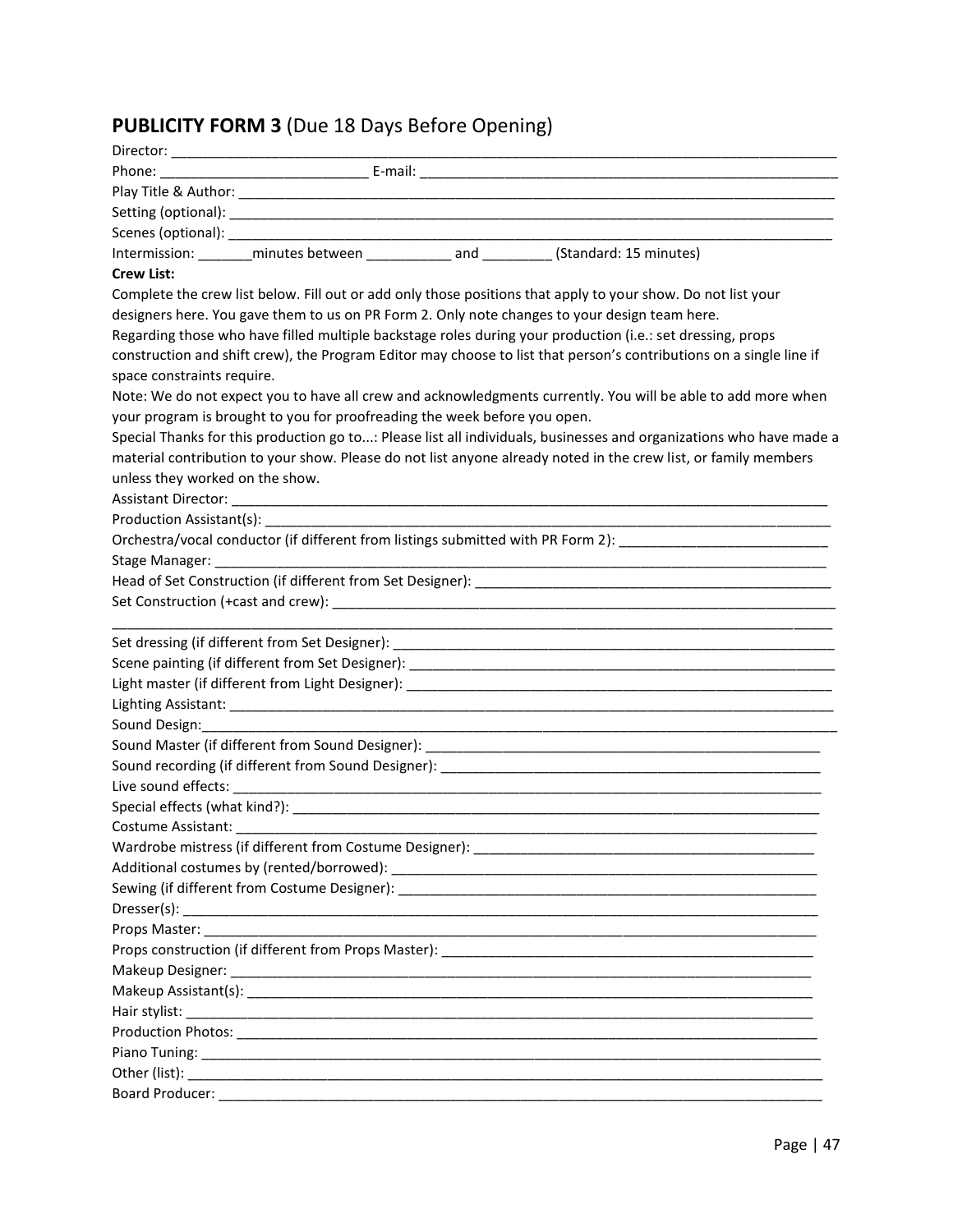

#### **GREENE COUNTY FINE ARTS COUNCIL AUDITION FORM**

The fee for participating in the GCFAC is \$30.00 per person/\$50 per family Please fill out as much of the requested information below as possible or circle the appropriate choice where applicable.

| First & Last Name:                                                              |  |                                                                                          |                                                                                                                      |
|---------------------------------------------------------------------------------|--|------------------------------------------------------------------------------------------|----------------------------------------------------------------------------------------------------------------------|
|                                                                                 |  |                                                                                          | Age: ____ Height: _____ Weight: ______ Eyes: __________ Hair: ________________Sex: MALE FEMALE                       |
| <b>Preferred Contact Information:</b>                                           |  |                                                                                          |                                                                                                                      |
|                                                                                 |  |                                                                                          |                                                                                                                      |
|                                                                                 |  |                                                                                          | <u> 1990 - Johann John Harry Harry Harry Harry Harry Harry Harry Harry Harry Harry Harry Harry Harry Harry Harry</u> |
|                                                                                 |  |                                                                                          |                                                                                                                      |
| <b>Notable Previous Performance Experience or Roles:</b>                        |  |                                                                                          |                                                                                                                      |
|                                                                                 |  | _________________________________COMPANY ____________________________YEAR ______________ |                                                                                                                      |
|                                                                                 |  |                                                                                          |                                                                                                                      |
|                                                                                 |  |                                                                                          |                                                                                                                      |
| <b>Music &amp; Dance Training:</b>                                              |  |                                                                                          |                                                                                                                      |
| Can you read music? YES NO                                                      |  |                                                                                          |                                                                                                                      |
| Ability: NONE AMATEUR TRAINED (VEARS)                                           |  |                                                                                          |                                                                                                                      |
| Voice: BASS TENOR BARITONE ALTO SOPRANO                                         |  |                                                                                          |                                                                                                                      |
| Skill: BEGINNER INTERMEDIATE ADVANCED                                           |  |                                                                                          |                                                                                                                      |
|                                                                                 |  |                                                                                          |                                                                                                                      |
| Skill: BEGINNER INTERMEDIATE ADVANCED                                           |  |                                                                                          |                                                                                                                      |
| Dance/Movement:                                                                 |  |                                                                                          |                                                                                                                      |
| Ability: NONE AMATEUR TRAINED (VEARS)                                           |  |                                                                                          |                                                                                                                      |
| Style: BALLET TAP JAZZ CONTEMP/MODERN HIP-HOP BALLROOM OTHER                    |  |                                                                                          |                                                                                                                      |
| Special Skills: STAGE COMBAT JUGGLING ACROBATICS CIRCUS CHEERLEADING GYMNASTICS |  |                                                                                          |                                                                                                                      |
|                                                                                 |  |                                                                                          |                                                                                                                      |
| <b>Additional Opportunities:</b>                                                |  |                                                                                          |                                                                                                                      |
|                                                                                 |  |                                                                                          | If not cast as a performer, would you be interested in working as crew or stage manager? YES NO                      |
| <b>Applicable Skills:</b>                                                       |  |                                                                                          |                                                                                                                      |
|                                                                                 |  |                                                                                          | Stage Management Light Board Spotlight Special Effects Puppetry Sewing/Costumes Set Building Set                     |
|                                                                                 |  |                                                                                          | Painting Front of House Public Relations Photography Choreography Orchestra Fundraising Printing                     |
| <b>Auditioning for:</b>                                                         |  |                                                                                          |                                                                                                                      |
|                                                                                 |  |                                                                                          | (1st Choice): ___________________(2nd Choice): _______________(3rd Choice): _______________________                  |
| Would you:                                                                      |  |                                                                                          |                                                                                                                      |
| Consider other roles? YES NO                                                    |  |                                                                                          |                                                                                                                      |
| Play a role of the opposite sex? YES NO                                         |  |                                                                                          |                                                                                                                      |
| Accept an ensemble role? YES NO                                                 |  |                                                                                          |                                                                                                                      |
| Play an understudy? YES NO                                                      |  |                                                                                          |                                                                                                                      |

### **Thank you for your interest in our production! We appreciate your sharing your talent with us and look forward to the opportunity to work with you!**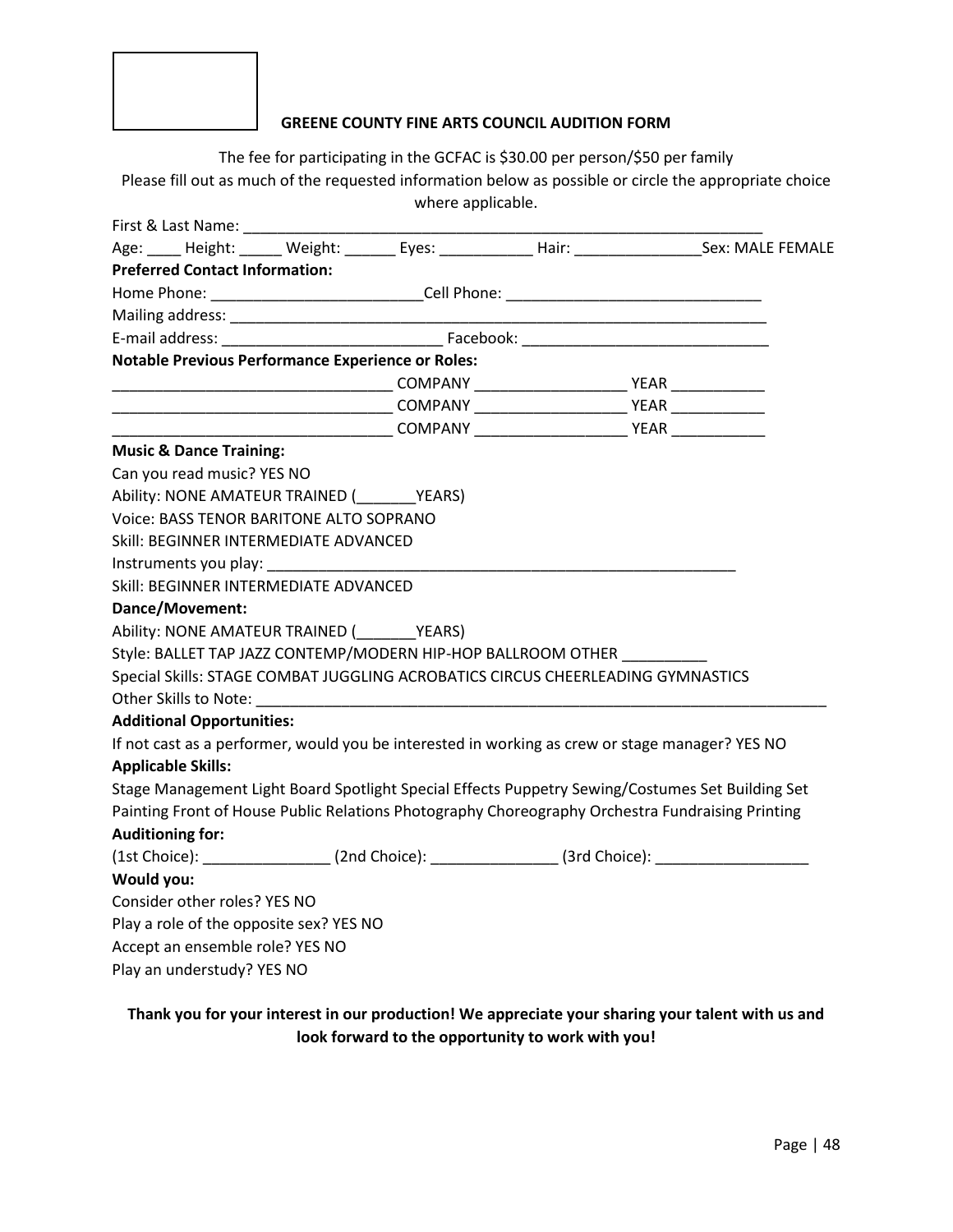

#### **GREENE COUNTY FINE ARTS COUNCIL AUDITION FORM**

#### **PARENTS/GUARDIANS:**

Due to the time consuming and complex nature of producing a major production, we must ask your careful consideration and cooperation in scheduling family trips and weekend events which conflict with rehearsal schedule. Please discuss your personal calendar with your child and list all conflicts on the contract.

#### **THESE EVENTS MUST BE LISTED ON YOUR CHILD'S CONFLICT SHEET. An unscheduled absence from rehearsal may result in his/her dismissal from a scene or from the cast.**

PLEASE BE THOROUGH IN YOUR PLANNING. IT IS VERY IMPORTANT TO LIST ALL CONFLICT DATES AND TIMES ON THIS AUDITION FORM

\_\_\_\_\_\_\_\_\_\_\_\_\_\_\_\_\_\_\_\_\_\_\_\_\_\_\_\_\_\_\_\_\_\_\_\_\_\_\_\_\_\_\_\_\_\_\_\_\_\_\_\_\_\_\_\_\_\_\_\_\_\_\_\_\_\_\_\_\_\_\_\_\_\_\_\_\_\_\_ \_\_\_\_\_\_\_\_\_\_\_\_\_\_\_\_\_\_\_\_\_\_\_\_\_\_\_\_\_\_\_\_\_\_\_\_\_\_\_\_\_\_\_\_\_\_\_\_\_\_\_\_\_\_\_\_\_\_\_\_\_\_\_\_\_\_\_\_\_\_\_\_\_\_\_\_\_\_\_ \_\_\_\_\_\_\_\_\_\_\_\_\_\_\_\_\_\_\_\_\_\_\_\_\_\_\_\_\_\_\_\_\_\_\_\_\_\_\_\_\_\_\_\_\_\_\_\_\_\_\_\_\_\_\_\_\_\_\_\_\_\_\_\_\_\_\_\_\_\_\_\_\_\_\_\_\_\_\_ \_\_\_\_\_\_\_\_\_\_\_\_\_\_\_\_\_\_\_\_\_\_\_\_\_\_\_\_\_\_\_\_\_\_\_\_\_\_\_\_\_\_\_\_\_\_\_\_\_\_\_\_\_\_\_\_\_\_\_\_\_\_\_\_\_\_\_\_\_\_\_\_\_\_\_\_\_\_\_

Date/ Conflict

I UNDERSTAND THE LEVEL OF COMMITMENT REQUIRED TO PARTICIPATE IN THIS PRODUCTION AND THE CONSEQUENCES FOR LACK OF COOPERATION. I AGREE TO COMPLY WITH ALL OF THE REGULATIONS ESTABLISHED IN THIS CONTRACT.

\_\_\_\_\_\_\_\_\_\_\_\_\_\_\_\_\_\_\_\_\_\_\_\_\_\_\_\_\_\_\_\_\_\_\_\_\_\_\_\_\_\_\_\_\_\_\_\_\_\_\_\_\_\_\_\_\_\_\_\_\_\_\_\_\_\_\_\_\_\_\_\_\_\_\_\_\_\_\_

Signature **Parent signature** (if minor)

Thank you for your honesty and commitment!